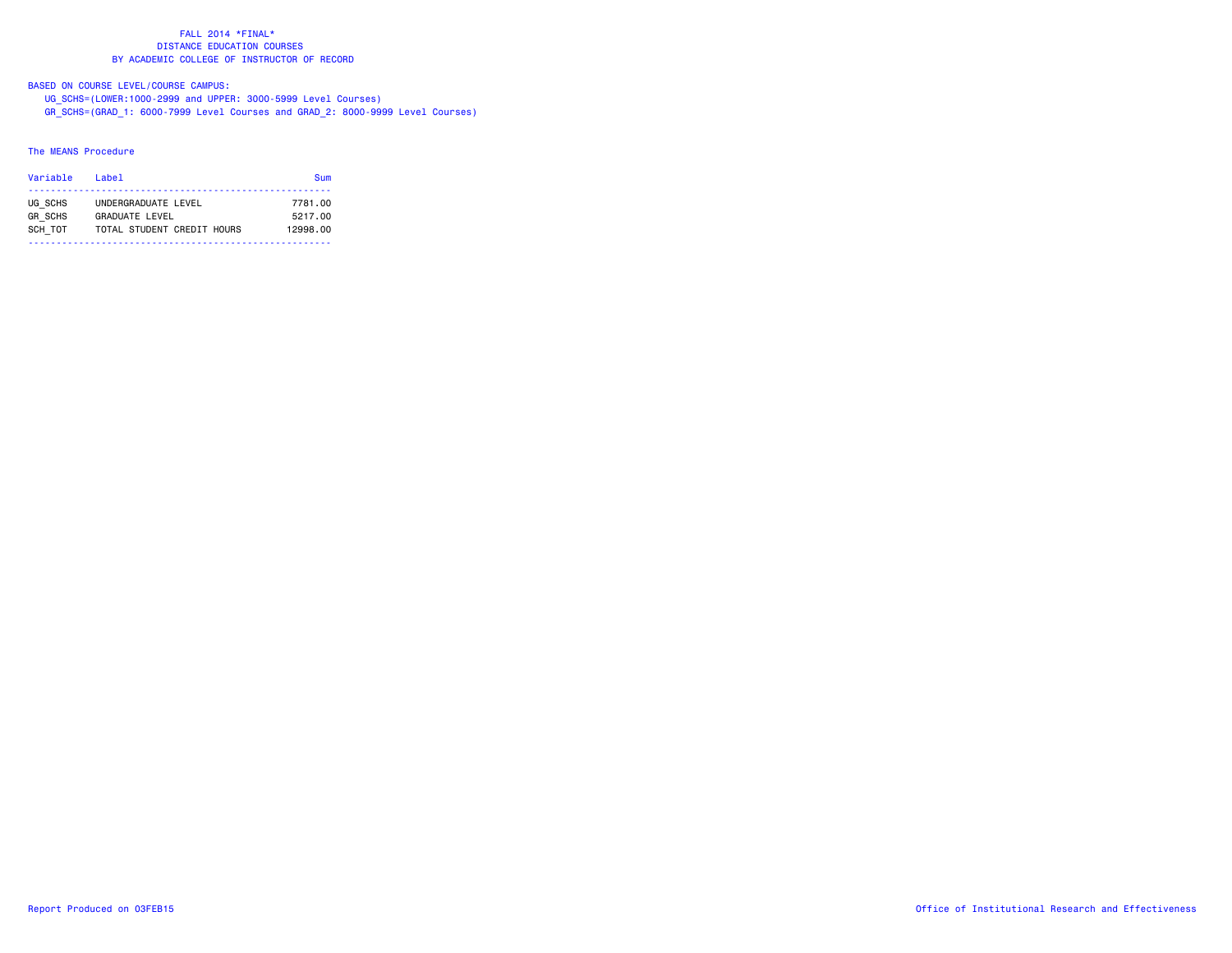### BASED ON COURSE LEVEL/COURSE CAMPUS:

UG\_SCHS=(LOWER:1000-2999 and UPPER: 3000-5999 Level Courses)

GR\_SCHS=(GRAD\_1: 6000-7999 Level Courses and GRAD\_2: 8000-9999 Level Courses)

### The MEANS Procedure

| <b>ACADEMIC COLLEGE</b>                        | <b>COURSE CAMPUS</b> | N<br><b>Obs</b> | Variable | Label                      | <b>Sum</b> |
|------------------------------------------------|----------------------|-----------------|----------|----------------------------|------------|
| Agriculture & Life Sciences Distance Education |                      | 22              | UG SCHS  | UNDERGRADUATE LEVEL        | 654.00     |
|                                                |                      |                 | GR SCHS  | <b>GRADUATE LEVEL</b>      | 353.00     |
|                                                |                      |                 | SCH_TOT  | TOTAL STUDENT CREDIT HOURS | 1007.00    |
| Architecture, Art & Design Distance Education  |                      | $\overline{2}$  | UG SCHS  | UNDERGRADUATE LEVEL        | 171.00     |
|                                                |                      |                 | GR SCHS  | <b>GRADUATE LEVEL</b>      | 0.00       |
|                                                |                      |                 | SCH TOT  | TOTAL STUDENT CREDIT HOURS | 171.00     |
| Arts & Sciences                                | Distance Education   | 118             | UG SCHS  | UNDERGRADUATE LEVEL        | 4764.00    |
|                                                |                      |                 | GR_SCHS  | <b>GRADUATE LEVEL</b>      | 1427.00    |
|                                                |                      |                 | SCH TOT  | TOTAL STUDENT CREDIT HOURS | 6191.00    |
| Business                                       | Distance Education   | 21              | UG SCHS  | UNDERGRADUATE LEVEL        | 570.00     |
|                                                |                      |                 | GR SCHS  | <b>GRADUATE LEVEL</b>      | 728.00     |
|                                                |                      |                 | SCH TOT  | TOTAL STUDENT CREDIT HOURS | 1298.00    |
| Education                                      | Distance Education   | 106             | UG_SCHS  | UNDERGRADUATE LEVEL        | 1616.00    |
|                                                |                      |                 | GR SCHS  | <b>GRADUATE LEVEL</b>      | 1910.00    |
|                                                |                      |                 | SCH TOT  | TOTAL STUDENT CREDIT HOURS | 3526.00    |
| Engineering                                    | Distance Education   | 75              | UG SCHS  | UNDERGRADUATE LEVEL        | 6.00       |
|                                                |                      |                 | GR_SCHS  | <b>GRADUATE LEVEL</b>      | 746.00     |
|                                                |                      |                 | SCH TOT  | TOTAL STUDENT CREDIT HOURS | 752.00     |
| Forest Resources                               | Distance Education   | 9               | UG_SCHS  | UNDERGRADUATE LEVEL        | 0.00       |
|                                                |                      |                 |          | GR_SCHS GRADUATE LEVEL     | 53.00      |
|                                                |                      |                 | SCH TOT  | TOTAL STUDENT CREDIT HOURS | 53.00      |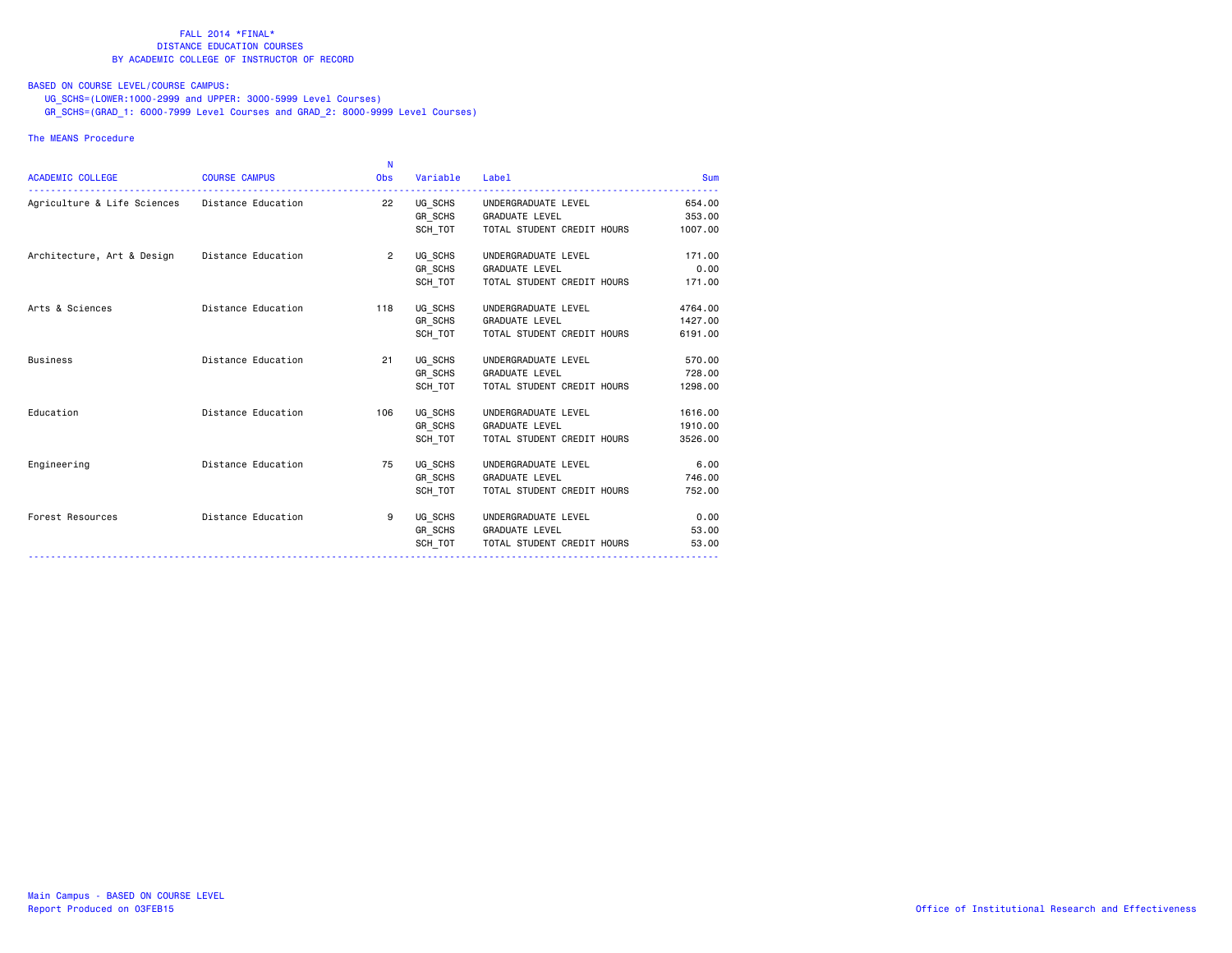# BASED ON COURSE LEVEL/COURSE CAMPUS:

UG\_SCHS=(LOWER:1000-2999 and UPPER: 3000-5999 Level Courses)

GR\_SCHS=(GRAD\_1: 6000-7999 Level Courses and GRAD\_2: 8000-9999 Level Courses)

|                                            | <b>UNDERGRADUATE</b> | <b>GRADUATE</b> |              |
|--------------------------------------------|----------------------|-----------------|--------------|
| <b>ACADEMIC DEPARTMENT</b>                 | LEVEL                | <b>LEVEL</b>    | <b>TOTAL</b> |
|                                            |                      |                 |              |
| Agricultural Economics                     | 0.00                 | 33.00           | 33.00        |
| Food Science, Nutrition & Health Promotion | 315.00               | 308.00          | 623.00       |
| Landscape Architecture                     | 174.00               | 0.00            | 174.00       |
| Plant & Soil Sciences                      | 24.00                | 0.00            | 24.00        |
| School of Human Sciences                   | 141.00               | 12.00           | 153.00       |
|                                            |                      |                 |              |
|                                            | 654.00               | 353.00          | 1007.00      |
|                                            |                      |                 |              |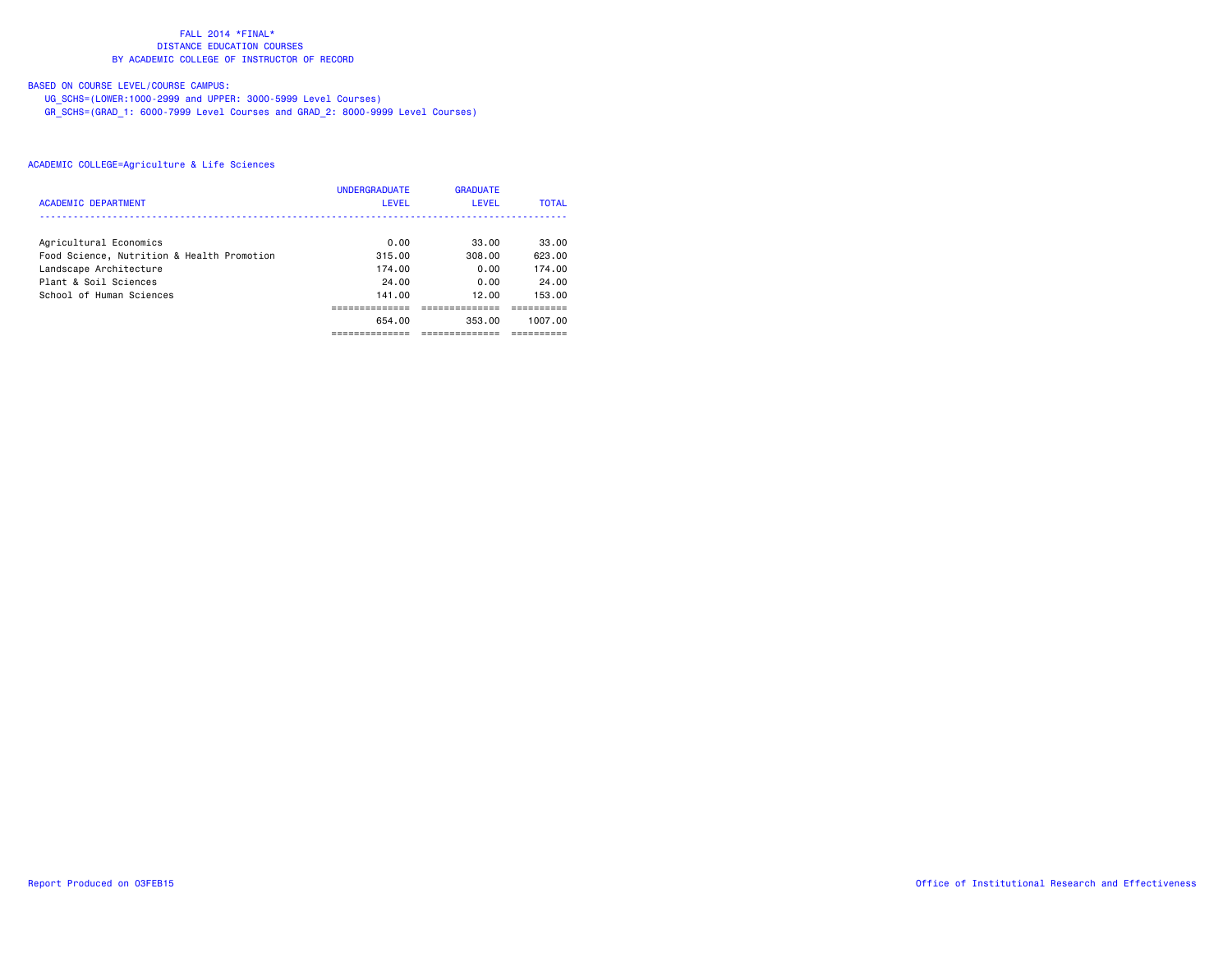# BASED ON COURSE LEVEL/COURSE CAMPUS:

UG\_SCHS=(LOWER:1000-2999 and UPPER: 3000-5999 Level Courses)

GR\_SCHS=(GRAD\_1: 6000-7999 Level Courses and GRAD\_2: 8000-9999 Level Courses)

## ACADEMIC COLLEGE=Architecture, Art & Design

| <b>ACADEMIC DEPARTMENT</b>        | <b>UNDERGRADUATE</b><br><b>LEVEL</b> | <b>GRADUATE</b><br>LEVEL | <b>TOTAL</b>    |
|-----------------------------------|--------------------------------------|--------------------------|-----------------|
| Art AAD<br>School of Architecture | 102.00<br>69.00                      | 0.00<br>0.00             | 102.00<br>69.00 |
|                                   | 171.00                               | 0.00                     | 171.00          |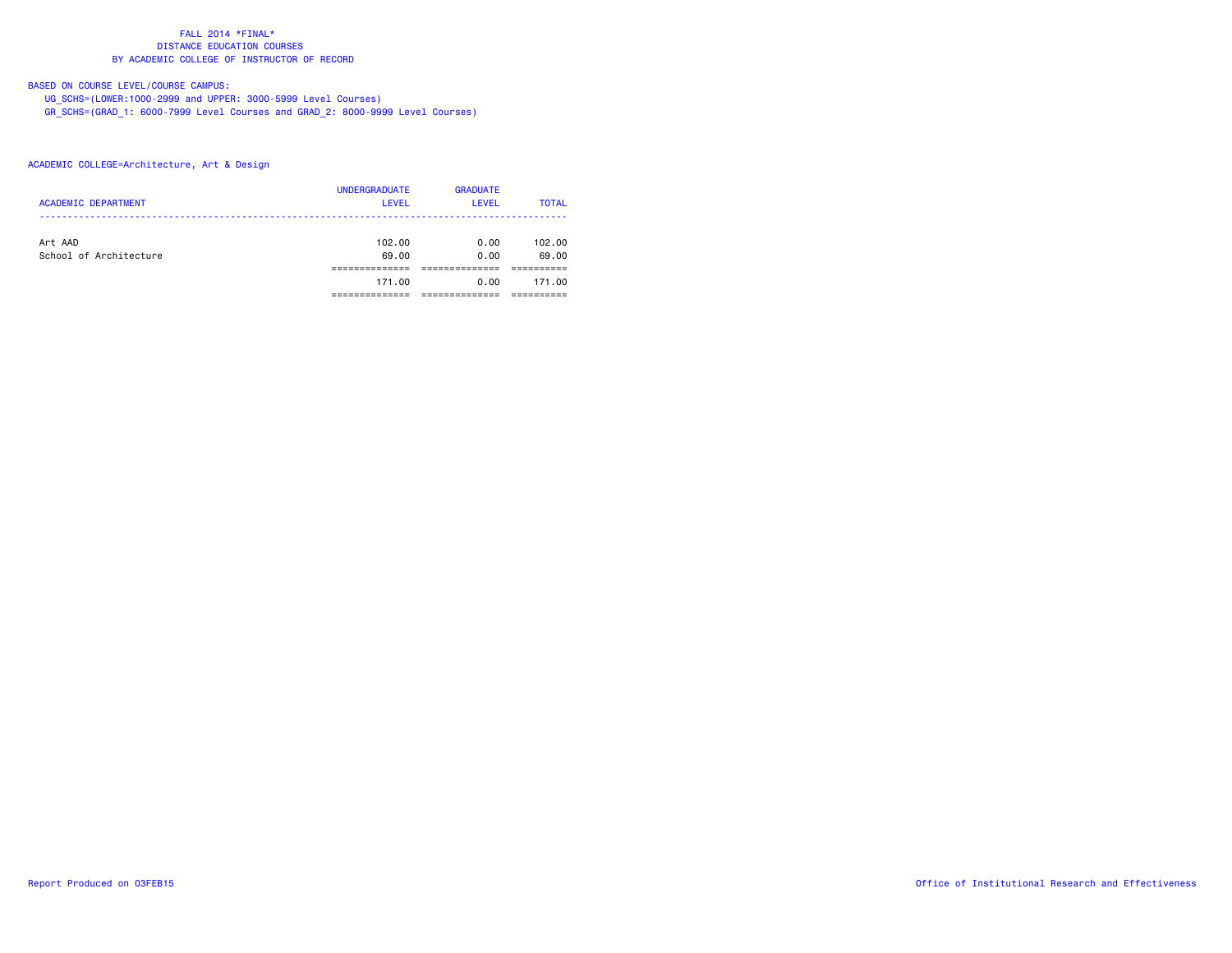# BASED ON COURSE LEVEL/COURSE CAMPUS:

UG\_SCHS=(LOWER:1000-2999 and UPPER: 3000-5999 Level Courses)

GR\_SCHS=(GRAD\_1: 6000-7999 Level Courses and GRAD\_2: 8000-9999 Level Courses)

|                                           | <b>UNDERGRADUATE</b> | <b>GRADUATE</b> |              |
|-------------------------------------------|----------------------|-----------------|--------------|
| <b>ACADEMIC DEPARTMENT</b>                | <b>LEVEL</b>         | LEVEL           | <b>TOTAL</b> |
|                                           |                      |                 |              |
| Biological Sciences                       | 0.00                 | 277.00          | 277,00       |
| Communication                             | 618.00               | 78.00           | 696,00       |
| Dean of Arts & Sciences                   | 23,00                | 0.00            | 23,00        |
| English                                   | 150.00               | 21.00           | 171.00       |
| Geosciences                               | 1978.00              | 952.00          | 2930.00      |
| History                                   | 444.00               | 6.00            | 450.00       |
| Mathematics & Statistics                  | 453.00               | 24.00           | 477.00       |
| Physics & Astronomy                       | 123.00               | 0.00            | 123.00       |
| Political Science & Public Administration | 135.00               | 69.00           | 204.00       |
| Psychology                                | 270.00               | 0.00            | 270.00       |
| Sociology                                 | 570.00               | 0.00            | 570.00       |
|                                           |                      |                 |              |
|                                           | 4764.00              | 1427.00         | 6191.00      |
|                                           | ==============       | ==============  | ==========   |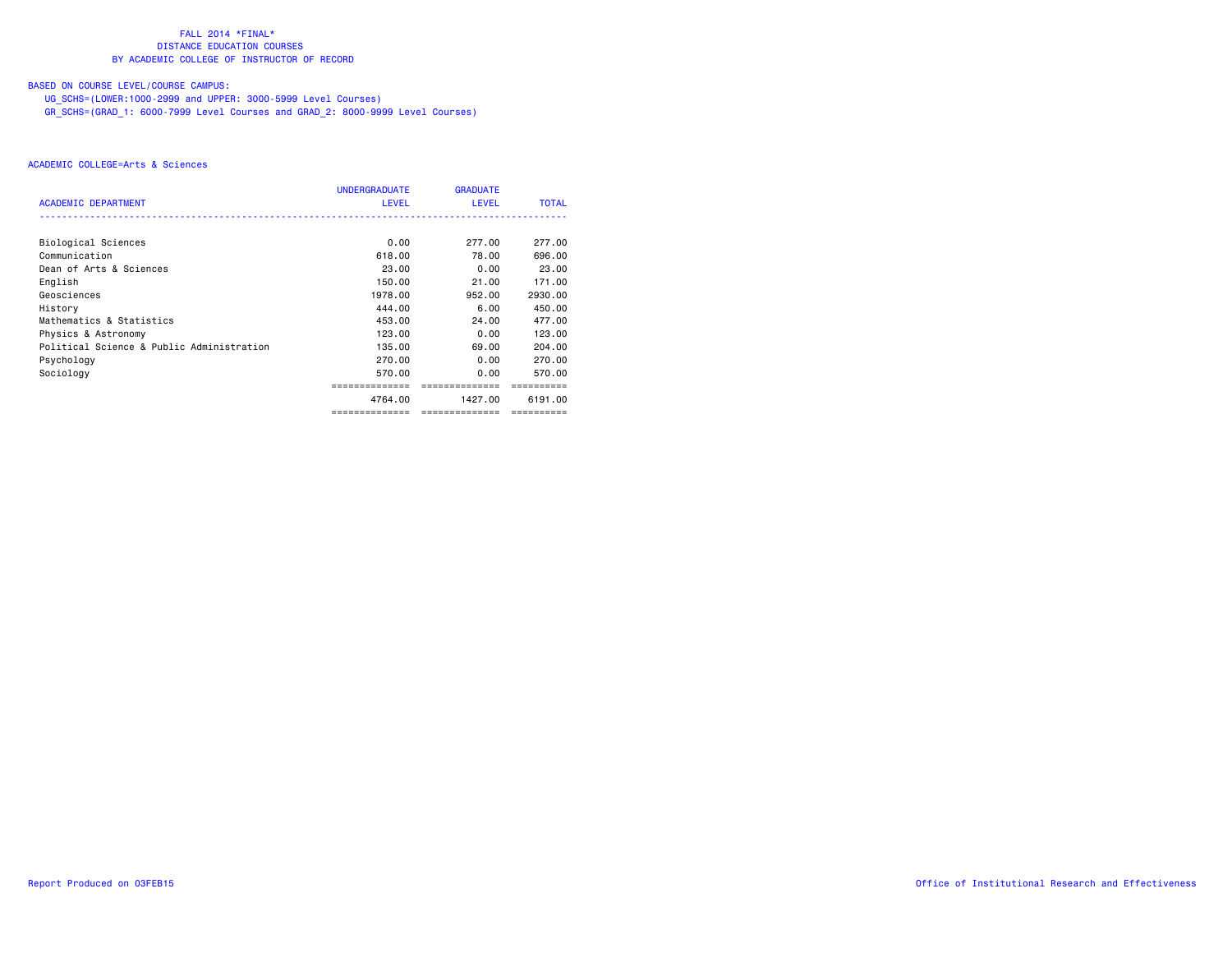# BASED ON COURSE LEVEL/COURSE CAMPUS:

UG\_SCHS=(LOWER:1000-2999 and UPPER: 3000-5999 Level Courses)

GR\_SCHS=(GRAD\_1: 6000-7999 Level Courses and GRAD\_2: 8000-9999 Level Courses)

| <b>ACADEMIC DEPARTMENT</b>                                                                                                          | <b>UNDERGRADUATE</b><br>LEVEL      | <b>GRADUATE</b><br>LEVEL            | <b>TOTAL</b>                         |
|-------------------------------------------------------------------------------------------------------------------------------------|------------------------------------|-------------------------------------|--------------------------------------|
| Finance & Economics<br>Management & Information Systems<br>Marketing, Quantitative Analysis & Business Law<br>School of Accountancy | 324.00<br>108.00<br>87.00<br>51.00 | 105.00<br>347.00<br>222.00<br>54.00 | 429.00<br>455.00<br>309.00<br>105.00 |
|                                                                                                                                     | 570.00                             | 728.00                              | 1298.00                              |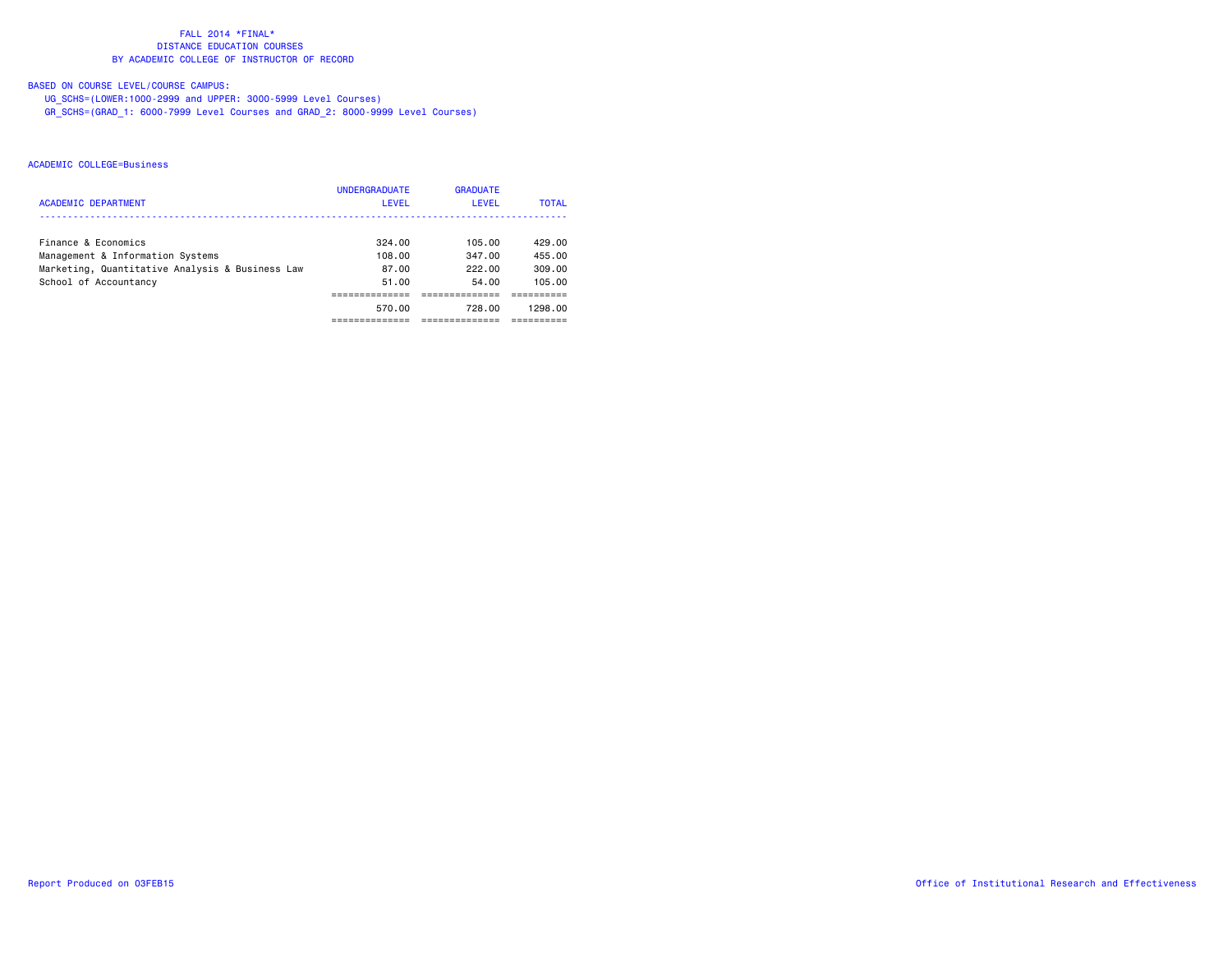# BASED ON COURSE LEVEL/COURSE CAMPUS:

UG\_SCHS=(LOWER:1000-2999 and UPPER: 3000-5999 Level Courses)

GR\_SCHS=(GRAD\_1: 6000-7999 Level Courses and GRAD\_2: 8000-9999 Level Courses)

|                                               | <b>UNDERGRADUATE</b> | <b>GRADUATE</b> |              |
|-----------------------------------------------|----------------------|-----------------|--------------|
| <b>ACADEMIC DEPARTMENT</b>                    | LEVEL                | LEVEL           | <b>TOTAL</b> |
|                                               |                      |                 |              |
| Counseling & Educational Psychology           | 0.00                 | 161.00          | 161.00       |
| Curriculum, Instruction & Special Education   | 963.00               | 965.00          | 1928.00      |
| Instructional Systems & Workforce Development | 503.00               | 261.00          | 764.00       |
| Kinesiology                                   | 24.00                | 0.00            | 24.00        |
| Leadership and Foundations                    | 0.00                 | 523.00          | 523.00       |
| Music                                         | 126.00               | 0.00            | 126.00       |
|                                               |                      |                 |              |
|                                               | 1616.00              | 1910.00         | 3526.00      |
|                                               | ----------           | ---------       |              |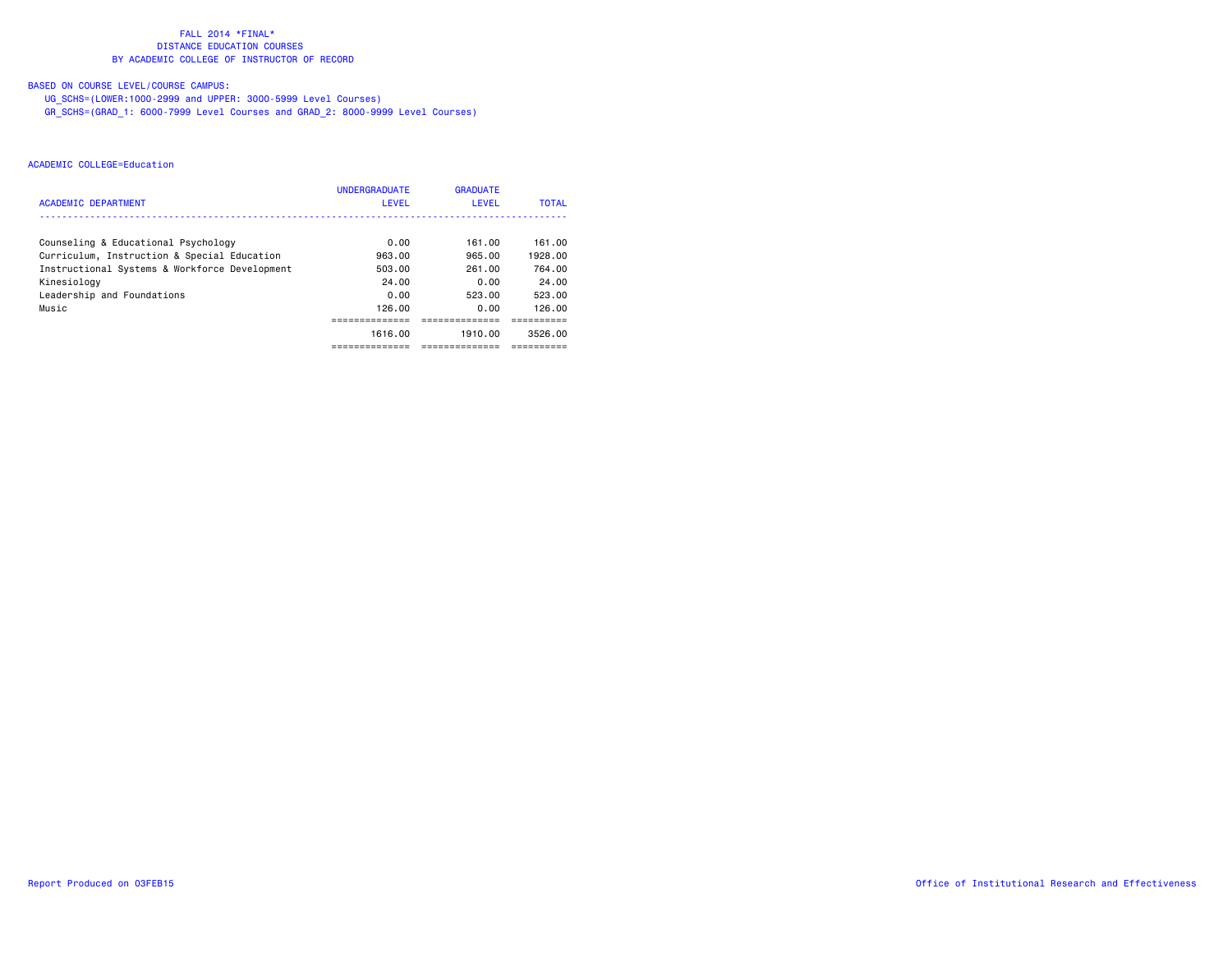# BASED ON COURSE LEVEL/COURSE CAMPUS:

UG\_SCHS=(LOWER:1000-2999 and UPPER: 3000-5999 Level Courses)

GR\_SCHS=(GRAD\_1: 6000-7999 Level Courses and GRAD\_2: 8000-9999 Level Courses)

|                                   | <b>UNDERGRADUATE</b> | <b>GRADUATE</b> |              |
|-----------------------------------|----------------------|-----------------|--------------|
| <b>ACADEMIC DEPARTMENT</b>        | LEVEL                | LEVEL           | <b>TOTAL</b> |
| Aerospace Engineering             | 0.00                 | 23.00           | 23.00        |
| Civil & Environmental Engineering | 0.00                 | 191.00          | 191.00       |
| Computer Science & Engineering    | 0.00                 | 7.00            | 7.00         |
| Electrical & Computer Engineering | 0.00                 | 142.00          | 142.00       |
| Industrial & Systems Engineering  | 6.00                 | 337.00          | 343.00       |
| Mechanical Engineering            | 0.00                 | 46.00           | 46.00        |
|                                   |                      |                 |              |
|                                   | 6.00                 | 746.00          | 752.00       |
|                                   |                      |                 |              |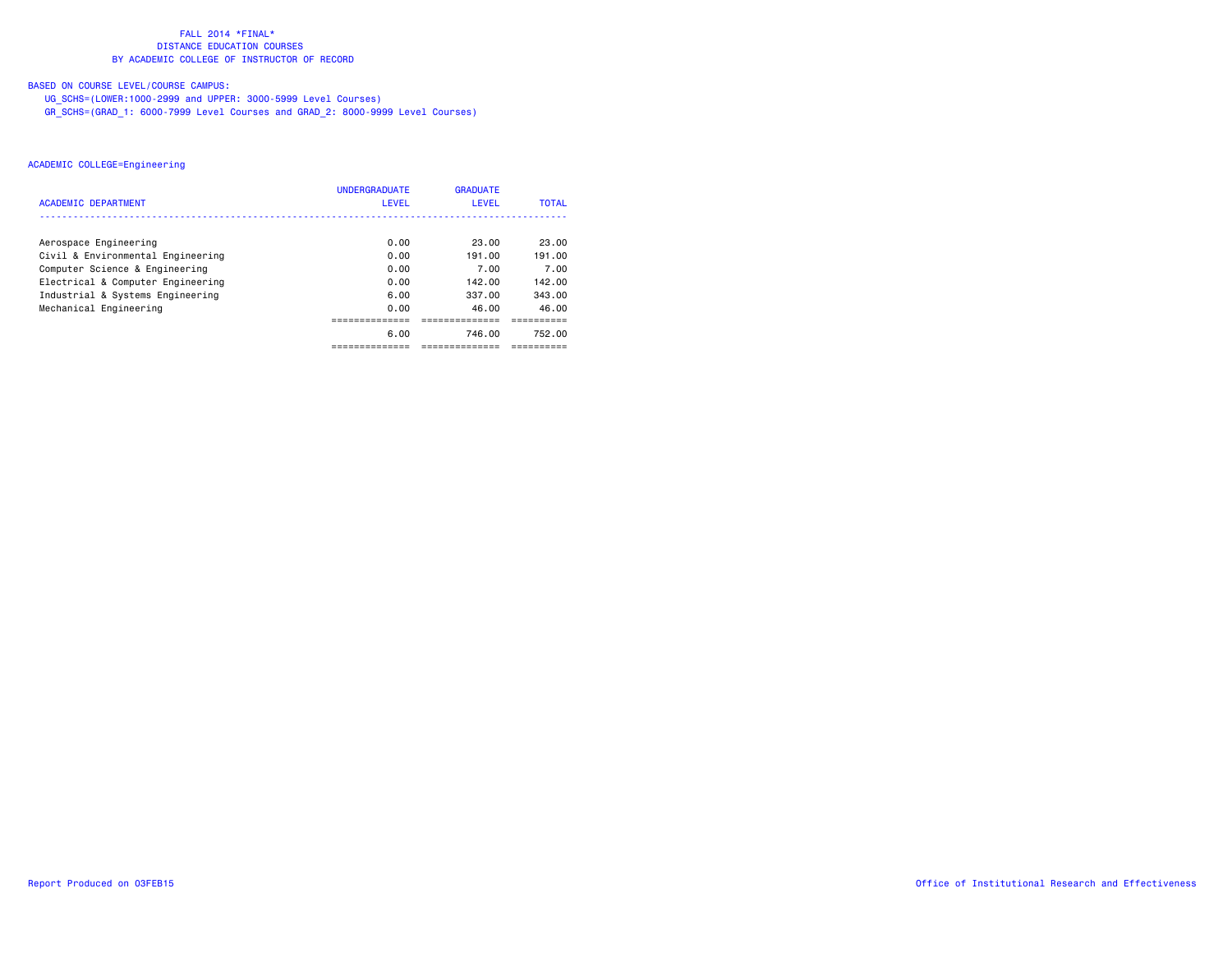# BASED ON COURSE LEVEL/COURSE CAMPUS:

UG\_SCHS=(LOWER:1000-2999 and UPPER: 3000-5999 Level Courses)

GR\_SCHS=(GRAD\_1: 6000-7999 Level Courses and GRAD\_2: 8000-9999 Level Courses)

## ACADEMIC COLLEGE=Forest Resources

| <b>ACADEMIC DEPARTMENT</b>                    | <b>UNDERGRADUATE</b><br><b>LEVEL</b> | <b>GRADUATE</b><br><b>LEVEL</b> | <b>TOTAL</b>  |
|-----------------------------------------------|--------------------------------------|---------------------------------|---------------|
| Forestry<br>Wildlife, Fisheries & Aquaculture | 0.00<br>0.00                         | 47.00<br>6.00                   | 47.00<br>6.00 |
|                                               |                                      |                                 |               |
|                                               | 0.00                                 | 53.00                           | 53.00         |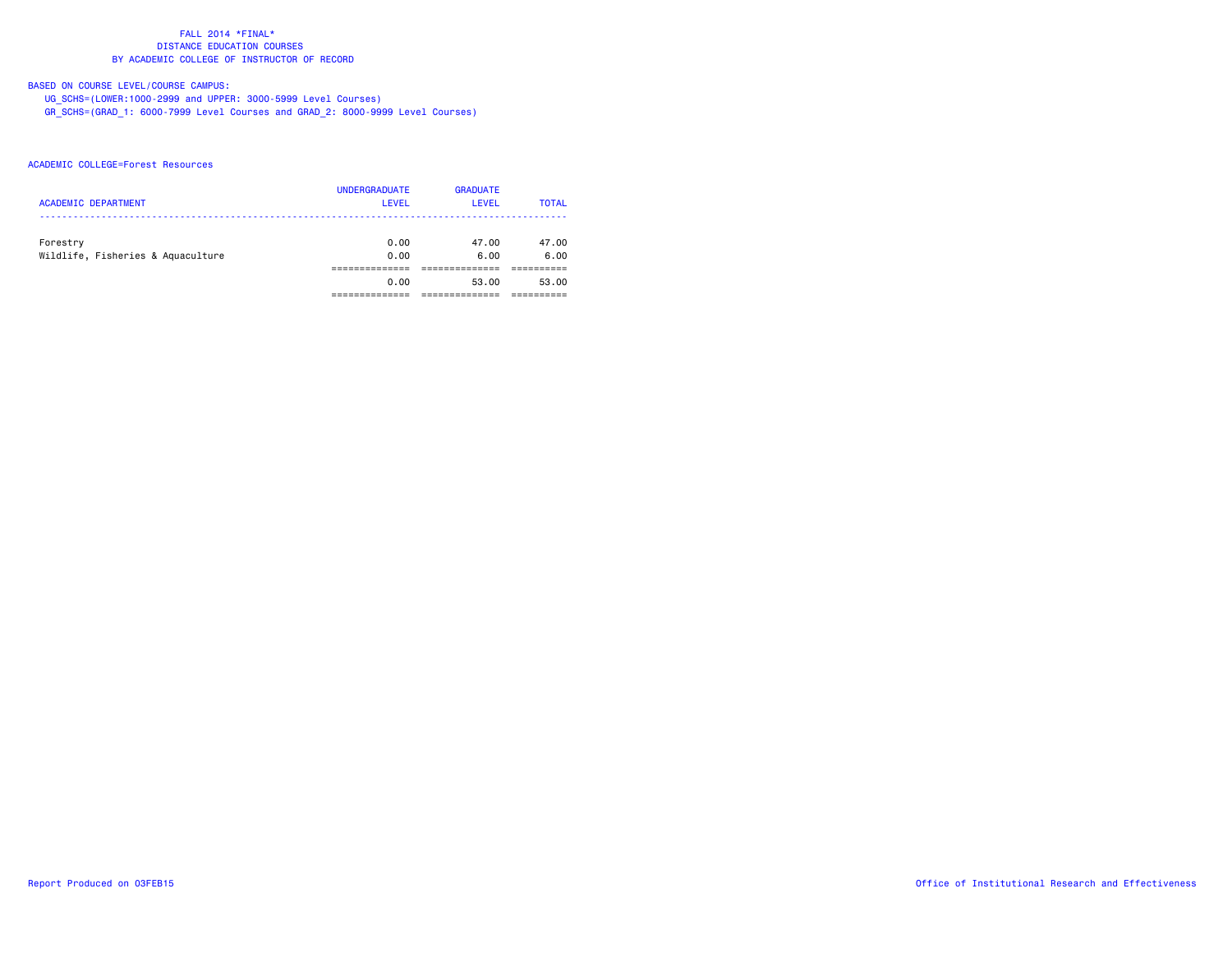| <b>ACADEMIC DEPARTMENT</b> | <b>Instructor Name</b> | Rank                              | <b>Tenure</b><br>Status | Course<br>$Cip$ # | <b>CRN</b> | Course # Sec Type Title |       | Crs |                     | Inst<br>Per | <b>UG</b><br><b>SCHS</b>    | <b>GR</b><br><b>SCHS</b> | Total<br><b>SCHS</b> |
|----------------------------|------------------------|-----------------------------------|-------------------------|-------------------|------------|-------------------------|-------|-----|---------------------|-------------|-----------------------------|--------------------------|----------------------|
| Agricultural Economics     | Barnes, James          | Extension Assist Pr Non-Ten Track |                         |                   |            | 450602 34907 AEC 6323   | 501 C |     | Applied Region Econ | 1.00        | 0.00<br>.<br>0.00           | 33.00<br>.<br>33.00      | 33.00<br>.<br>33.00  |
| Agricultural Economics     |                        |                                   |                         |                   |            |                         |       |     |                     |             | ========<br>0.00<br>======= | ========<br>33.00        | ==========<br>33.00  |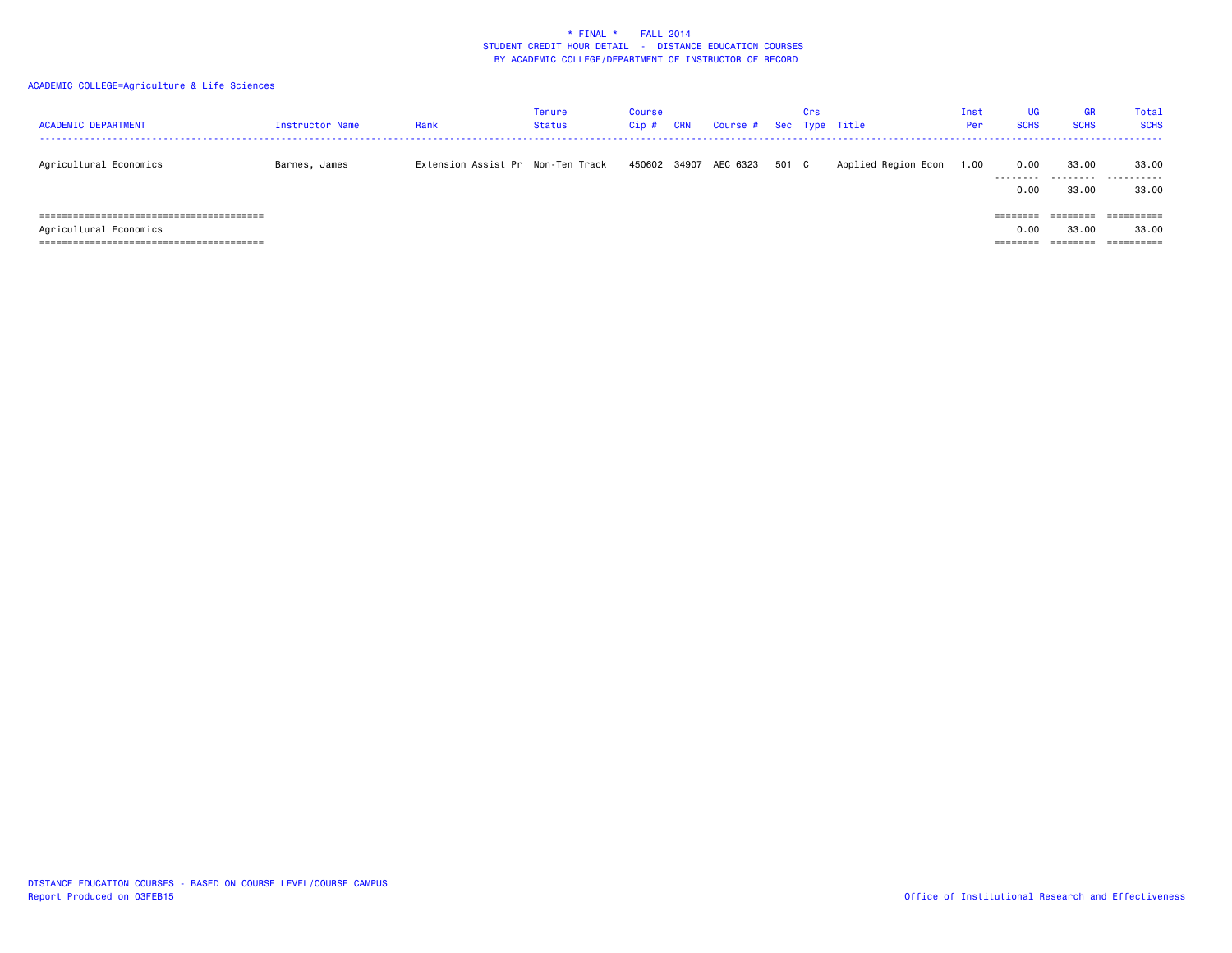| <b>ACADEMIC DEPARTMENT</b>                            | Instructor Name  | Rank                          | <b>Tenure</b><br><b>Status</b> | <b>Course</b><br>Cip# | <b>CRN</b> | Course #              |       | Crs | Sec Type Title            | Inst<br>Per | UG<br><b>SCHS</b> | <b>GR</b><br><b>SCHS</b>            | Total<br><b>SCHS</b> |
|-------------------------------------------------------|------------------|-------------------------------|--------------------------------|-----------------------|------------|-----------------------|-------|-----|---------------------------|-------------|-------------------|-------------------------------------|----------------------|
|                                                       |                  |                               |                                |                       |            |                       |       |     |                           |             |                   |                                     |                      |
| Food Science, Nutrition & Health Promoti Haque, Zahur |                  | Professor                     | Tenured                        | 190504                | 33931      | FNH 4253              | 501 C |     | Macronutrients            | 1.00        | 18.00             | 0.00                                | 18.00                |
|                                                       |                  |                               |                                |                       |            | 33935 FNH 6253        | 501 C |     | Macronutrients            | 1.00        | 0.00<br>.         | 3.00                                | 3.00                 |
|                                                       |                  |                               |                                |                       |            |                       |       |     |                           |             | 18.00             | 3.00                                | 21.00                |
|                                                       | Hunt, Barry      | Professor                     | Tenured                        | 190599                | 36187      | <b>FNH 7000</b>       | 501 I |     | Directed Indiv Study 1.00 |             | 0.00              | 1.00                                | 1.00                 |
|                                                       |                  |                               |                                |                       | 36468      | <b>FNH 7000</b>       | 502 I |     | Directed Indiv Study 1.00 |             | 0.00              | 1.00                                | 1.00                 |
|                                                       |                  |                               |                                | 512207 33937          |            | FNH 8513              | 501 C |     | Theory Pract in Hlt 1.00  |             | 0.00              | 48.00                               | 48.00                |
|                                                       |                  |                               |                                |                       | 33941      | FNH 8623              | 501 C |     | Cur Issues School He 1.00 |             | 0.00              | 30.00                               | 30.00                |
|                                                       |                  |                               |                                |                       |            | 34679 FNH 8673        | 501 I |     | Appl Proj for CHES        | 1.00        | 0.00<br>.         | 39.00                               | 39.00                |
|                                                       |                  |                               |                                |                       |            |                       |       |     |                           |             | 0.00              | 119.00                              | 119.00               |
|                                                       | Oliver, Brittney | Assistant Professor Ten Track |                                | 512207                |            | 33938 FNH 8523        | 501 C |     | Health Promotion Tec 1.00 |             | 0.00              | 57.00                               | 57.00                |
|                                                       |                  |                               |                                |                       |            |                       |       |     |                           |             | <u>.</u><br>0.00  | .<br>57.00                          | 57.00                |
|                                                       | Street, Susan    | Lecturer                      | Non-Ten Track                  | 190503                |            | 33995 HS 2293         | 501 C |     | Indiv & Family Nutri 1.00 |             | 9.00              | 0.00                                | 9.00                 |
|                                                       |                  |                               |                                | 190504                |            | 33926 FNH 2283        | 501 C |     | Child Health & Nutri 1.00 |             | 63.00             | 0.00                                | 63.00                |
|                                                       |                  |                               |                                |                       |            | 33927 FNH 2293        | 501 C |     | Indiv & Family Nutri 1.00 |             | 138.00            | 0.00                                | 138.00               |
|                                                       |                  |                               |                                |                       |            | 33994 HS 2283         | 501 C |     | Child Health & Nutri 1.00 |             | 39.00             | 0.00                                | 39.00                |
|                                                       |                  |                               |                                |                       |            |                       |       |     |                           |             | .<br>249.00       | . <u>.</u> .<br>0.00                | 249.00               |
|                                                       | Thompson, Amy    | Lecturer                      | Non-Ten Track                  | 512207                |            | 33939 FNH 8543        | 501 C |     | Health Ed for Divers 1.00 |             | 0.00              | 48.00                               | 48.00                |
|                                                       |                  |                               |                                |                       |            |                       |       |     |                           |             | <u>.</u><br>0.00  | 48.00                               | 48.00                |
|                                                       | White, Kelly     | Non-Faculty                   | Non-Ten Track                  | 190501                | 33934      | FNH 6223              | 501 C |     | Sports Nutrition          | 1.00        | 0.00              | 21.00                               | 21.00                |
|                                                       |                  |                               |                                |                       |            | 190504 33930 FNH 4223 | 501 C |     | Sports Nutrition          | 1.00        | 48.00             | 0.00                                | 48.00                |
|                                                       |                  |                               |                                |                       |            |                       |       |     |                           |             | 48.00             | 21.00                               | 69.00                |
|                                                       | Williams, Ronald | Lecturer                      | Non-Ten Track                  | 512207                |            | 33940 FNH 8563        | 501 C |     | Prin Epic & Hlth Sci 1.00 |             | 0.00              | 60.00                               | 60.00                |
|                                                       |                  |                               |                                |                       |            |                       |       |     |                           |             | --------<br>0.00  | 60.00                               | 60.00                |
|                                                       |                  |                               |                                |                       |            |                       |       |     |                           |             | ========          |                                     | ========= ========== |
| Food Science, Nutrition & Health Promoti              |                  |                               |                                |                       |            |                       |       |     |                           |             | 315.00            | 308,00<br>-------- ------- -------- | 623.00               |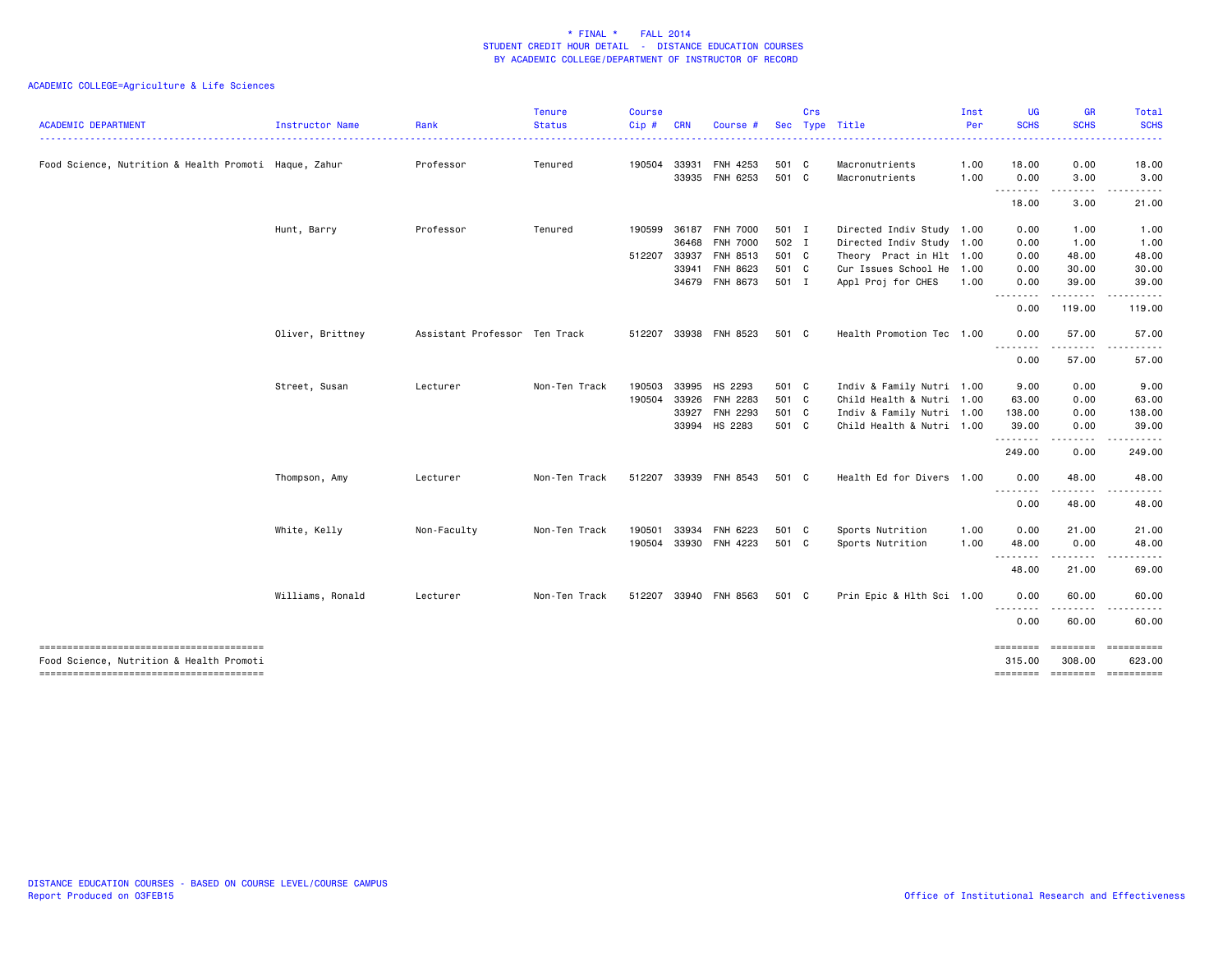| <b>ACADEMIC DEPARTMENT</b> | <b>Instructor Name</b> | Rank     | <b>Tenure</b><br><b>Status</b> | Course<br>$Cip$ # | <b>CRN</b> | Course # Sec Type Title |       | Crs |                 | Inst<br>Per | UG<br><b>SCHS</b> | <b>GR</b><br><b>SCHS</b> | Total<br><b>SCHS</b> |
|----------------------------|------------------------|----------|--------------------------------|-------------------|------------|-------------------------|-------|-----|-----------------|-------------|-------------------|--------------------------|----------------------|
| Landscape Architecture     | Rood, Cynthia          | Lecturer | Non-Ten Track                  | 040601            |            | 34012 LA 1803           | 501 C |     | Land Arch Appre | 1.00        | 174.00            | 0.00                     | 174.00<br>           |
|                            |                        |          |                                |                   |            |                         |       |     |                 |             | 174.00            | 0.00                     | 174.00               |
|                            |                        |          |                                |                   |            |                         |       |     |                 |             | ========          | ========                 | ==========           |
| Landscape Architecture     |                        |          |                                |                   |            |                         |       |     |                 |             | 174.00            | 0.00                     | 174.00               |
|                            |                        |          |                                |                   |            |                         |       |     |                 |             | =======           | ========                 |                      |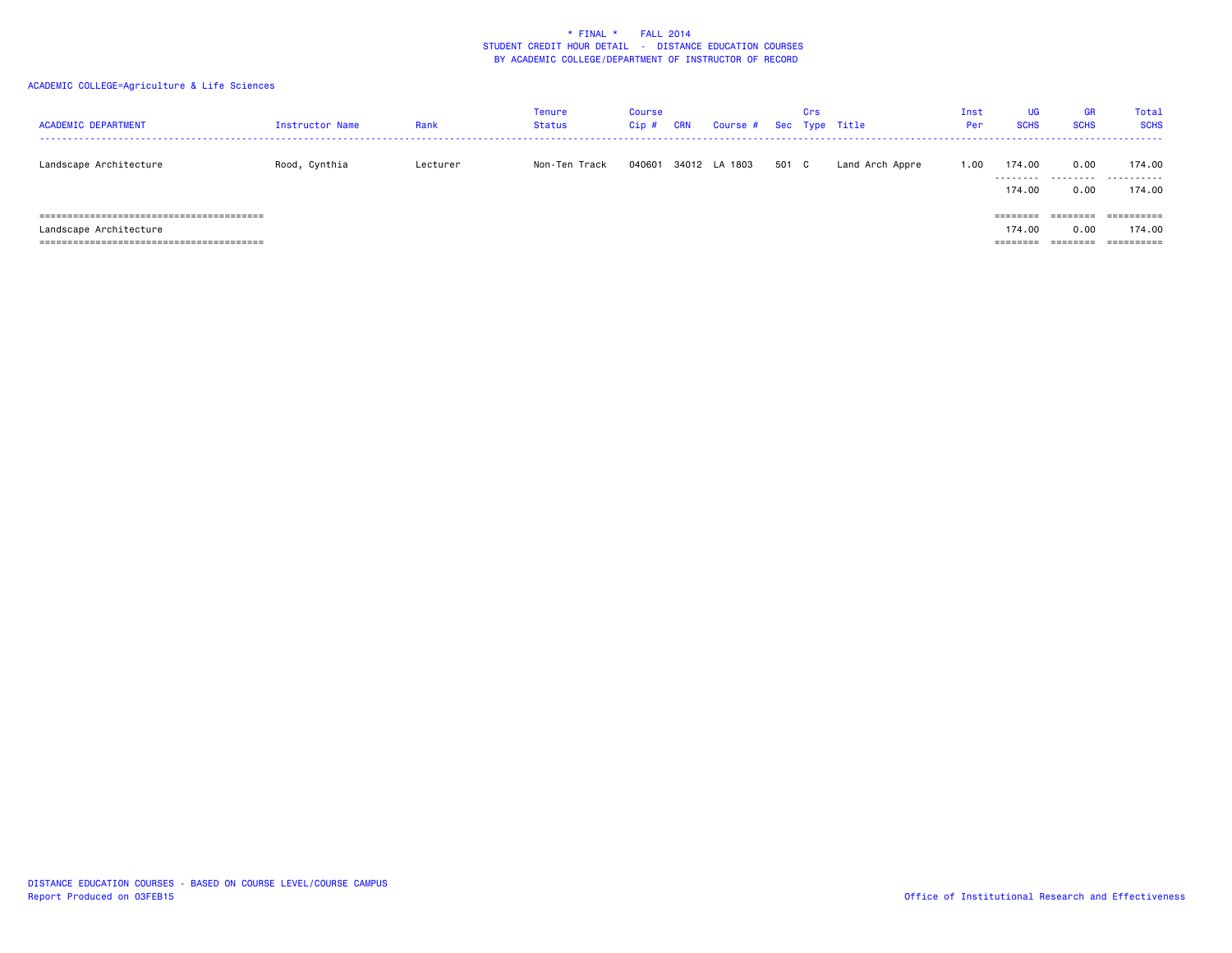| <b>ACADEMIC DEPARTMENT</b>         | Instructor Name  | Rank      | <b>Tenure</b><br><b>Status</b> | <b>Course</b><br>Cip# | <b>CRN</b> | Course # Sec Type Title |       | Crs |               | Inst<br>Per | UG<br><b>SCHS</b> | <b>GR</b><br><b>SCHS</b> | Total<br><b>SCHS</b> |
|------------------------------------|------------------|-----------|--------------------------------|-----------------------|------------|-------------------------|-------|-----|---------------|-------------|-------------------|--------------------------|----------------------|
| Plant & Soil Sciences              | DelPrince, James | Professor | Tenured                        | 020403                |            | 34044 PSS 2343          | 501 B |     | Floral Design | 1.00        | 24.00<br>.        | 0.00<br>.                | 24.00<br>.           |
|                                    |                  |           |                                |                       |            |                         |       |     |               |             | 24.00             | 0.00                     | 24.00                |
|                                    |                  |           |                                |                       |            |                         |       |     |               |             | ========          | ========                 | ==========           |
| Plant & Soil Sciences              |                  |           |                                |                       |            |                         |       |     |               |             | 24,00             | 0.00                     | 24.00                |
| -------------------------<br>===== |                  |           |                                |                       |            |                         |       |     |               |             | ======            |                          | ==========           |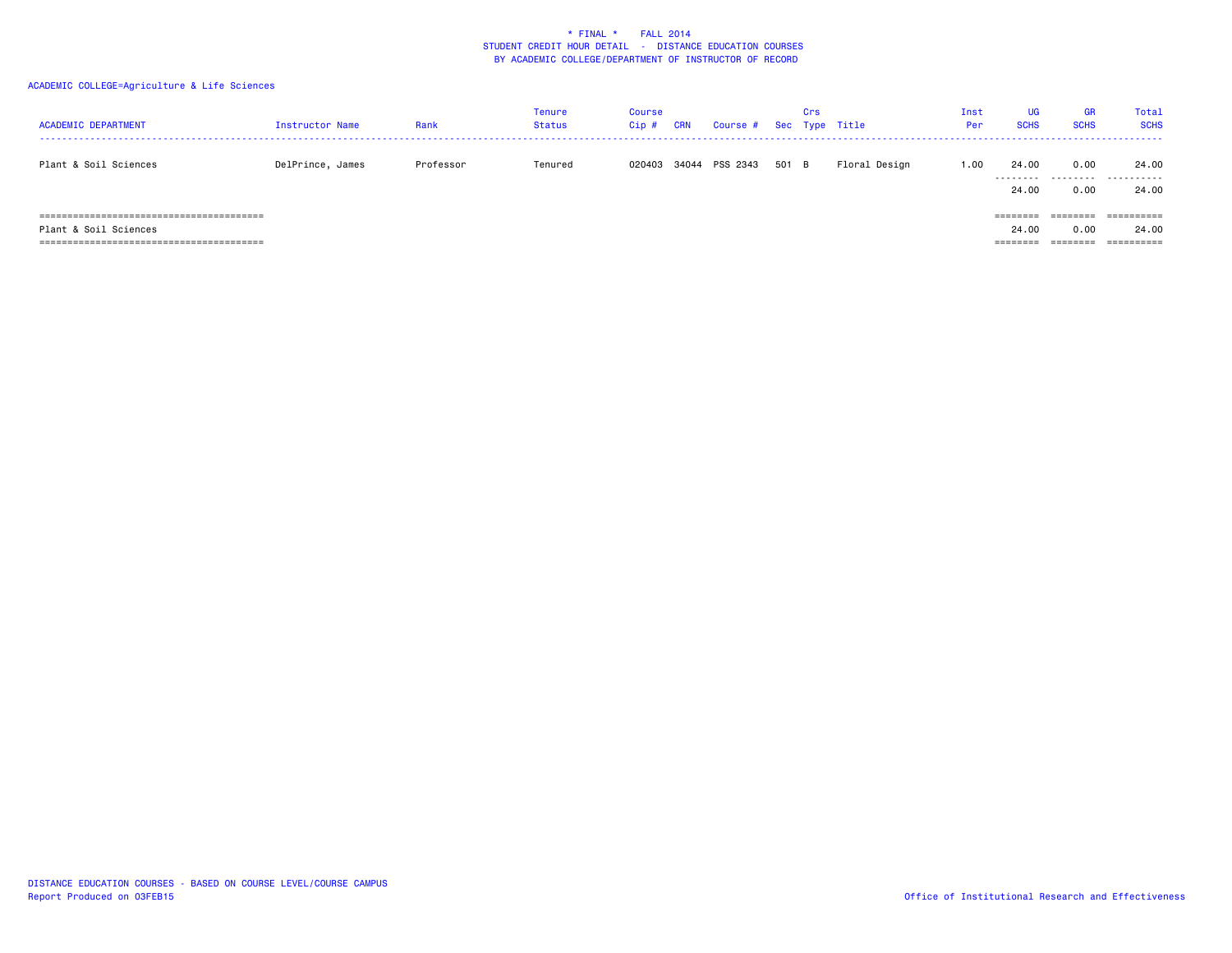| <b>ACADEMIC DEPARTMENT</b> | Instructor Name  | Rank                              | <b>Tenure</b><br>Status | <b>Course</b><br>Cip# | <b>CRN</b> | Course #      |       | Crs | Sec Type Title            | Inst<br>Per | <b>UG</b><br><b>SCHS</b> | <b>GR</b><br><b>SCHS</b>   | Total<br><b>SCHS</b>              |
|----------------------------|------------------|-----------------------------------|-------------------------|-----------------------|------------|---------------|-------|-----|---------------------------|-------------|--------------------------|----------------------------|-----------------------------------|
| School of Human Sciences   | Boutwell, Angela | Lecturer                          | Non-Ten Track           | 190706                |            | 33996 HS 2803 | 501 B |     | Pre-Natal&Infant Dev 1.00 |             | 48.00<br>---------       | 0.00<br>---------          | 48.00<br>.                        |
|                            |                  |                                   |                         |                       |            |               |       |     |                           |             | 48.00                    | 0.00                       | 48.00                             |
|                            | Owen, Sean       | Research Assoc Prof Non-Ten Track |                         | 130901                | 33891      | EDF 3333      | 501 C |     | Social Foundation Ed 1.00 |             | 93.00                    | 0.00                       | 93.00                             |
|                            |                  |                                   |                         |                       |            |               |       |     |                           |             | ---------<br>93.00       | - - - - -<br>0.00          | ----------<br>93.00               |
|                            | White, Ronnie    | Extension Professor Non-Ten Track |                         | 131301                | 33809      | AIS 8523      | 501 C |     | Tch Out-Of-Sch AIS        | 1.00        | 0.00                     | 12.00                      | 12.00                             |
|                            |                  |                                   |                         |                       |            |               |       |     |                           |             | --------<br>0.00         | - - - - - - - - -<br>12.00 | $\cdots$<br>. <u>.</u> .<br>12.00 |
|                            |                  |                                   |                         |                       |            |               |       |     |                           |             |                          | ========                   | ==========                        |
| School of Human Sciences   |                  |                                   |                         |                       |            |               |       |     |                           |             | 141.00                   | 12.00                      | 153.00<br>==========              |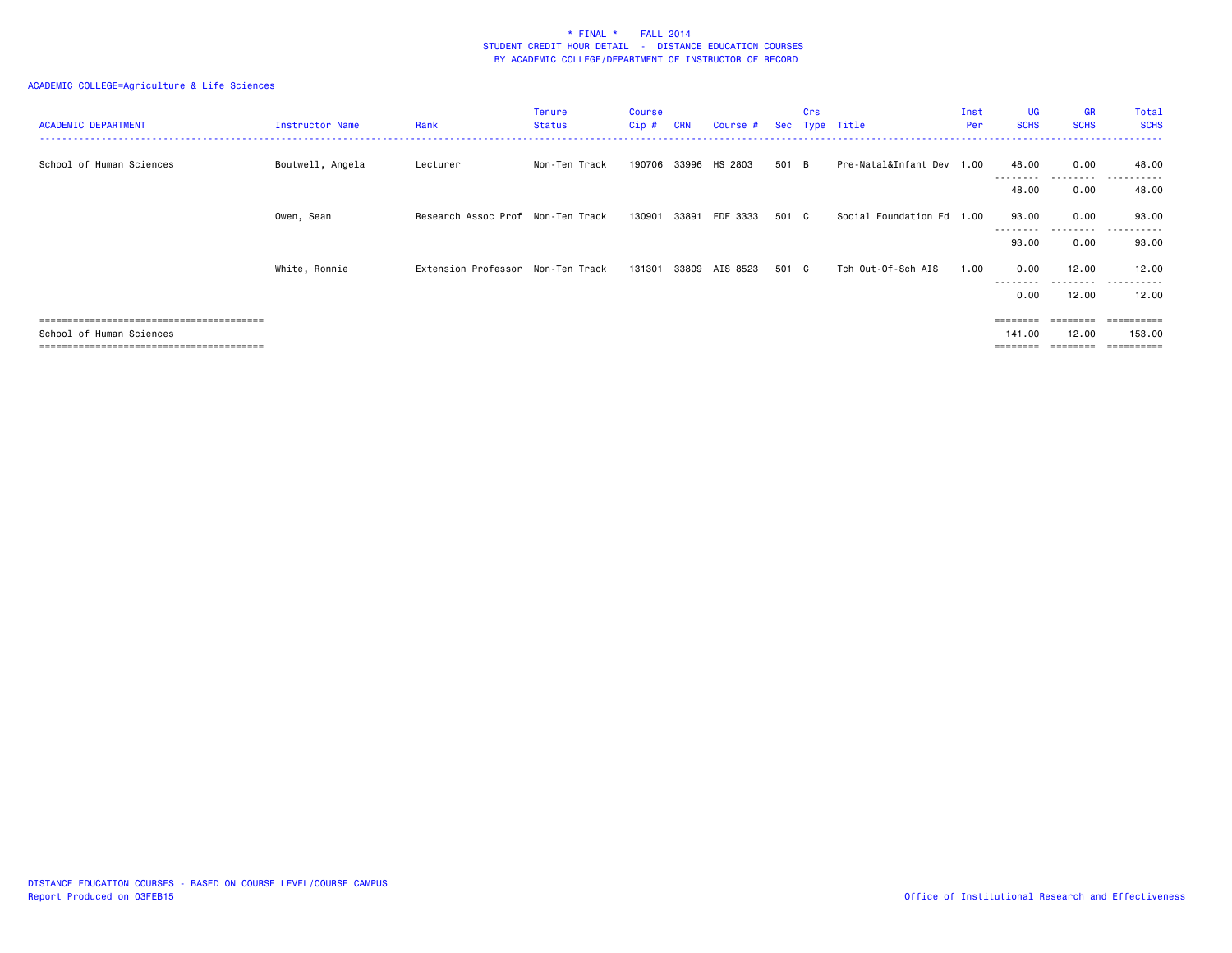# ACADEMIC COLLEGE=Architecture, Art & Design

| <b>ACADEMIC DEPARTMENT</b> | <b>Instructor Name</b> | Rank        | <b>Tenure</b><br>Status | Course<br>$Cip$ # | <b>CRN</b> | Course # Sec Type Title |       | Crs |                  | Inst<br>Per | <b>UG</b><br><b>SCHS</b>      | <b>GR</b><br><b>SCHS</b> | Total<br><b>SCHS</b>  |
|----------------------------|------------------------|-------------|-------------------------|-------------------|------------|-------------------------|-------|-----|------------------|-------------|-------------------------------|--------------------------|-----------------------|
| Art AAD                    | Callander, Adrienne    | Non-Faculty | Non-Ten Track           |                   |            | 500703 33811 ART 1113   | 501 C |     | Art Appreciation | 1.00        | 102.00<br>.<br>102,00         | 0.00<br>.<br>0.00        | 102.00<br>.<br>102.00 |
| Art AAD<br>===========     |                        |             |                         |                   |            |                         |       |     |                  |             | ========<br>102.00<br>------- | ========<br>0.00         | ==========<br>102.00  |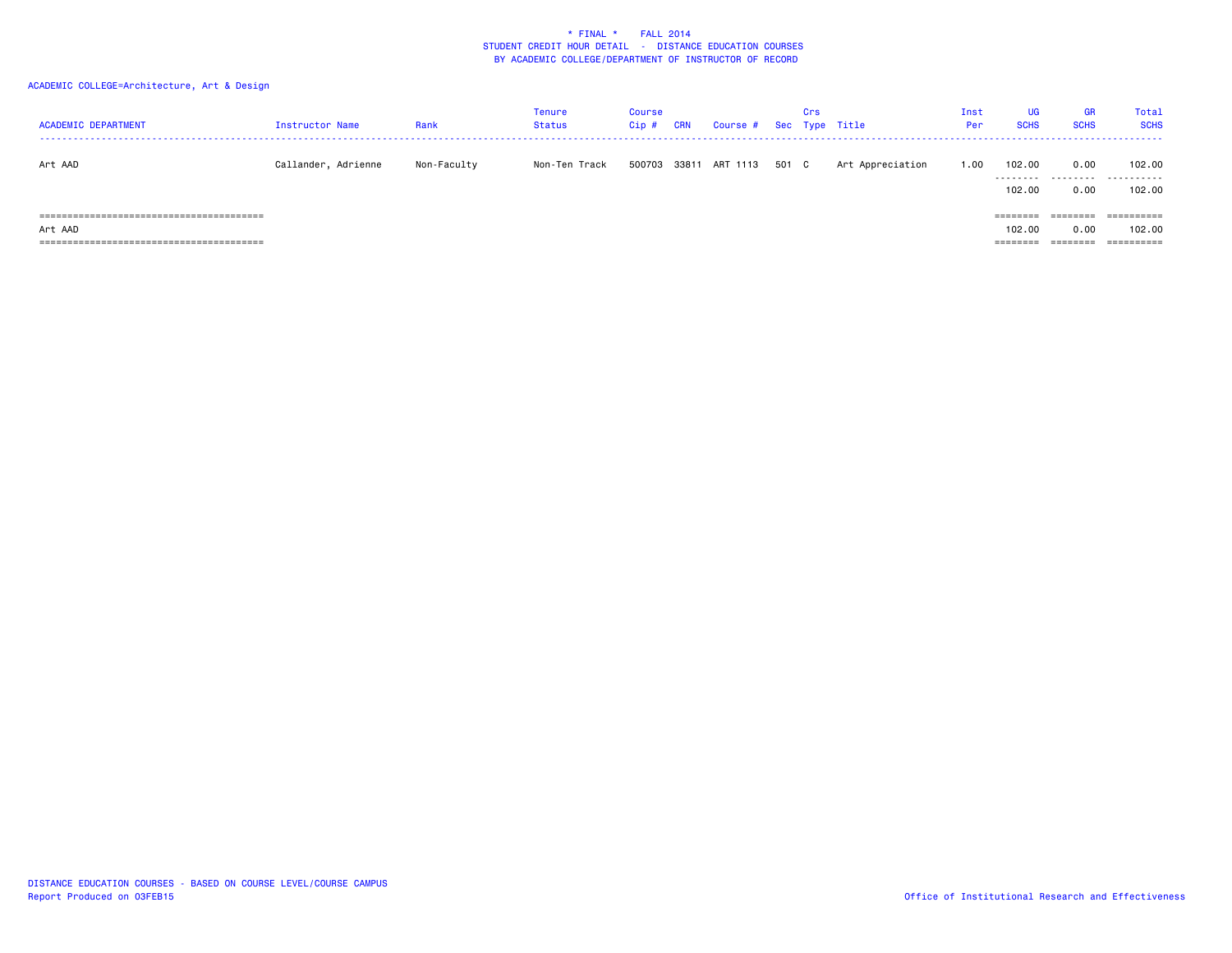# ACADEMIC COLLEGE=Architecture, Art & Design

| <b>ACADEMIC DEPARTMENT</b> | Instructor Name | Rank        | Tenure<br>Status | Course<br>Cip# | <b>CRN</b> | Course # Sec Type Title |       | Crs |                   | Inst<br>Per | <b>UG</b><br><b>SCHS</b>      | <b>GR</b><br><b>SCHS</b>    | Total<br><b>SCHS</b> |
|----------------------------|-----------------|-------------|------------------|----------------|------------|-------------------------|-------|-----|-------------------|-------------|-------------------------------|-----------------------------|----------------------|
| School of Architecture     | Kemp, Leah      | Non-Faculty | Not Applicable   |                |            | 040201 33810 ARC 1013   | 501 C |     | Arch Appreciation | 1.00        | 69.00<br>.<br>69.00           | 0.00<br>0.00                | 69.00<br><br>69.00   |
| School of Architecture     |                 |             |                  |                |            |                         |       |     |                   |             | ---------<br>69.00<br>======= | --------<br>0.00<br>======= | 69.00<br>==========  |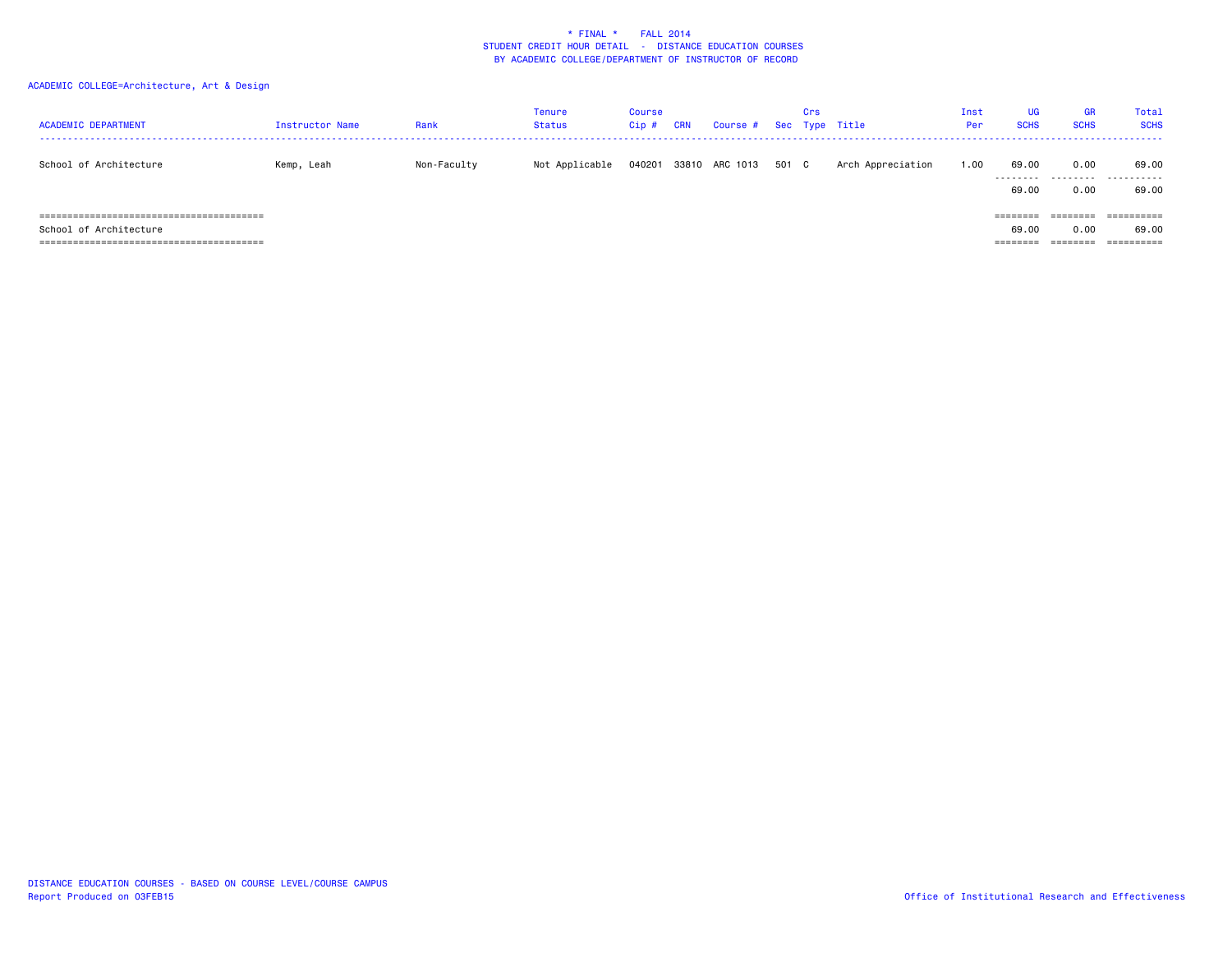| <b>ACADEMIC DEPARTMENT</b> | Instructor Name   | Rank                          | <b>Tenure</b><br><b>Status</b> | <b>Course</b><br>Cip# | <b>CRN</b> | Course #       | <b>Sec</b> | Crs | Type Title                | Inst<br>Per | <b>UG</b><br><b>SCHS</b>     | <b>GR</b><br><b>SCHS</b>       | <b>Total</b><br><b>SCHS</b> |
|----------------------------|-------------------|-------------------------------|--------------------------------|-----------------------|------------|----------------|------------|-----|---------------------------|-------------|------------------------------|--------------------------------|-----------------------------|
| Biological Sciences        | Chevalier, David  | Lecturer                      | Non-Ten Track                  | 260701                | 33819      | BIO 6043       | 501 C      |     | Develop & Reproduct       | 1.00        | 0.00                         | 66.00<br>.                     | 66.00                       |
|                            |                   |                               |                                |                       |            |                |            |     |                           |             | 0.00                         | 66.00                          | 66.00                       |
|                            | Donaldson, Janet  | Associate Professor Tenured   |                                | 260502 33820          |            | BIO 8023       | 501 C      |     | Modern Microbiology       | 1.00        | 0.00<br>--------             | 66.00<br>- - - - - - - - -     | 66.00                       |
|                            |                   |                               |                                |                       |            |                |            |     |                           |             | 0.00                         | 66.00                          | 66.00                       |
|                            | Gordon, Donna     | Associate Professor           | Tenured                        | 260101                | 33822      | BIO 8191       | 501 S      |     | Seminar in General B 1.00 |             | 0.00                         | 7.00                           | 7.00                        |
|                            |                   |                               |                                |                       |            |                |            |     |                           |             | --------<br>0.00             | .<br>7.00                      | $  -$<br>7.00               |
|                            | McCurdy, Victoria | Instructor                    | Non-Ten Track                  | 260802                |            | 33818 BIO 6013 | 501 C      |     | Genetics & Molecular      | 1.00        | 0.00                         | 45.00                          | 45.00                       |
|                            |                   |                               |                                |                       |            |                |            |     |                           |             | 0.00                         | -------<br>45.00               | 45.00                       |
|                            | Stewart, James    | Assistant Professor Ten Track |                                | 260701                | 33821      | BIO 8053       | 501 C      |     | Comp Study of Animal 1.00 |             | 0.00<br>--------             | 93,00                          | 93.00                       |
|                            |                   |                               |                                |                       |            |                |            |     |                           |             | 0.00                         | 93.00                          | 93.00                       |
| Biological Sciences        |                   |                               |                                |                       |            |                |            |     |                           |             | ========<br>0.00<br>======== | ========<br>277,00<br>======== | ==========<br>277,00        |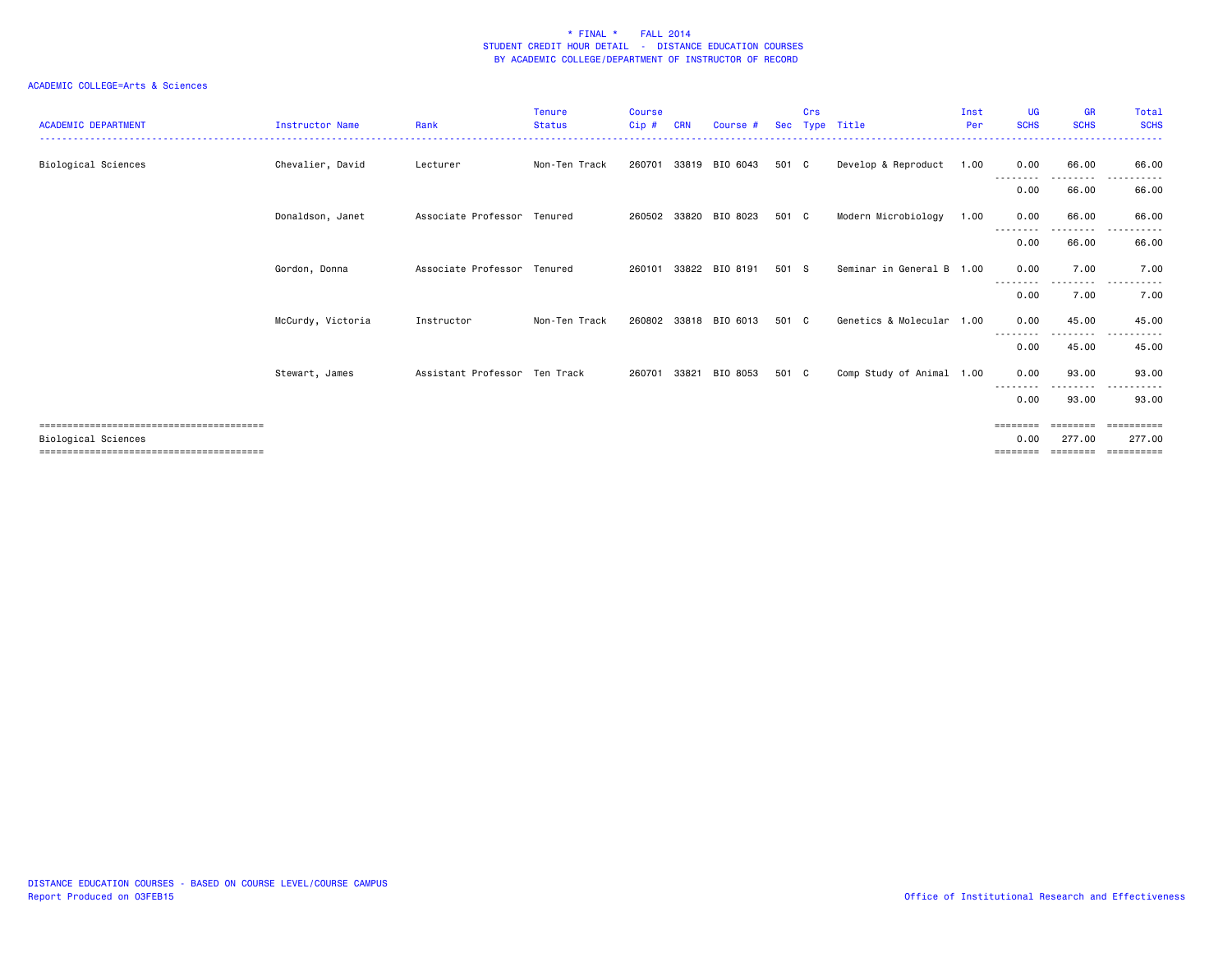|                            |                        |                             | <b>Tenure</b> | Course |            |               |            | Crs |                           | Inst | UG                  | <b>GR</b>   | <b>Total</b>                             |
|----------------------------|------------------------|-----------------------------|---------------|--------|------------|---------------|------------|-----|---------------------------|------|---------------------|-------------|------------------------------------------|
| <b>ACADEMIC DEPARTMENT</b> | <b>Instructor Name</b> | Rank                        | <b>Status</b> | Cip#   | <b>CRN</b> | Course        | <b>Sec</b> |     | Type Title                | Per  | <b>SCHS</b>         | <b>SCHS</b> | <b>SCHS</b>                              |
| Communication              | Anthony, Kelli         | Instructor                  | Non-Ten Track | 090101 | 33853      | CO 1223       | 501 C      |     | Intro Comm Theory         | 1.00 | 99.00               | 0.00        | 99.00                                    |
|                            |                        |                             |               |        | 33857      | CO 3833       | 501 C      |     | Interviewing              | 1.00 | 57.00               | 0.00        | 57.00                                    |
|                            |                        |                             |               | 090401 | 33854      | CO 1403       | 501 C      |     | Intro Mass Media          | 1.00 | 138.00              | 0.00        | 138.00                                   |
|                            |                        |                             |               | 090900 |            | 33856 CO 3813 | 501 C      |     | PR Case Problems          | 1.00 | 39.00<br>.          | 0.00        | 39.00                                    |
|                            |                        |                             |               |        |            |               |            |     |                           |      | 333.00              | 0.00        | 333.00                                   |
|                            | Forde, John            | Associate Professor Tenured |               | 090900 |            | 33855 CO 3803 | 501 C      |     | Prin Public Relation 1.00 |      | 69.00               | 0.00        | 69.00                                    |
|                            |                        |                             |               |        |            |               |            |     |                           |      | .<br>69.00          | .<br>0.00   | 69.00                                    |
|                            | Goodman, Mark          | Professor                   | Tenured       | 090102 | 33859      | CO 4313       | 501 C      |     | Mass Media Law            | 1.00 | 30.00               | 0.00        | 30.00                                    |
|                            |                        |                             |               | 090401 |            | 33862 CO 6313 | 501 C      |     | Mass Media Law            | 1.00 | 0.00                | 18.00       | 18.00                                    |
|                            |                        |                             |               |        |            |               |            |     |                           |      | <u>.</u> .<br>30.00 | .<br>18.00  | 48.00                                    |
|                            | Knight, Amy            | Instructor                  | Non-Ten Track | 090101 |            | 33852 CO 1013 | 501 C      |     | Intro to Communicati 1.00 |      | 90.00               | 0.00        | 90.00                                    |
|                            |                        |                             |               |        |            |               |            |     |                           |      | .<br>90.00          | 0.00        | 90.00                                    |
|                            | Smith, Glenn           | Associate Professor Tenured |               | 231001 | 33861      | CO 6253       | 501 C      |     | Elements Of Persuasn 1.00 |      | 0.00                | 15.00       | 15.00                                    |
|                            |                        |                             |               | 231304 |            | 33858 CO 4253 | 501 C      |     | Elements Of Persuasn 1.00 |      | 45.00               | 0.00        | 45.00                                    |
|                            |                        |                             |               |        |            |               |            |     |                           |      | .<br>45.00          | 15.00       | 60.00                                    |
|                            | Williams, Kevin        | Associate Professor Tenured |               | 090102 | 33860      | CO 4323       | 501 C      |     | Mass Media-Society        | 1.00 | 51.00               | 0.00        | 51.00                                    |
|                            |                        |                             |               | 090401 |            | 33863 CO 6323 | 501 C      |     | Mass Media-Society        | 1.00 | 0.00                | 45.00       | 45.00                                    |
|                            |                        |                             |               |        |            |               |            |     |                           |      | .<br>51.00          | 45.00       | 96.00                                    |
|                            |                        |                             |               |        |            |               |            |     |                           |      | ========            | ========    | ==========                               |
| Communication              |                        |                             |               |        |            |               |            |     |                           |      | 618.00              | 78.00       | 696.00<br>============================== |
|                            |                        |                             |               |        |            |               |            |     |                           |      |                     |             |                                          |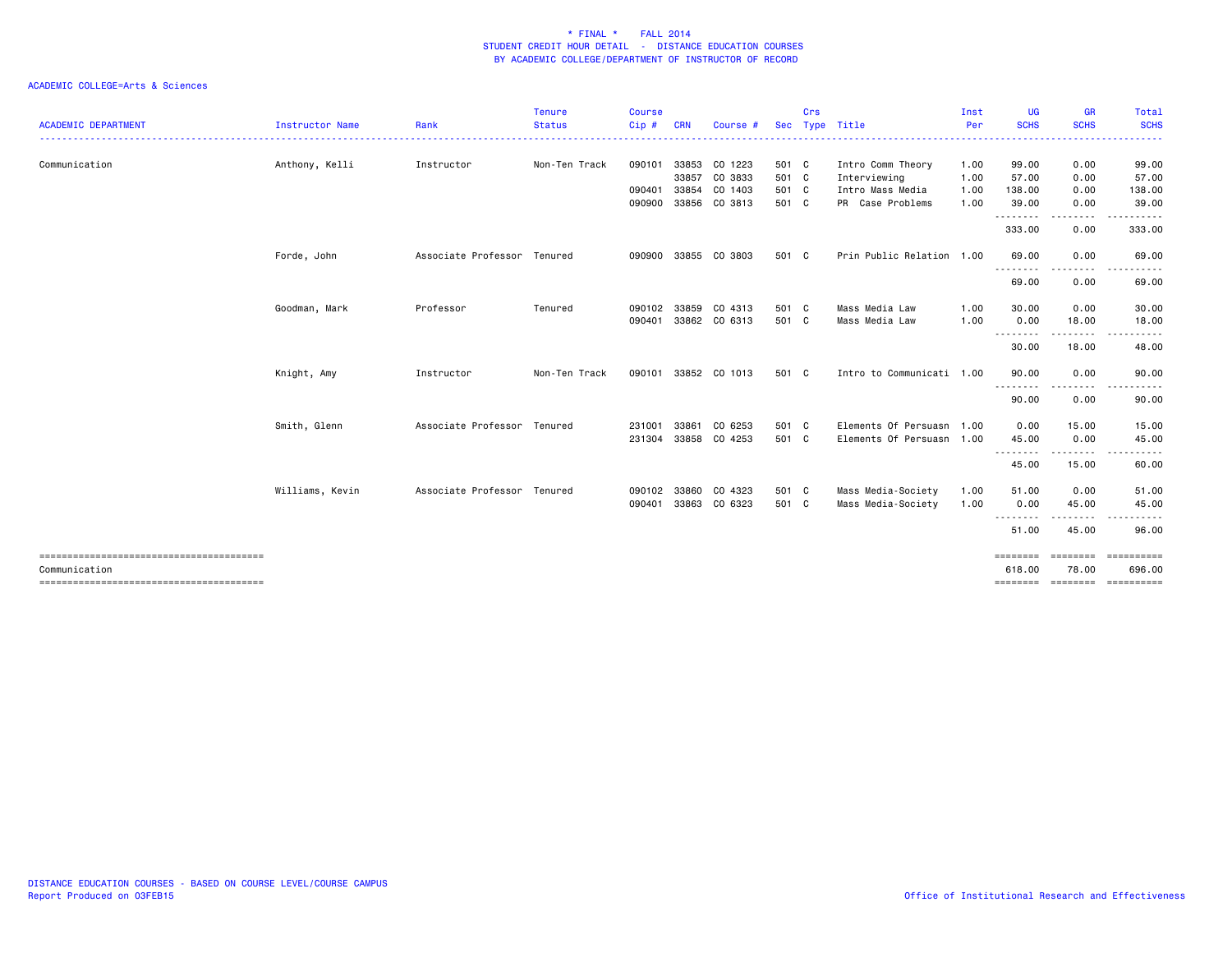| <b>ACADEMIC DEPARTMENT</b> | Instructor Name    | Rank        | Tenure<br><b>Status</b> | Course<br>$Cip$ # | <b>CRN</b> | Course #              |       | Crs | Sec Type Title            | Inst<br>Per | <b>UG</b><br><b>SCHS</b> | <b>GR</b><br><b>SCHS</b> | Total<br><b>SCHS</b> |
|----------------------------|--------------------|-------------|-------------------------|-------------------|------------|-----------------------|-------|-----|---------------------------|-------------|--------------------------|--------------------------|----------------------|
| Dean of Arts & Sciences    | Busby, Michael     | Non-Faculty | Not Applicable          | 240102            | 35901      | IDS 4111              | 501 C |     | Professional Seminar 0.50 |             | 11.50<br>.               | 0.00                     | 11.50<br>            |
|                            |                    |             |                         |                   |            |                       |       |     |                           |             | 11.50                    | 0.00                     | 11.50                |
|                            | Montgomery, Marian | Non-Faculty | Not Applicable          |                   |            | 240102 35901 IDS 4111 | 501 C |     | Professional Seminar 0.50 |             | 11.50<br>---------       | 0.00                     | 11.50<br>            |
|                            |                    |             |                         |                   |            |                       |       |     |                           |             | 11.50                    | 0.00                     | 11.50                |
|                            |                    |             |                         |                   |            |                       |       |     |                           |             | ========                 | ========                 | ==========           |
| Dean of Arts & Sciences    |                    |             |                         |                   |            |                       |       |     |                           |             | 23,00                    | 0.00                     | 23,00                |
|                            |                    |             |                         |                   |            |                       |       |     |                           |             | ========                 | ________<br>-------      |                      |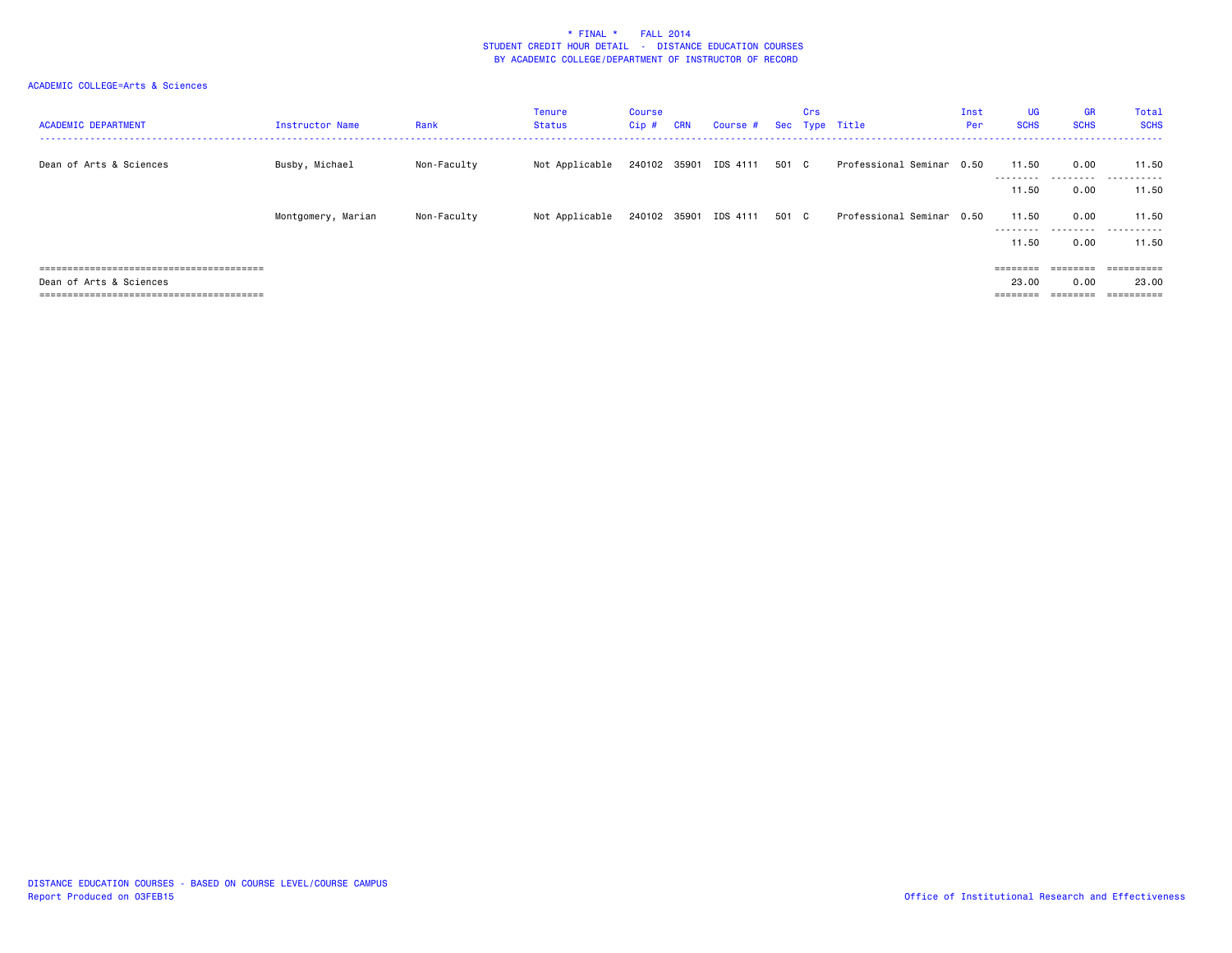| <b>ACADEMIC DEPARTMENT</b> | Instructor Name | Rank     | <b>Tenure</b><br><b>Status</b> | Course<br>$Cip$ #          | <b>CRN</b>     | Course #                            |                         | Crs | Sec Type Title                                                             | Inst<br>Per | <b>UG</b><br><b>SCHS</b>                | <b>GR</b><br><b>SCHS</b>                                                                     | Total<br><b>SCHS</b>          |
|----------------------------|-----------------|----------|--------------------------------|----------------------------|----------------|-------------------------------------|-------------------------|-----|----------------------------------------------------------------------------|-------------|-----------------------------------------|----------------------------------------------------------------------------------------------|-------------------------------|
| English                    | Olson, Peter    | Lecturer | Non-Ten Track                  | 231301<br>231303<br>231401 | 33915<br>33917 | EN 1103<br>EN 3313<br>33916 EN 2273 | 501 C<br>501 C<br>501 C |     | En Composition I<br>Writing for the Work 1.00<br>World Literature Bef 1.00 | 1.00        | 51.00<br>42.00<br>57.00<br>---------    | 0.00<br>0.00<br>0.00                                                                         | 51.00<br>42.00<br>57.00<br>.  |
|                            | Stinson, Emily  | Lecturer | Non-Ten Track                  | 130301                     |                | 34015 LSK 6013                      | 501 C                   |     | Academic Writing for 1.00                                                  |             | 150.00<br>0.00<br>---------<br>0.00     | 0.00<br>21.00<br>---------<br>21.00                                                          | 150.00<br>21.00<br>.<br>21.00 |
| English                    |                 |          |                                |                            |                |                                     |                         |     |                                                                            |             | $=$ = = = = = = =<br>150.00<br>======== | $\qquad \qquad \equiv \equiv \equiv \equiv \equiv \equiv \equiv \equiv$<br>21.00<br>======== | 171.00<br>==========          |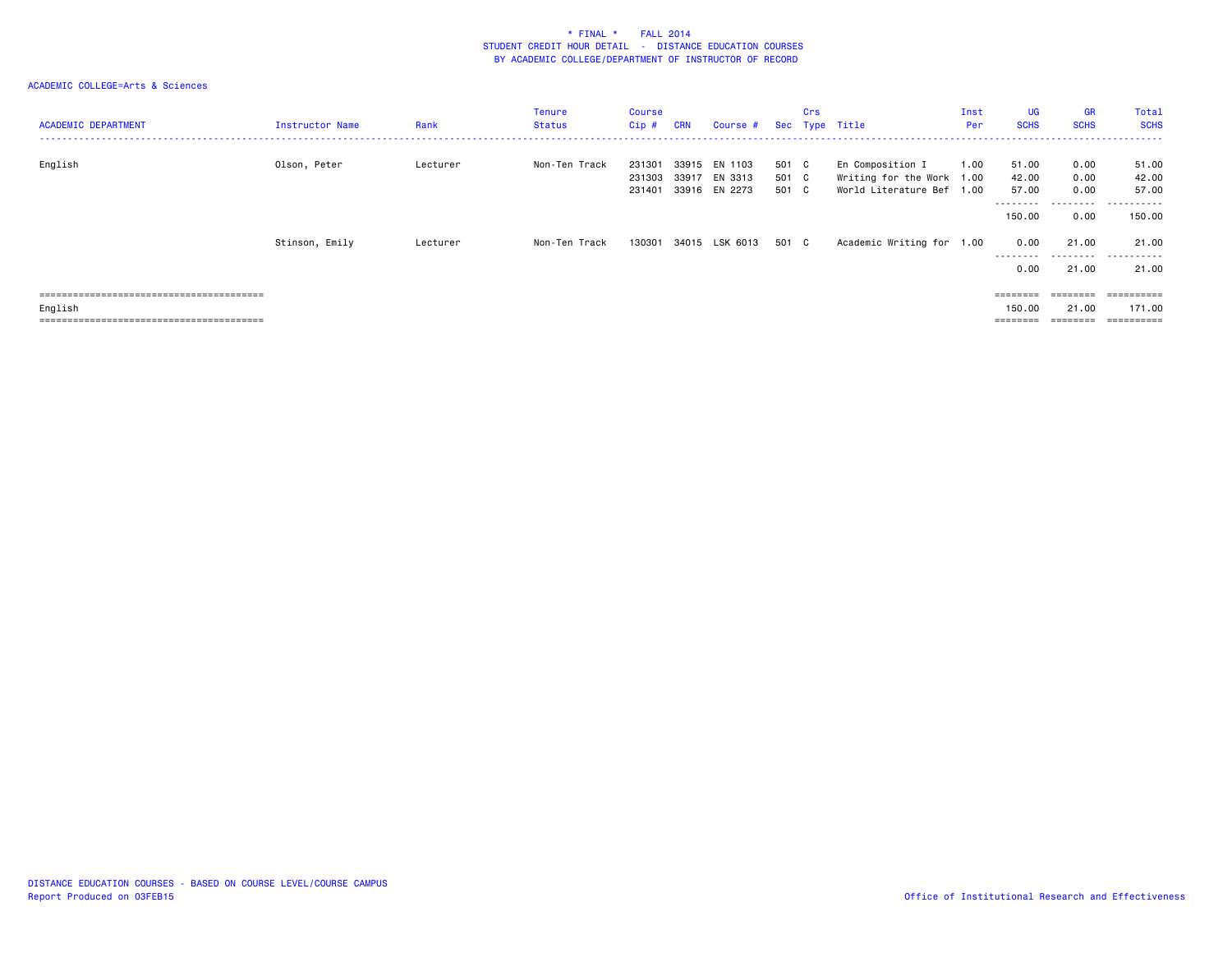| <b>ACADEMIC DEPARTMENT</b>                                        | Instructor Name  | Rank                        | <b>Tenure</b><br><b>Status</b> | <b>Course</b><br>Cip# | <b>CRN</b>     | Course #             | Sec        | Crs    | Type Title                                 | Inst<br>Per  | UG<br><b>SCHS</b>   | GR<br><b>SCHS</b>   | Total<br><b>SCHS</b> |
|-------------------------------------------------------------------|------------------|-----------------------------|--------------------------------|-----------------------|----------------|----------------------|------------|--------|--------------------------------------------|--------------|---------------------|---------------------|----------------------|
| Geosciences                                                       | Brown, Michael   | Professor                   | Tenured                        | 450701                | 33976<br>33977 | GR 6113<br>GR 6113   | 501<br>502 | C<br>C | Met I: Observations<br>Met I: Observations | 0.10<br>0.10 | 0.00<br>0.00        | 6.00<br>3.60        | 6.00<br>3.60         |
|                                                                   |                  |                             |                                |                       | 33981          | GR 6923              | 501 C      |        | Severe Weather                             | 0.10         | 0.00                | 8.70                | 8.70                 |
|                                                                   |                  |                             |                                |                       |                |                      |            |        |                                            |              | 0.00                | 18.30               | 18.30                |
|                                                                   | Carter, William  | Lecturer                    | Non-Ten Track                  | 400401                | 33982          | GR 6943              | 501 C      |        | Tropical Meteorology                       | 0.90         | 0.00                | 102.60              | 102.60               |
|                                                                   |                  |                             |                                | 400404                | 33971          | GR 4713              | 501 B      |        | Synoptic Met I                             | 1.00         | 129.00              | 0.00                | 129.00               |
|                                                                   |                  |                             |                                |                       | 33972          | GR 4713              | 502 B      |        | Synoptic Met I                             | 1.00         | 129.00              | 0.00                | 129.00               |
|                                                                   |                  |                             |                                |                       | 33975          | GR 4943              | 501 C      |        | Tropical Meteorology                       | 0.90         | 10.80               | 0.00                | 10.80                |
|                                                                   |                  |                             |                                | 450701                |                | 33960 GR 1123        | 501 C      |        | Intro World Geog                           | 1.00         | 174.00<br>.         | 0.00                | 174.00               |
|                                                                   |                  |                             |                                |                       |                |                      |            |        |                                            |              | 442.80              | 102.60              | 545.40               |
|                                                                   | Clary, Renee     | Associate Professor Tenured |                                | 400601                | 33951          | GG 8123              | 501 C      |        | Geol II: Earth and T 0.50                  |              | 0.00                | 31.50               | 31.50                |
|                                                                   |                  |                             |                                |                       | 33952          | GG 8123              | 502 C      |        | Geol II: Earth and T                       | 0.50         | 0.00                | 30.00               | 30.00                |
|                                                                   |                  |                             |                                |                       | 34691          | GG 8000              | 501 D      |        | Research / Thesis                          | 1.00         | 0.00<br>.           | 3.00                | 3.00                 |
|                                                                   |                  |                             |                                |                       |                |                      |            |        |                                            |              | 0.00                | 64.50               | 64.50                |
|                                                                   | Cooke, William   | Professor                   | Tenured                        | 450701                | 33980          | GR 6333              | 501 B      |        | Remote Sensing Phys                        | 0.10         | 0.00                | 4.80                | 4.80                 |
|                                                                   |                  |                             |                                | 450702                |                | 33964 GR 4333        | 501 B      |        | Remote Sensing Phys                        | 0.10         | 2.10                | 0.00                | 2.10                 |
|                                                                   |                  |                             |                                |                       |                |                      |            |        |                                            |              | $- - - - -$<br>2.10 | 4.80                | $- - - -$<br>6.90    |
|                                                                   | Dyer, Jamie      | Associate Professor Tenured |                                | 400401                | 33982          | GR 6943              | 501 C      |        | Tropical Meteorology 0.10                  |              | 0.00                | 11.40               | 11.40                |
|                                                                   |                  |                             |                                | 400404                |                | 33975 GR 4943        | 501 C      |        | Tropical Meteorology 0.10                  |              | 1.20                | 0.00                | 1.20                 |
|                                                                   |                  |                             |                                |                       |                |                      |            |        |                                            |              | .                   | .                   | .                    |
|                                                                   |                  |                             |                                |                       |                |                      |            |        |                                            |              | 1.20                | 11.40               | 12.60                |
|                                                                   | Grala, Katarzyna | Non-Faculty                 | Not Applicable                 | 450701                |                | 33978 GR 6303        | 501 B      |        | Principles of GIS                          | 0.90         | 0.00                | 51.30               | 51.30                |
|                                                                   |                  |                             |                                |                       | 33980          | GR 6333              | 501        | B      | Remote Sensing Phys                        | 0.90         | 0.00                | 43.20               | 43.20                |
|                                                                   |                  |                             |                                | 450702                | 33963          | GR 4303              | 501        | B      | Principles of GIS                          | 0.90         | 16.20               | 0.00                | 16.20                |
|                                                                   |                  |                             |                                |                       | 33964          | GR 4333              | 501 B      |        | Remote Sensing Phys                        | 0.90         | 18.90<br>.          | 0.00<br>$- - - - -$ | 18.90<br>.           |
|                                                                   |                  |                             |                                |                       |                |                      |            |        |                                            |              | 35.10               | 94.50               | 129.60               |
|                                                                   | Haney, Christa   | Instructor                  | Non-Ten Track                  | 400401                | 33967          | GR 4633              | 501 B      |        | Statistical Clim                           | 1.00         | 144.00              | 0.00                | 144.00               |
|                                                                   |                  |                             |                                |                       | 33968          | GR 4633              | 502 B      |        | Statistical Clim                           | 1.00         | 144.00              | 0.00                | 144.00               |
|                                                                   |                  |                             |                                | 400601                | 33954          | GG 8233              | 501        | C      | Environmental Geosci                       | 0.90         | 0.00                | 81.00               | 81.00                |
|                                                                   |                  |                             |                                |                       | 33955          | GG 8233              | 502 C      |        | Environmental Geosci 0.90                  |              | 0.00<br>.           | 78.30               | 78.30                |
|                                                                   |                  |                             |                                |                       |                |                      |            |        |                                            |              | 288.00              | 159.30              | 447.30               |
|                                                                   | Kirkland, Brenda | Associate Professor Tenured |                                | 400601                |                | 36203 GG 8990        | 501 C      |        | Special Topic In GG                        | 1.00         | 0.00                | 3.00                | 3.00                 |
|                                                                   |                  |                             |                                |                       |                |                      |            |        |                                            |              | 0.00                | 3.00                | 3.00                 |
|                                                                   | Moe Hoffman, Amy | Instructor                  | Non-Ten Track                  | 400601                | 33949          | GG 1111              | 501 L      |        | Earth Science I Lab                        | 1.00         | 29.00               | 0.00                | 29.00                |
|                                                                   |                  |                             |                                |                       |                | 33950 GG 1113        | 501 C      |        | Survey Earth Sci I                         | 1.00         | 114.00              | 0.00                | 114.00               |
|                                                                   |                  |                             |                                |                       |                |                      |            |        |                                            |              | .<br>143.00         | د د د د<br>0.00     | .<br>143.00          |
|                                                                   |                  |                             |                                |                       |                |                      |            |        |                                            |              |                     |                     |                      |
|                                                                   | Nagel, Athena    | Instructor                  | Non-Ten Track                  |                       |                | 400601 33951 GG 8123 | 501 C      |        | Geol II: Earth and T 0.50                  |              | 0.00                | 31.50               | 31.50                |
| BISTANCE EDUCATION COURSES - BASED ON COURSE LEVEL LOQUBOE CANDUS |                  |                             |                                |                       |                |                      |            |        |                                            |              |                     |                     |                      |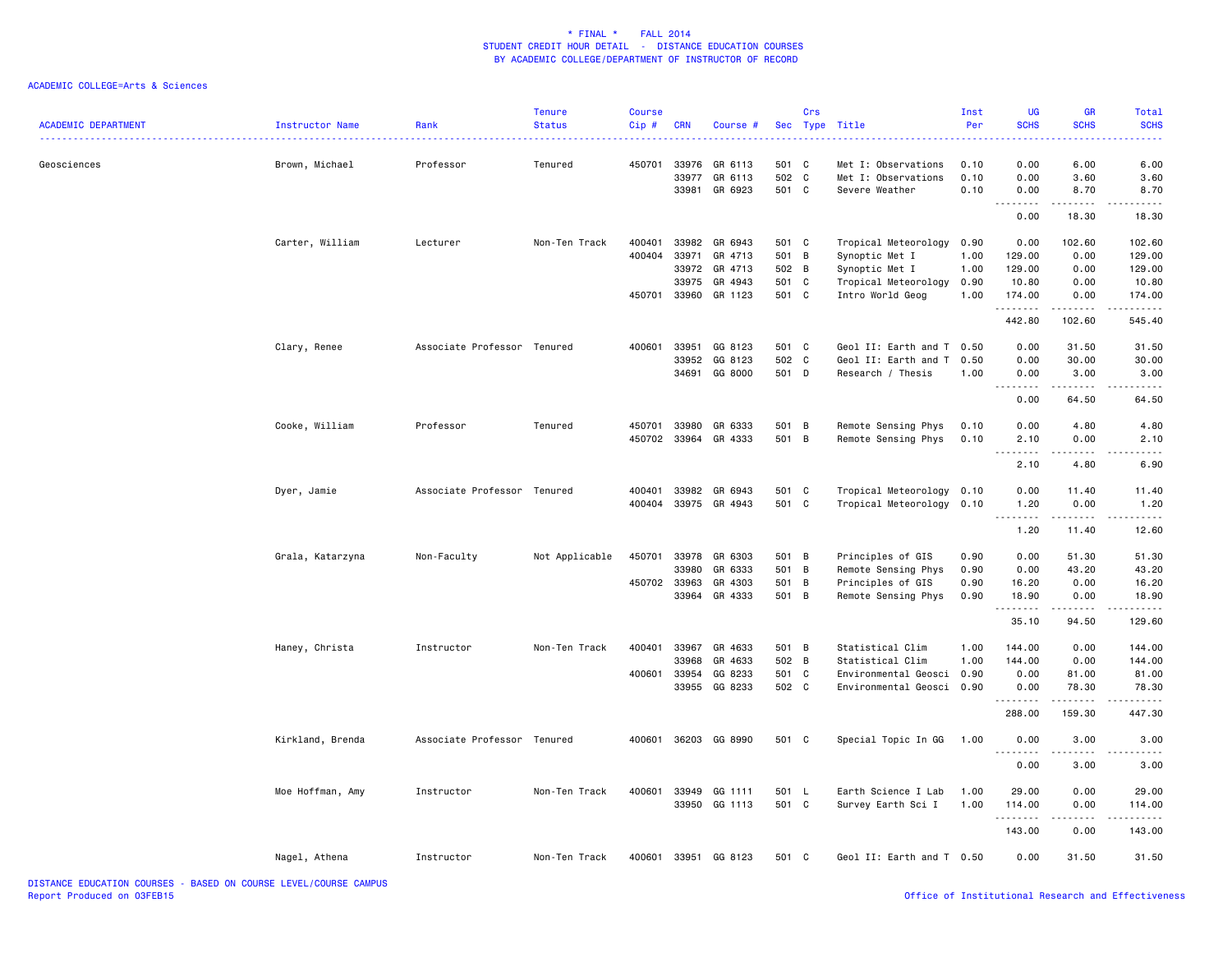| <b>ACADEMIC DEPARTMENT</b> | Instructor Name                                     | Rank                        | <b>Tenure</b><br><b>Status</b> | <b>Course</b><br>$Cip \#$ | <b>CRN</b> | Course #      |       | Crs | Sec Type Title            | Inst<br>Per | UG<br><b>SCHS</b>   | <b>GR</b><br><b>SCHS</b>    | Total<br><b>SCHS</b>  |
|----------------------------|-----------------------------------------------------|-----------------------------|--------------------------------|---------------------------|------------|---------------|-------|-----|---------------------------|-------------|---------------------|-----------------------------|-----------------------|
| Geosciences                | Nagel, Athena                                       | Instructor                  | Non-Ten Track                  | 400601                    | 33952      | GG 8123       | 502 C |     | Geol II: Earth and T      | 0.50        | 0.00                | 30.00                       | 30.00                 |
|                            |                                                     |                             |                                | 400699                    | 33956      | GG 8333       | 501 C |     | Planetary Science         | 1.00        | 0.00                | 69.00                       | 69.00                 |
|                            |                                                     |                             |                                |                           | 33957      | GG 8333       | 502 C |     | Planetary Science         | 1.00        | 0.00                | 15.00                       | 15.00                 |
|                            |                                                     |                             |                                | 450701                    |            | 33979 GR 6303 | 502 B |     | Principles of GIS         | 0.90        | 0.00<br>.           | 51.30<br>.                  | 51.30                 |
|                            |                                                     |                             |                                |                           |            |               |       |     |                           |             | 0.00                | 196.80                      | 196.80                |
|                            | Nordstrom, Gregory                                  | Instructor                  | Non-Ten Track                  | 450701                    | 33958      | GR 1114       | 501 B |     | Physical Geography        | 1.00        | 188.00              | 0.00                        | 188.00                |
|                            |                                                     |                             |                                |                           | 33959      | GR 1114       | 502   | B   | Physical Geography        | 1.00        | 196.00              | 0.00                        | 196.00                |
|                            |                                                     |                             |                                |                           | 33981      | GR 6923       | 501 C |     | Severe Weather            | 0.90        | 0.00<br>.           | 78.30<br>.                  | 78.30<br>.            |
|                            |                                                     |                             |                                |                           |            |               |       |     |                           |             | 384.00              | 78.30                       | 462.30                |
|                            | Rodgers, John                                       | Associate Professor Tenured |                                | 400601                    |            | 33954 GG 8233 | 501 C |     | Environmental Geosci 0.10 |             | 0.00                | 9.00                        | 9.00                  |
|                            |                                                     |                             |                                |                           |            | 33955 GG 8233 | 502 C |     | Environmental Geosci      | 0.10        | 0.00                | 8.70                        | 8.70                  |
|                            |                                                     |                             |                                | 450701                    | 33978      | GR 6303       | 501 B |     | Principles of GIS         | 0.10        | 0.00                | 5.70                        | 5.70                  |
|                            |                                                     |                             |                                |                           | 33979      | GR 6303       | 502 B |     | Principles of GIS         | 0.10        | 0.00                | 5.70                        | 5.70                  |
|                            |                                                     |                             |                                | 450702                    |            | 33963 GR 4303 | 501 B |     | Principles of GIS         | 0.10        | 1.80<br>. <b>.</b>  | 0.00                        | 1.80                  |
|                            |                                                     |                             |                                |                           |            |               |       |     |                           |             | 1.80                | 29.10                       | 30.90                 |
|                            | Sherman-Morris, Kathlee Associate Professor Tenured |                             |                                | 400404                    |            | 33969 GR 4640 | 501 E |     | Met Internship            | 1.00        | 11.00               | 0.00                        | 11.00                 |
|                            |                                                     |                             |                                |                           | 33983      | GR 8813       | 501 C |     | Advanc Hazard & Disa 1.00 |             | 0.00                | 99.00                       | 99.00                 |
|                            |                                                     |                             |                                | 400601                    |            | 36043 GR 8191 | 501 S |     | Geoscience Review         | 1.00        | 0.00<br>--------    | 4.00<br>--------            | 4.00<br>.             |
|                            |                                                     |                             |                                |                           |            |               |       |     |                           |             | 11.00               | 103.00                      | 114.00                |
|                            | Threatt, Patrick                                    | Lecturer                    | Non-Ten Track                  | 450701                    |            | 34683 GR 1123 | 502 C |     | Intro World Geog          | 1.00        | 198.00              | 0.00                        | 198.00                |
|                            |                                                     |                             |                                |                           |            |               |       |     |                           |             | .                   | .                           | .                     |
|                            |                                                     |                             |                                |                           |            |               |       |     |                           |             | 198.00              | 0.00                        | 198.00                |
|                            | Wallace, Timothy                                    | Instructor                  | Non-Ten Track                  | 400404                    | 33965      | GR 4623       | 501 C |     | Physical Meteorology 1.00 |             | 120.00              | 0.00                        | 120.00                |
|                            |                                                     |                             |                                |                           |            | 33966 GR 4623 | 502 C |     | Physical Meteorology      | 1.00        | 120.00              | 0.00                        | 120.00                |
|                            |                                                     |                             |                                |                           |            | 33973 GR 4913 | 501 C |     | Thermodynamic Met         | 1.00        | 117.00              | 0.00                        | 117.00                |
|                            |                                                     |                             |                                |                           |            | 33974 GR 4913 | 502 C |     | Thermodynamic Met         | 1.00        | 114.00<br>.         | 0.00<br>.                   | 114.00                |
|                            |                                                     |                             |                                |                           |            |               |       |     |                           |             | 471.00              | 0.00                        | 471.00                |
|                            | Williams, Christopher                               | Lecturer                    | Non-Ten Track                  | 450701                    |            | 33976 GR 6113 | 501 C |     | Met I: Observations       | 0.90        | 0.00                | 54.00                       | 54.00                 |
|                            |                                                     |                             |                                |                           |            | 33977 GR 6113 | 502 C |     | Met I: Observations       | 0.90        | 0.00<br>--------    | 32.40                       | 32.40                 |
|                            |                                                     |                             |                                |                           |            |               |       |     |                           |             | 0.00                | 86.40                       | 86.40                 |
| Geosciences                |                                                     |                             |                                |                           |            |               |       |     |                           |             | ========<br>1978.00 | $=$ = = = = = = =<br>952.00 | ==========<br>2930.00 |
|                            |                                                     |                             |                                |                           |            |               |       |     |                           |             | ========            | --------- ---------         |                       |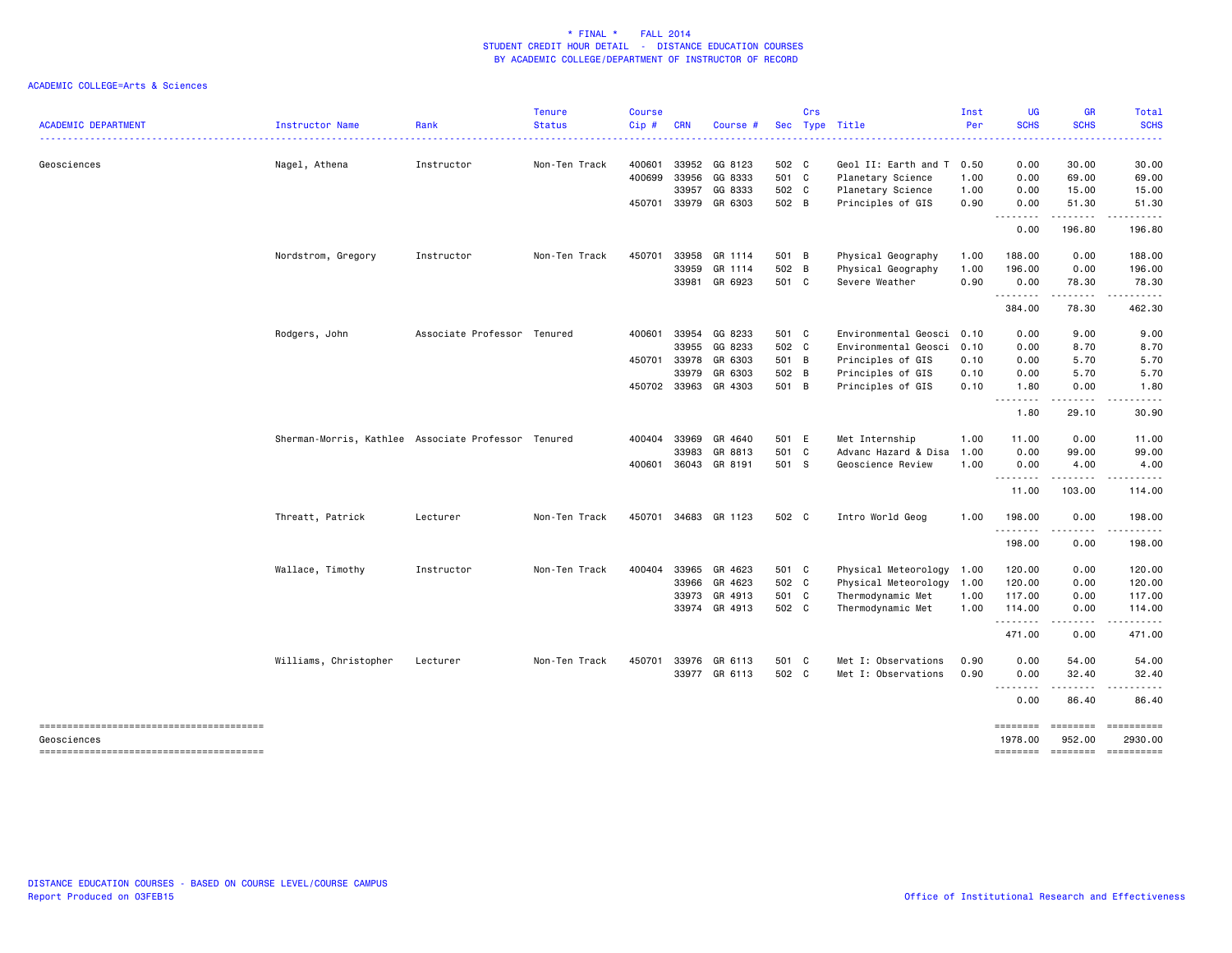| <b>ACADEMIC DEPARTMENT</b> | <b>Instructor Name</b> | Rank              | <b>Tenure</b><br><b>Status</b> | <b>Course</b><br>Cip#      | <b>CRN</b>              | Course #                      | <b>Sec</b>              | Crs | Type Title                                                         | Inst<br>Per          | <b>UG</b><br><b>SCHS</b>       | <b>GR</b><br><b>SCHS</b>                                                                                                | Total<br><b>SCHS</b>                          |
|----------------------------|------------------------|-------------------|--------------------------------|----------------------------|-------------------------|-------------------------------|-------------------------|-----|--------------------------------------------------------------------|----------------------|--------------------------------|-------------------------------------------------------------------------------------------------------------------------|-----------------------------------------------|
| History                    | Holley, Brady          | Lecturer          | Non-Ten Track                  | 050114<br>450801<br>540104 | 33988<br>33992<br>33991 | HI 1223<br>HI 6653<br>HI 4653 | 501 C<br>501 C<br>501 C |     | Modern Western World<br>Hist Science & Tech<br>Hist Science & Tech | 1.00<br>1.00<br>1.00 | 72.00<br>0.00<br>36.00         | 0.00<br>6.00<br>0.00                                                                                                    | 72.00<br>6.00<br>36.00                        |
|                            |                        |                   |                                |                            |                         |                               |                         |     |                                                                    |                      | ---------<br>108.00            | $\begin{array}{cccccccccccccc} \bullet & \bullet & \bullet & \bullet & \bullet & \bullet & \bullet \end{array}$<br>6.00 | .<br>114.00                                   |
|                            | Senaga, Karen          | Grad Teach Assist | Not Applicable                 |                            |                         | 540102 33989 HI 4313          | 501 C                   |     | The New South                                                      | 1.00                 | 81.00                          | 0.00<br>$\cdots$                                                                                                        | 81.00                                         |
|                            |                        |                   |                                |                            |                         |                               |                         |     |                                                                    |                      | 81.00                          | 0.00                                                                                                                    | 81.00                                         |
|                            | Warrick, Alyssa        | Grad Teach Assist | Not Applicable                 | 050201<br>540102           | 33990                   | HI 4363<br>33986 HI 1073      | 501 C<br>501 C          |     | Afro-Am History & Cu 1.00<br>Modern U S History                    | 1.00                 | 36.00<br>93.00<br><u>.</u>     | 0.00<br>0.00<br>.                                                                                                       | 36.00<br>93.00<br>.                           |
|                            |                        |                   |                                |                            |                         |                               |                         |     |                                                                    |                      | 129.00                         | 0.00                                                                                                                    | 129.00                                        |
|                            | Wilder, Lucas          | Grad Teach Assist | Not Applicable                 | 050114<br>540102           | 33987<br>33985          | HI 1213<br>HI 1063            | 501 C<br>501 C          |     | Early Western World<br>Early U S History                           | 1.00<br>1.00         | 30.00<br>96.00<br>--------     | 0.00<br>0.00                                                                                                            | 30.00<br>96.00                                |
|                            |                        |                   |                                |                            |                         |                               |                         |     |                                                                    |                      | 126.00                         | 0.00                                                                                                                    | 126.00                                        |
| History                    |                        |                   |                                |                            |                         |                               |                         |     |                                                                    |                      | ========<br>444.00<br>======== | ========<br>6.00<br>========                                                                                            | ==========<br>450.00<br>$=$ = = = = = = = = = |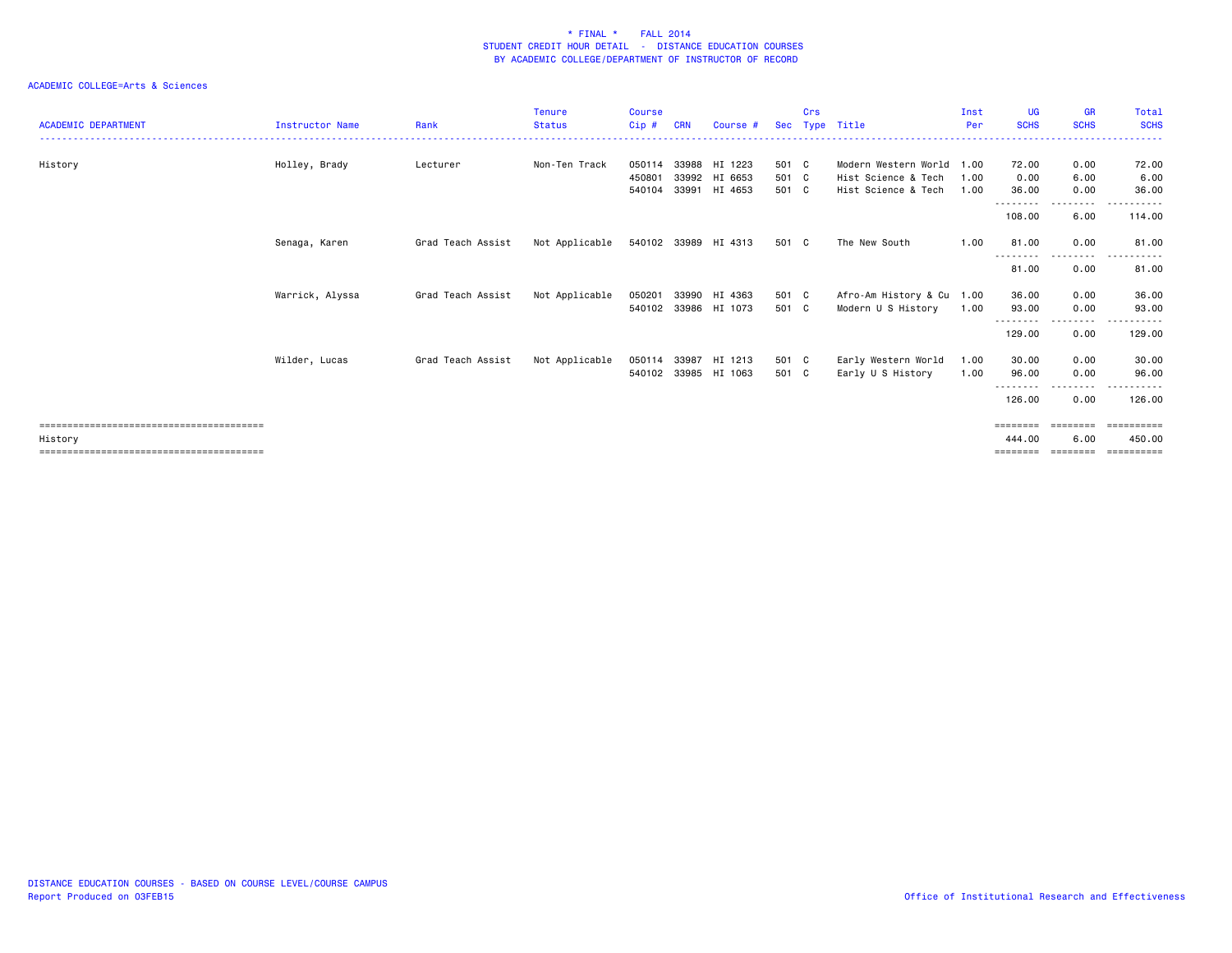| <b>ACADEMIC DEPARTMENT</b> | <b>Instructor Name</b> | Rank                          | <b>Tenure</b><br><b>Status</b> | <b>Course</b><br>Cip# | CRN   | Course #                                                                    |                                           | Crs | Sec Type Title                                                                                                                   | Inst<br>Per  | <b>UG</b><br><b>SCHS</b>                                 | <b>GR</b><br><b>SCHS</b>                              | Total<br><b>SCHS</b><br><u>.</u>                              |
|----------------------------|------------------------|-------------------------------|--------------------------------|-----------------------|-------|-----------------------------------------------------------------------------|-------------------------------------------|-----|----------------------------------------------------------------------------------------------------------------------------------|--------------|----------------------------------------------------------|-------------------------------------------------------|---------------------------------------------------------------|
| Mathematics & Statistics   | Eaton, Jonathan        | Instructor                    | Non-Ten Track                  | 270501                |       | 34023 MA 2113<br>34067 ST 2113                                              | 501 C<br>501 C                            |     | Intro to Stats<br>Intro to Stats                                                                                                 | 1.00<br>1.00 | 51.00<br>21.00                                           | 0.00<br>0.00                                          | 51.00<br>21.00                                                |
|                            |                        |                               |                                |                       |       |                                                                             |                                           |     |                                                                                                                                  |              | . <u>.</u><br>72.00                                      | - - - - - - - -<br>0.00                               | 72.00                                                         |
|                            | Riahi, Sheida          | Grad Teach Assist             | Not Applicable                 |                       |       | 500799 35598 ART 4990                                                       | 501 C                                     |     | Special Topic In ART 1.00                                                                                                        |              | 3.00                                                     | 0.00                                                  | 3.00                                                          |
|                            |                        |                               |                                |                       |       |                                                                             |                                           |     |                                                                                                                                  |              | --------<br>3.00                                         | .<br>0.00                                             | 3.00                                                          |
|                            | Walters, Kimberly      | Instructor                    | Non-Ten Track                  |                       |       | 270102 34018 MA 1313                                                        | 501 B                                     |     | College Algebra                                                                                                                  | 1.00         | 63.00<br>. <u>.</u>                                      | 0.00                                                  | 63.00                                                         |
|                            |                        |                               |                                |                       |       |                                                                             |                                           |     |                                                                                                                                  |              | 63.00                                                    | 0.00                                                  | 63.00                                                         |
|                            | Woodard, Kelly         | Lecturer                      | Non-Ten Track                  | 270101                | 34021 | 34017 MA 0103<br>34019 MA 1323<br>34020 MA 1413<br>MA 1423<br>34022 MA 1433 | 501 B<br>501 C<br>501 C<br>501 C<br>501 C |     | Intermediate Algebra 1.00<br>Trigonometry<br>Structure Real Numbe 1.00<br>Problem Solving Real 1.00<br>Informal Geom & Meas 1.00 | 1.00         | 66.00<br>69.00<br>60.00<br>84.00<br>36.00<br>.<br>315.00 | 0.00<br>0.00<br>0.00<br>0.00<br>0.00<br>-----<br>0.00 | 66.00<br>69.00<br>60.00<br>84.00<br>36.00<br>------<br>315.00 |
|                            | Yarahmadian, Shantia   | Assistant Professor Ten Track |                                | 270301                |       | 34024 MA 8203                                                               | 501 C                                     |     | Appl Math I                                                                                                                      | 1.00         | 0.00<br>- - - - - - - -                                  | 24.00<br>- - - - -                                    | 24.00                                                         |
|                            |                        |                               |                                |                       |       |                                                                             |                                           |     |                                                                                                                                  |              | 0.00                                                     | 24.00                                                 | 24.00                                                         |
| Mathematics & Statistics   |                        |                               |                                |                       |       |                                                                             |                                           |     |                                                                                                                                  |              | ========<br>453,00                                       | ========<br>24.00                                     | ==========<br>477.00<br>======== ======== =========           |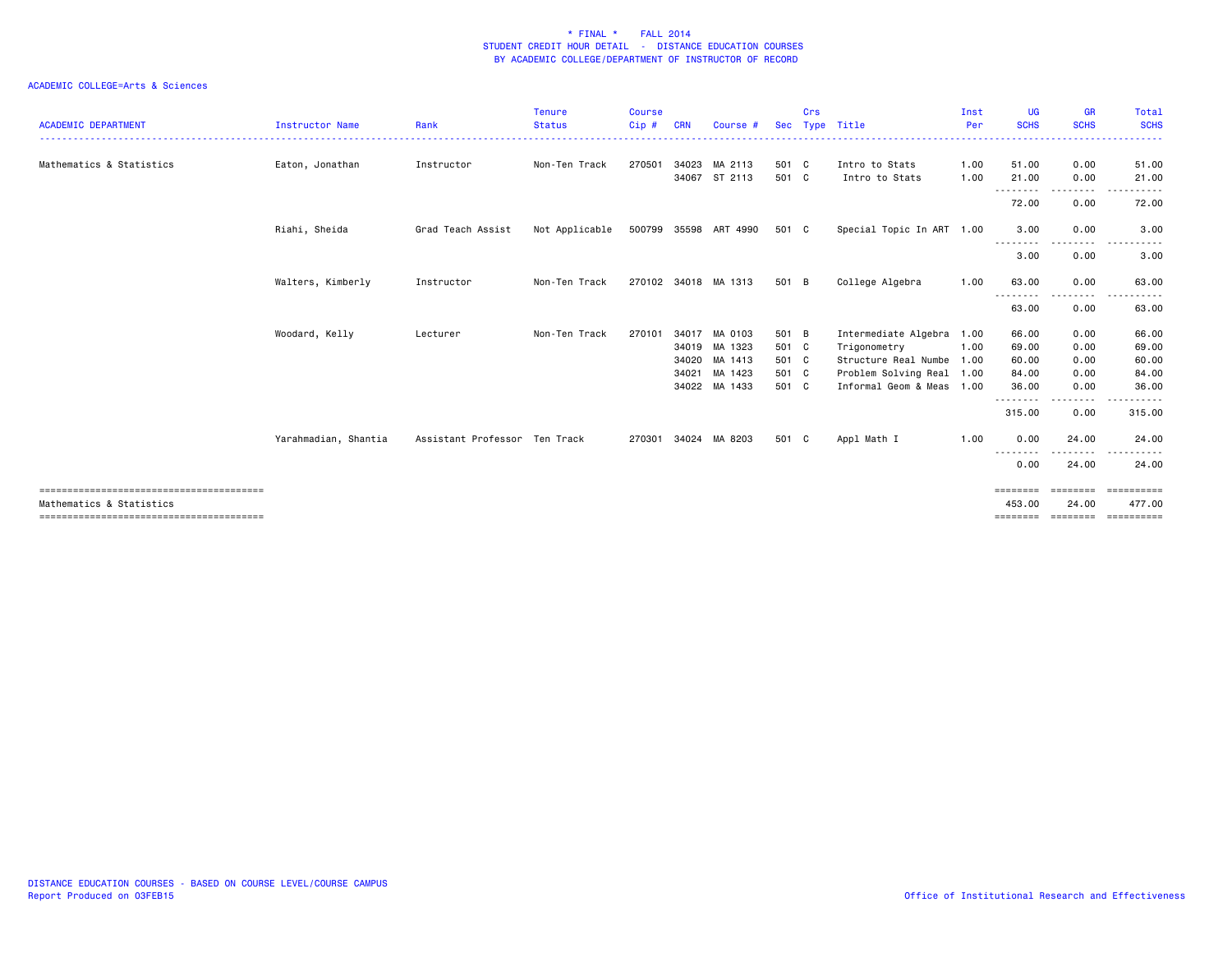| <b>ACADEMIC DEPARTMENT</b> | Instructor Name      | Rank        | <b>Tenure</b><br><b>Status</b> | Course<br>$Cip$ # | <b>CRN</b> | Course #             |       | Crs | Sec Type Title            | Inst<br>Per | <b>UG</b><br><b>SCHS</b> | <b>GR</b><br><b>SCHS</b>                                                | Total<br><b>SCHS</b> |
|----------------------------|----------------------|-------------|--------------------------------|-------------------|------------|----------------------|-------|-----|---------------------------|-------------|--------------------------|-------------------------------------------------------------------------|----------------------|
| Physics & Astronomy        | Bennett, Christopher | Non-Faculty | Not Applicable                 |                   |            | 400801 34406 PH 1021 | 501 L |     | Physical Science Lab 0.01 |             | 0.24<br>---------        | 0.00<br>.                                                               | 0.24<br>.            |
|                            |                      |             |                                |                   |            |                      |       |     |                           |             | 0.24                     | 0.00                                                                    | 0.24                 |
|                            | Moody, Judith        | Lecturer    | Non-Ten Track                  | 400801            |            | 34040 PH 1023        | 501 C |     | Physical Sci Survey       | 1.00        | 99.00                    | 0.00                                                                    | 99.00                |
|                            |                      |             |                                |                   |            | 34406 PH 1021        | 501 L |     | Physical Science Lab 0.99 |             | 23.76                    | 0.00                                                                    | 23.76                |
|                            |                      |             |                                |                   |            |                      |       |     |                           |             | ---------<br>122.76      | .<br>0.00                                                               | .<br>122.76          |
|                            |                      |             |                                |                   |            |                      |       |     |                           |             | $=$ = = = = = = =        | $\qquad \qquad \equiv \equiv \equiv \equiv \equiv \equiv \equiv \equiv$ |                      |
| Physics & Astronomy        |                      |             |                                |                   |            |                      |       |     |                           |             | 123.00                   | 0.00                                                                    | 123,00               |
|                            |                      |             |                                |                   |            |                      |       |     |                           |             | $=$ = = = = = = =        | ========                                                                |                      |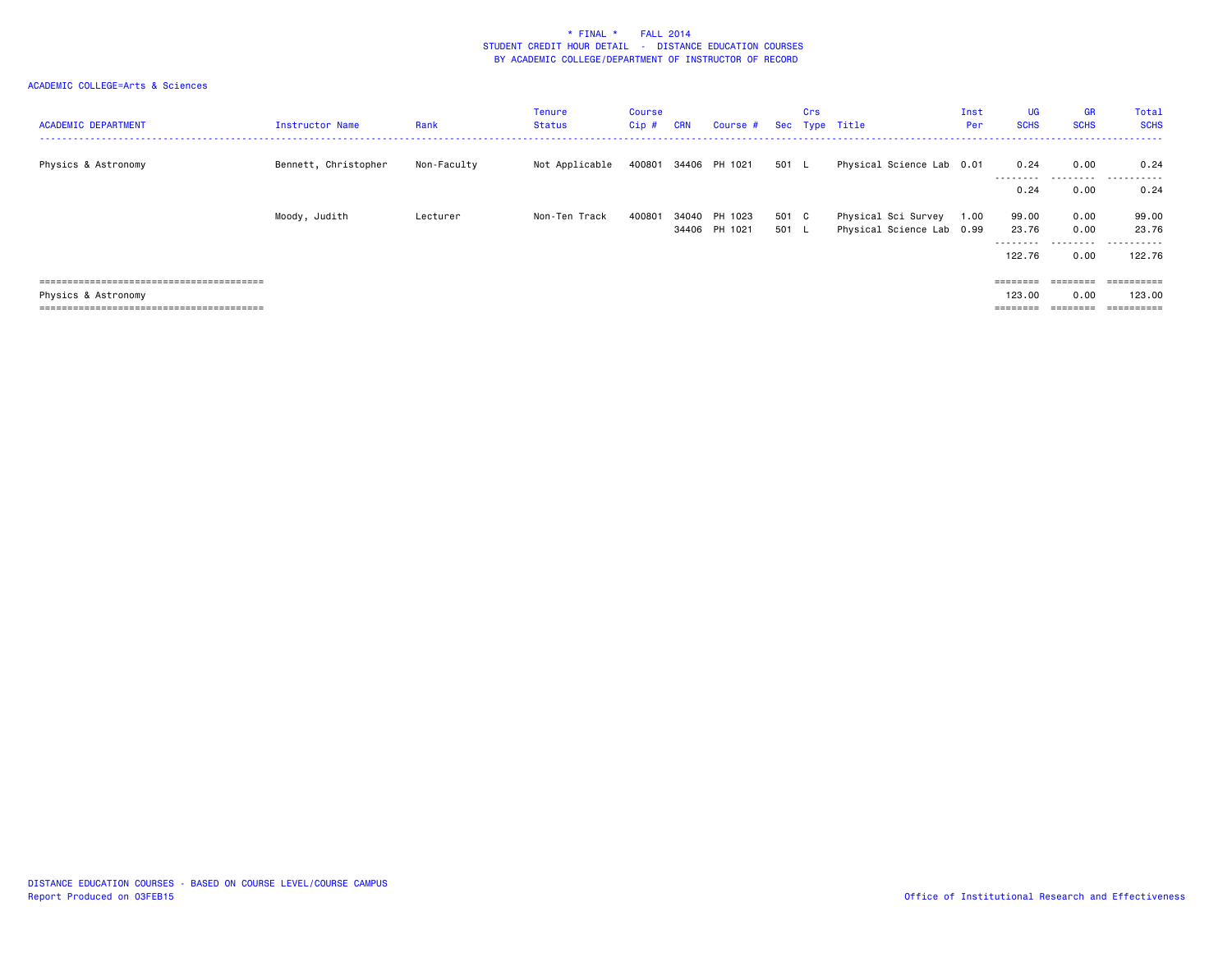| <b>ACADEMIC DEPARTMENT</b>                              | <b>Instructor Name</b> | Rank                          | <b>Tenure</b><br><b>Status</b> | <b>Course</b><br>Cip# | <b>CRN</b> | Course #              | Sec   | Crs | Type Title                | Inst<br>Per | UG<br><b>SCHS</b>  | <b>GR</b><br><b>SCHS</b> | <b>Total</b><br><b>SCHS</b> |
|---------------------------------------------------------|------------------------|-------------------------------|--------------------------------|-----------------------|------------|-----------------------|-------|-----|---------------------------|-------------|--------------------|--------------------------|-----------------------------|
| Political Science & Public Administratio Rollins, Aaron |                        | Lecturer                      | Non-Ten Track                  | 050201                |            | 34175 AAS 1063        | 501 C |     | Intro to African Ame 1.00 |             | 66.00<br>--------  | 0.00                     | 66.00                       |
|                                                         |                        |                               |                                |                       |            |                       |       |     |                           |             | 66.00              | 0.00                     | 66.00                       |
|                                                         | Rush, Christine        | Assistant Professor Ten Track |                                |                       |            | 440401 34878 PPA 8713 | 501 S |     | Pub Personnel Mgt         | 1.00        | 0.00               | 21.00                    | 21.00                       |
|                                                         |                        |                               |                                |                       |            |                       |       |     |                           |             | ---------<br>0.00  | ---------<br>21.00       | .<br>21.00                  |
|                                                         | Stanisevski, Dragan    | Associate Professor Tenured   |                                | 440401                |            | 34877 PPA 8723        | 501 S |     | Pub Budget & Fin Mgt 1.00 |             | 0.00               | 30.00                    | 30.00                       |
|                                                         |                        |                               |                                |                       |            |                       |       |     |                           |             | ---------<br>0.00  | .<br>30.00               | .<br>30.00                  |
|                                                         | Wall, Diane            | Lecturer                      | Non-Ten Track                  |                       |            | 451002 35124 PS 1113  | 501 C |     | American Government       | 1.00        | 69.00              | 0.00                     | 69.00                       |
|                                                         |                        |                               |                                |                       |            |                       |       |     |                           |             | --------<br>69.00  | - - - - - - - -<br>0.00  | .<br>69.00                  |
|                                                         | Wiseman, William       | Lecturer                      | Non-Ten Track                  | 440401                | 35928      | PPA 9613              | 501 S |     | Rural Gov Admin I         | 1.00        | 0.00               | 18.00                    | 18,00                       |
|                                                         |                        |                               |                                |                       |            |                       |       |     |                           |             | 0.00               | .<br>18.00               | .<br>18.00                  |
|                                                         |                        |                               |                                |                       |            |                       |       |     |                           |             |                    |                          | ==========                  |
| Political Science & Public Administratio                |                        |                               |                                |                       |            |                       |       |     |                           |             | 135.00<br>======== | 69.00<br>--------        | 204,00                      |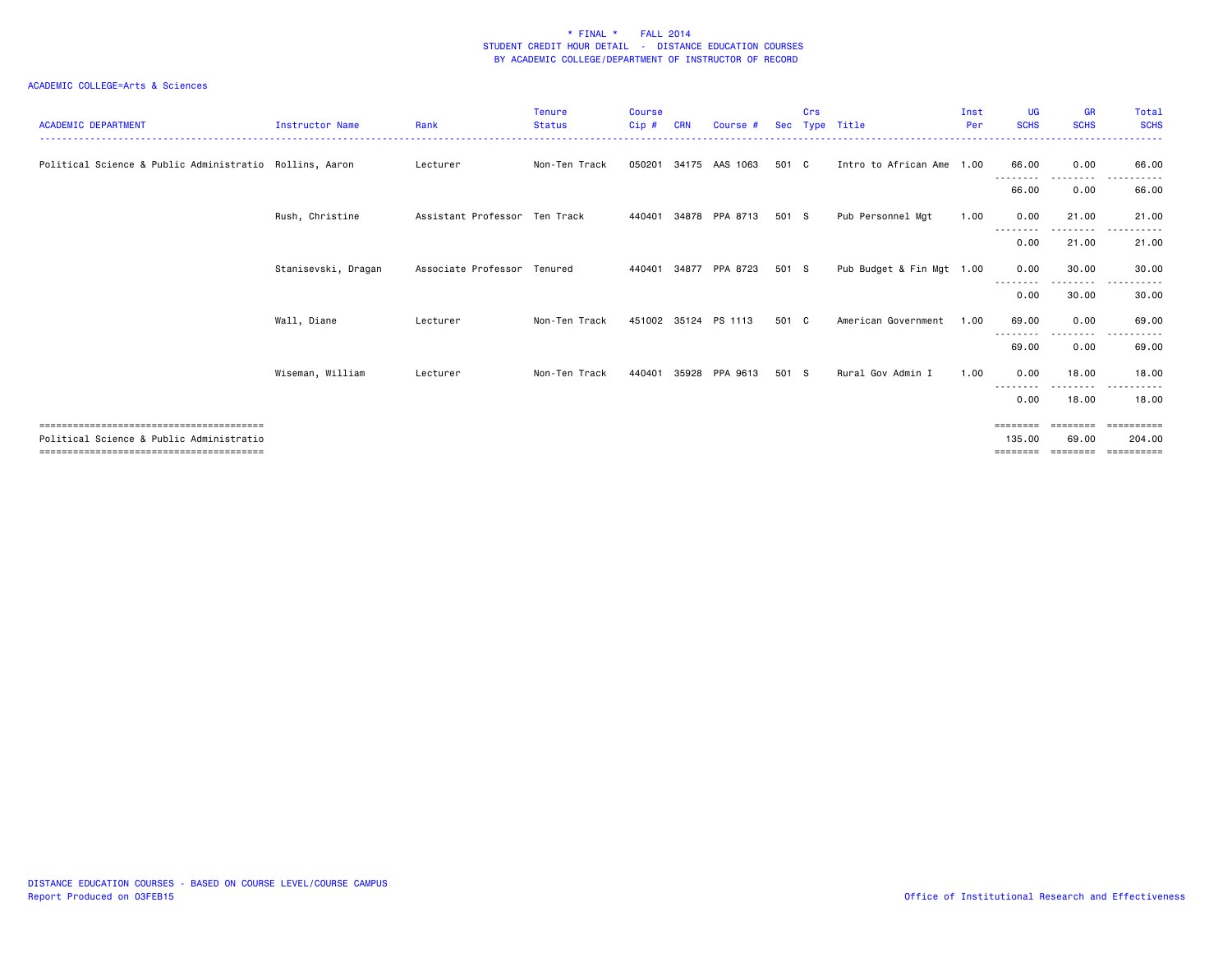| <b>ACADEMIC DEPARTMENT</b> | Instructor Name    | Rank        | <b>Tenure</b><br><b>Status</b> | Course<br>$Cip$ # | <b>CRN</b> | Course #                   |                | Crs | Sec Type Title                                         | Inst<br>Per | UG<br><b>SCHS</b>          | <b>GR</b><br><b>SCHS</b> | Total<br><b>SCHS</b>                        |
|----------------------------|--------------------|-------------|--------------------------------|-------------------|------------|----------------------------|----------------|-----|--------------------------------------------------------|-------------|----------------------------|--------------------------|---------------------------------------------|
| Psychology                 | Gresham, Courtney  | Non-Faculty | Not Applicable                 | 420101<br>422707  | 34045      | PSY 3213<br>34050 PSY 4353 | 501 C<br>501 C |     | Psych Of Ab Behavior 1.00<br>Psychology and the L 1.00 |             | 96.00<br>87.00<br>-------- | 0.00<br>0.00<br>.        | 96.00<br>87.00<br>- - - - - - <b>-</b><br>. |
|                            |                    |             |                                |                   |            |                            |                |     |                                                        |             | 183.00                     | 0.00                     | 183.00                                      |
|                            | Valentine, Michael | Instructor  | Non-Ten Track                  | 422803            |            | 35597 PSY 4223             | 501 C          |     | Drug Use And Abuse                                     | 1.00        | 87.00<br>---------         | 0.00                     | 87.00                                       |
|                            |                    |             |                                |                   |            |                            |                |     |                                                        |             | 87.00                      | 0.00                     | 87.00                                       |
|                            |                    |             |                                |                   |            |                            |                |     |                                                        |             | ========                   | --------                 | =========                                   |
| Psychology                 |                    |             |                                |                   |            |                            |                |     |                                                        |             | 270.00                     | 0.00                     | 270.00                                      |
|                            |                    |             |                                |                   |            |                            |                |     |                                                        |             | $=$ = = = = = = =          | ________<br>--------     |                                             |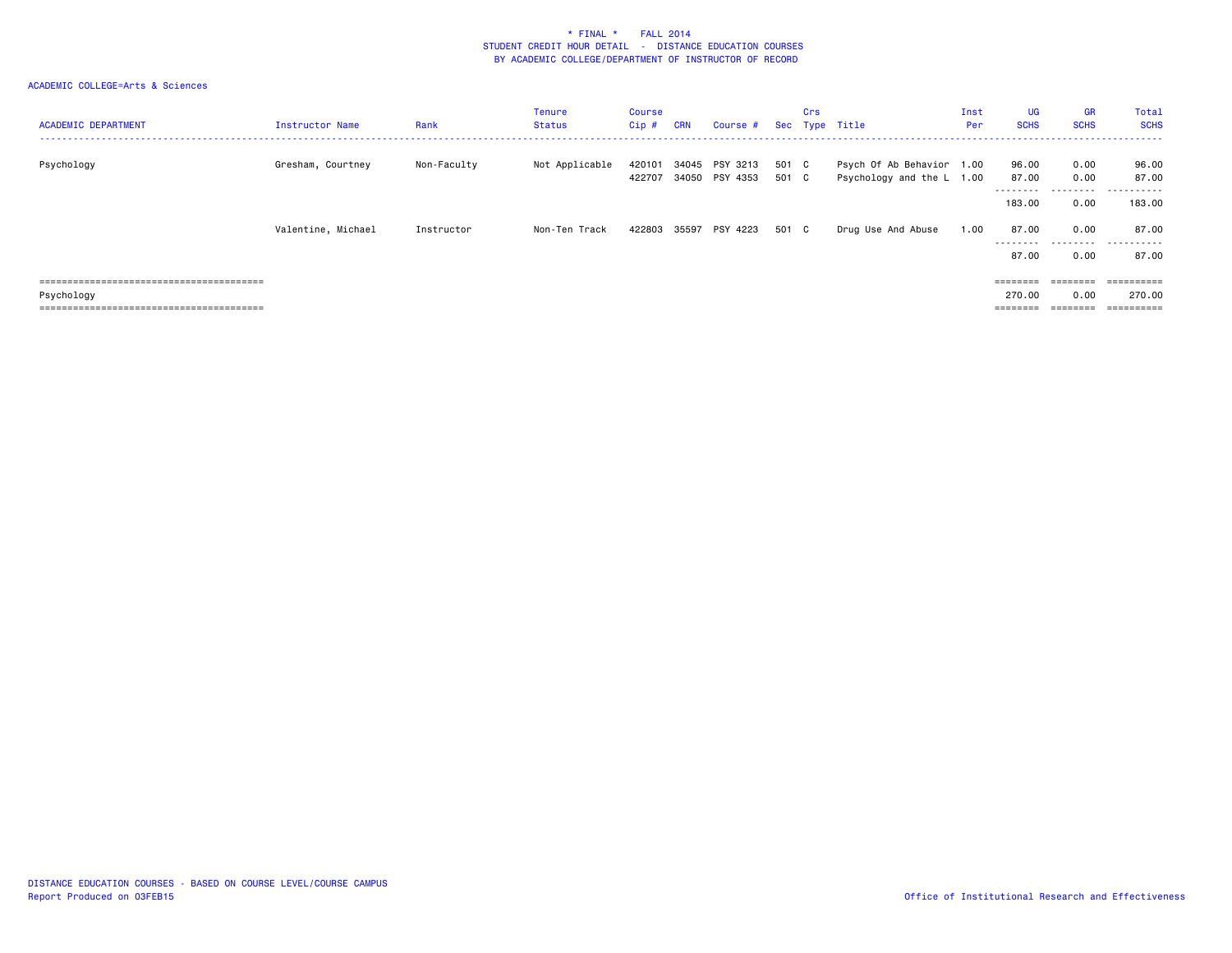| <b>ACADEMIC DEPARTMENT</b> | Instructor Name   | Rank                          | <b>Tenure</b><br><b>Status</b> | <b>Course</b><br>Cip# | <b>CRN</b> | Course #                       |                | Crs | Sec Type Title                             | Inst<br>Per  | <b>UG</b><br><b>SCHS</b>                | <b>GR</b><br><b>SCHS</b> | <b>Total</b><br><b>SCHS</b> |
|----------------------------|-------------------|-------------------------------|--------------------------------|-----------------------|------------|--------------------------------|----------------|-----|--------------------------------------------|--------------|-----------------------------------------|--------------------------|-----------------------------|
| Sociology                  | Husain, Jonelle   | Lecturer                      | Non-Ten Track                  |                       |            | 451101 34063 SO 1203           | 501 C          |     | Marriage & Family                          | 0.95         | 74.10                                   | 0.00                     | 74.10                       |
|                            |                   |                               |                                |                       |            |                                |                |     |                                            |              | 74.10                                   | 0.00                     | 74.10                       |
|                            | Lay, David        | Lecturer                      | Non-Ten Track                  | 450401                |            | 33864 CRM 1003                 | 501 C          |     | Crime & Justice in A 0.95                  |              | 28.50                                   | 0.00                     | 28.50                       |
|                            |                   |                               |                                |                       |            |                                |                |     |                                            |              | 28.50                                   | 0.00                     | 28.50                       |
|                            | McKee, Colleen    | Non-Faculty                   | Not Applicable                 | 450201<br>451101      |            | 34065 SO 4173<br>34066 SO 4333 | 501 C<br>501 C |     | Environment-Society<br>Sociology Of Sports | 0.95<br>0.95 | 59.85<br>102.60                         | 0.00<br>0.00             | 59.85<br>102.60             |
|                            |                   |                               |                                |                       |            |                                |                |     |                                            |              | .<br>162.45                             | $\frac{1}{2}$<br>0.00    | 162.45                      |
|                            | Ralston, Margaret | Assistant Professor Ten Track |                                | 450201                |            | 34065 SO 4173                  | 501 C          |     | Environment-Society                        | 0.05         | 3.15                                    | 0.00                     | 3.15                        |
|                            |                   |                               |                                | 450401                | 33864      | CRM 1003                       | 501 C          |     | Crime & Justice in A                       | 0.05         | 1.50                                    | 0.00                     | 1.50                        |
|                            |                   |                               |                                | 451101                | 34062      | SO 1003                        | 501 C          |     | Intro To Sociology                         | 0.05         | 3.60                                    | 0.00                     | 3.60                        |
|                            |                   |                               |                                |                       |            | 34063 SO 1203                  | 501 C          |     | Marriage & Family                          |              |                                         | 0.00                     | 3.90                        |
|                            |                   |                               |                                |                       |            |                                |                |     |                                            | 0.05         | 3.90                                    |                          |                             |
|                            |                   |                               |                                |                       |            | 34064 SO 3313                  | 501 C          |     | Deviant Behavior                           | 0.05         | 2.85                                    | 0.00                     | 2.85                        |
|                            |                   |                               |                                |                       |            | 34066 SO 4333                  | 501 C          |     | Sociology Of Sports                        | 0.05         | 5.40                                    | 0.00                     | 5.40                        |
|                            |                   |                               |                                |                       |            | 34681 SO 4233                  | 501 C          |     | Juvenile Delinquency 0.05                  |              | 2.55                                    | 0.00                     | 2.55                        |
|                            |                   |                               |                                |                       |            |                                |                |     |                                            |              | 22.95                                   | 0.00                     | 22.95                       |
|                            | Sparks, Jessica   | Lecturer                      | Non-Ten Track                  |                       |            | 451101 34062 SO 1003           | 501 C          |     | Intro To Sociology                         | 0.95         | 68.40<br>.                              | 0.00<br>.                | 68.40                       |
|                            |                   |                               |                                |                       |            |                                |                |     |                                            |              | 68.40                                   | 0.00                     | 68.40                       |
|                            | Vasquez, Lauren   | Lecturer                      | Non-Ten Track                  | 451101                |            | 34064 SO 3313                  | 501 C          |     | Deviant Behavior                           | 0.95         | 54.15                                   | 0.00                     | 54.15                       |
|                            |                   |                               |                                |                       |            | 34681 SO 4233                  | 501 C          |     | Juvenile Delinquency 0.95                  |              | 48.45                                   | 0.00                     | 48.45                       |
|                            |                   |                               |                                |                       |            |                                |                |     |                                            |              | .<br>102.60                             | . <b>.</b><br>0.00       | 102.60                      |
|                            | Whetstone, Tamara | Lecturer                      | Non-Ten Track                  | 440701                |            | 34068 SW 3023                  | 501 C          |     | Hum Beh Soc Envir II 1.00                  |              | 30.00                                   | 0.00                     | 30.00                       |
|                            |                   |                               |                                |                       |            |                                |                |     |                                            |              | .<br>30.00                              | .<br>0.00                | 30.00                       |
|                            | Young, Sarah      | Lecturer                      | Non-Ten Track                  | 440701                |            | 34069 SW 4533                  | 501 C          |     | Sub Abuse in SW Svcs 1.00                  |              | 39.00                                   | 0.00                     | 39.00                       |
|                            |                   |                               |                                |                       |            | 34682 SW 3003                  | 501 C          |     | Populations at-risk 1.00                   |              | 42.00<br><u>.</u>                       | 0.00<br>. <b>.</b>       | 42.00                       |
|                            |                   |                               |                                |                       |            |                                |                |     |                                            |              | 81.00                                   | 0.00                     | 81.00                       |
| Sociology                  |                   |                               |                                |                       |            |                                |                |     |                                            |              | ========= ======== ==========<br>570.00 | 0.00                     | 570.00                      |
|                            |                   |                               |                                |                       |            |                                |                |     |                                            |              | ======== ======== =========             |                          |                             |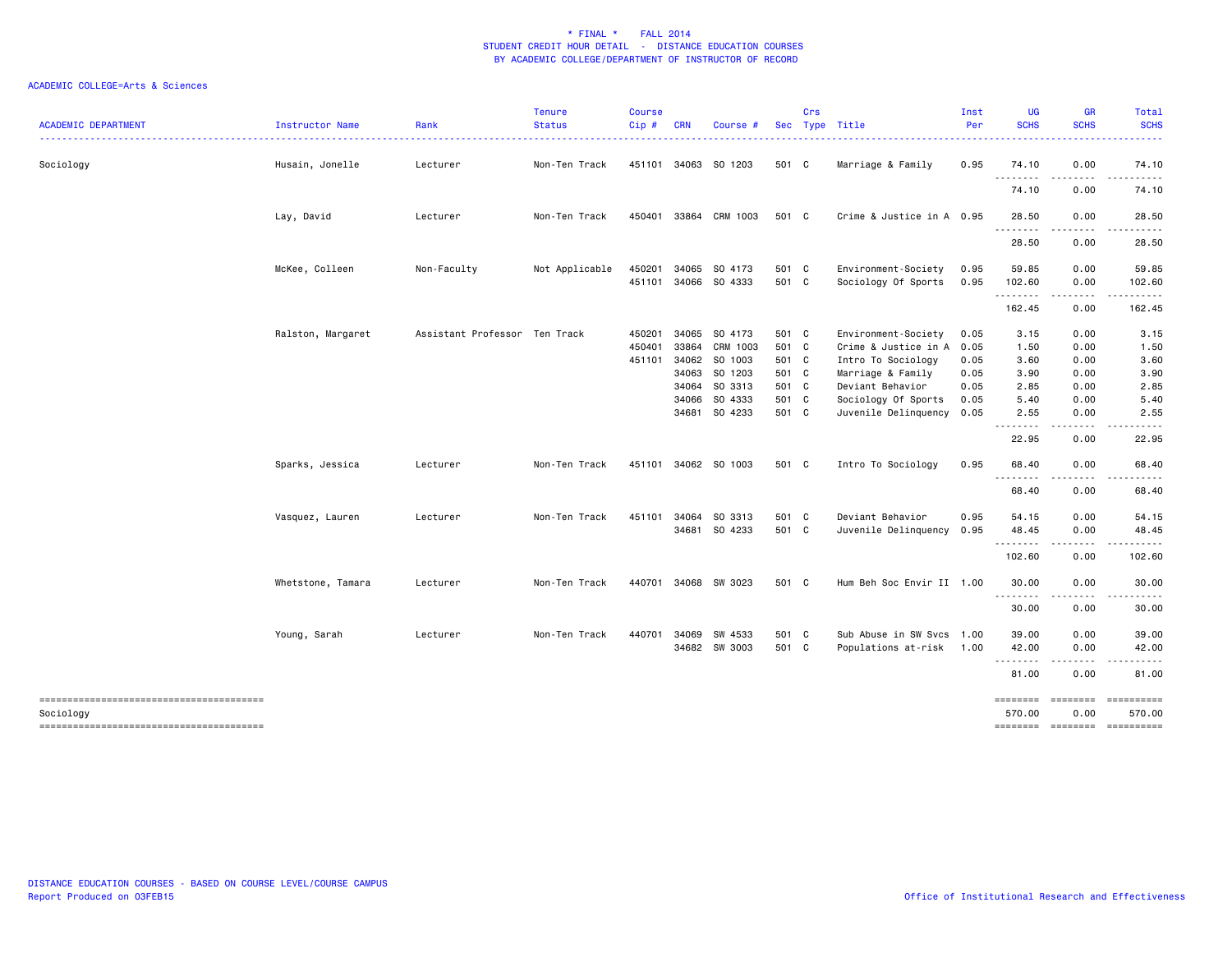| <b>ACADEMIC DEPARTMENT</b> | <b>Instructor Name</b> | Rank                          | <b>Tenure</b><br><b>Status</b> | <b>Course</b><br>Cip# | <b>CRN</b> | Course #                   | <b>Sec</b>     | Crs | Type Title                          | Inst<br>Per  | <b>UG</b><br><b>SCHS</b> | <b>GR</b><br><b>SCHS</b> | Total<br><b>SCHS</b>              |
|----------------------------|------------------------|-------------------------------|--------------------------------|-----------------------|------------|----------------------------|----------------|-----|-------------------------------------|--------------|--------------------------|--------------------------|-----------------------------------|
| Finance & Economics        | He, Wei                | Instructor                    | Non-Ten Track                  | 520801                |            | 33923 FIN 3113             | 506 C          |     | Financial Systems                   | 1.00         | 57.00                    | 0.00                     | 57.00                             |
|                            |                        |                               |                                |                       |            |                            |                |     |                                     |              | <u>.</u><br>57.00        | .<br>0.00                | .<br>57.00                        |
|                            | Henry, Thomas          | Lecturer                      | Non-Ten Track                  | 450601                |            | 33872 EC 2113              | 504 C          |     | Prin Of Macroecon                   | 1.00         | 51.00                    | 0.00                     | 51.00                             |
|                            |                        |                               |                                |                       |            |                            |                |     |                                     |              | 51.00                    | . <b>.</b><br>0.00       | 51.00                             |
|                            | Metz, Tammi            | Instructor                    | Non-Ten Track                  | 521701                | 34009      | INS 3103<br>34010 INS 3303 | 506 C<br>506 C |     | Prin Of Insurance<br>Life Insurance | 1.00<br>1.00 | 108,00<br>108.00         | 0.00<br>0.00             | 108.00<br>108.00                  |
|                            |                        |                               |                                |                       |            |                            |                |     |                                     |              | 216.00                   | . <b>.</b><br>0.00       | 216.00                            |
|                            | Spurlin, William       | Assistant Professor Ten Track |                                | 520601                |            | 33874 EC 8103              | 501 C          |     | Econ for Managers                   | 1.00         | 0.00                     | 105.00                   | 105.00                            |
|                            |                        |                               |                                |                       |            |                            |                |     |                                     |              | 0.00                     | 105.00                   | 105.00                            |
| Finance & Economics        |                        |                               |                                |                       |            |                            |                |     |                                     |              | ========<br>324.00       | ========<br>105,00       | ==========<br>429.00<br>========= |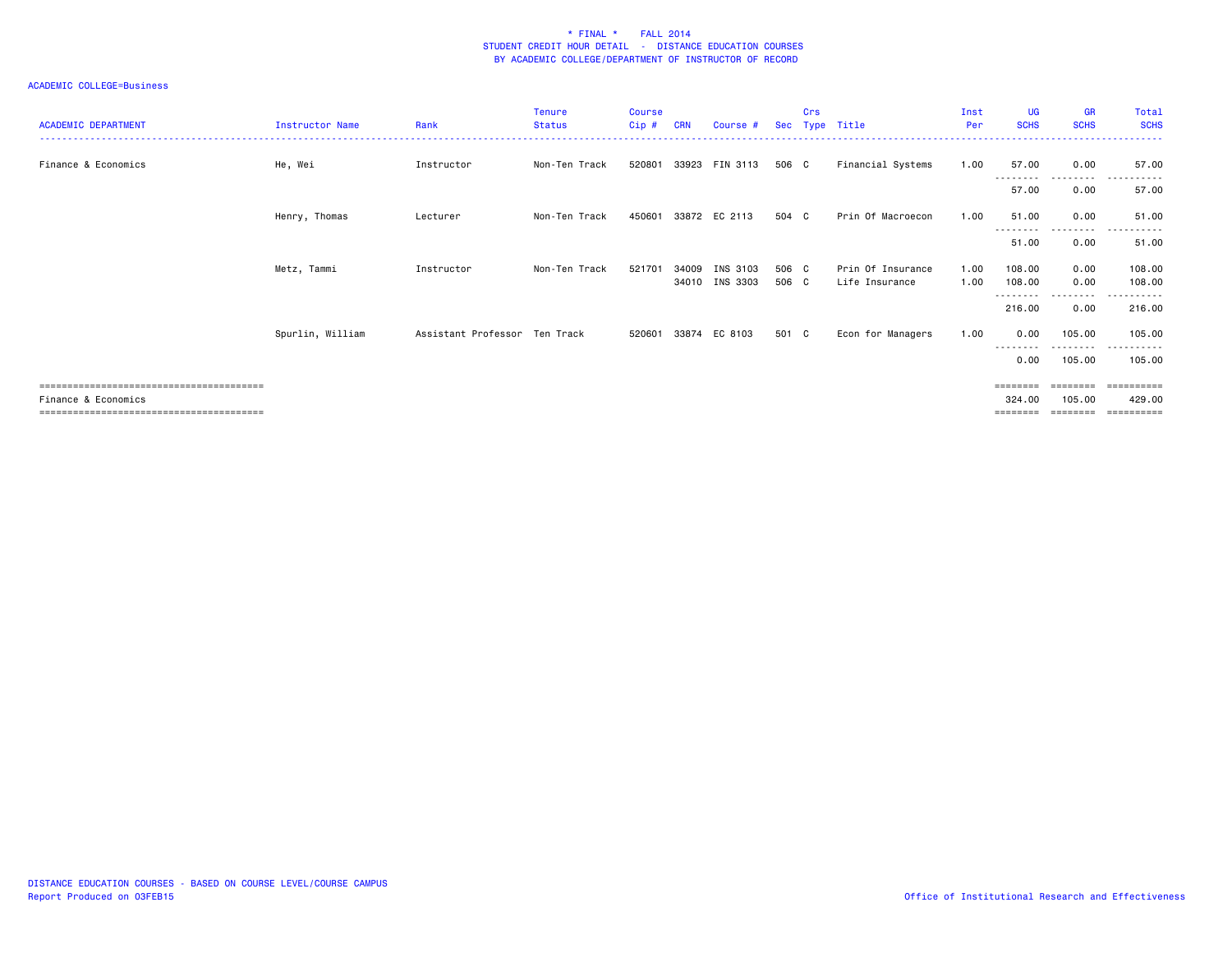| <b>ACADEMIC DEPARTMENT</b>       | Instructor Name    | Rank                          | <b>Tenure</b><br><b>Status</b> | <b>Course</b><br>$Cip$ # | <b>CRN</b> | Course #                    | <b>Sec</b> | Crs | Type Title                | Inst<br>Per<br>. | <b>UG</b><br><b>SCHS</b>         | <b>GR</b><br><b>SCHS</b> | Total<br><b>SCHS</b><br>.                                      |
|----------------------------------|--------------------|-------------------------------|--------------------------------|--------------------------|------------|-----------------------------|------------|-----|---------------------------|------------------|----------------------------------|--------------------------|----------------------------------------------------------------|
| Management & Information Systems | Marett, Emily      | Instructor                    | Non-Ten Track                  |                          |            | 520201 34027 MGT 3213       | 506 C      |     | Org Communications        | 1.00             | 108.00<br>.                      | 0.00                     | 108.00                                                         |
|                                  |                    |                               |                                |                          |            |                             |            |     |                           |                  | 108.00                           | 0.00                     | 108.00                                                         |
|                                  | Marett, Lawrence   | Associate Professor Tenured   |                                | 521201 33825             |            | BIS 8613                    | 501 C      |     | MIS Administration        | 1.00             | 0.00<br>- - - - - - - - <b>-</b> | 30.00<br>. <b>.</b>      | 30.00<br>.                                                     |
|                                  |                    |                               |                                |                          |            |                             |            |     |                           |                  | 0.00                             | 30.00                    | 30.00                                                          |
|                                  | Otondo, Robert     | Associate Professor Tenured   |                                |                          |            | 521201 34243 BIS 8513       | 501 C      |     | Bus Telecommunicatio 1.00 |                  | 0.00<br><u>.</u>                 | 27.00                    | 27.00                                                          |
|                                  |                    |                               |                                |                          |            |                             |            |     |                           |                  | 0.00                             | 27.00                    | 27.00                                                          |
|                                  | Spencer, Barbara   | Professor                     | Tenured                        |                          |            | 520201 34030 MGT 8123       | 501 C      |     | Strategic Bus Consul 1.00 |                  | 0.00<br><u>.</u>                 | 96.00<br><u>.</u>        | 96.00<br>.                                                     |
|                                  |                    |                               |                                |                          |            |                             |            |     |                           |                  | 0.00                             | 96.00                    | 96.00                                                          |
|                                  | Templeton, Gary    | Associate Professor Tenured   |                                |                          |            | 521201 33823 BIS 8112 511 C |            |     | Mgt Info Tech & Sys       | 1.00             | 0.00<br><u>.</u>                 | 58.00                    | 58.00                                                          |
|                                  |                    |                               |                                |                          |            |                             |            |     |                           |                  | 0.00                             | 58.00                    | 58.00                                                          |
|                                  | Vardaman, James    | Assistant Professor Ten Track |                                | 521001                   | 34028      | MGT 8111                    | 521 C      |     | Human Resource Issue 1.00 |                  | 0.00                             | 39.00                    | 39.00                                                          |
|                                  |                    |                               |                                | 521003                   | 34029      | MGT 8112                    | 511 C      |     | Leadership Skills         | 1.00             | 0.00<br>--------                 | 76.00<br>.               | 76.00<br>.                                                     |
|                                  |                    |                               |                                |                          |            |                             |            |     |                           |                  | 0.00                             | 115.00                   | 115.00                                                         |
|                                  | Warkentin, Merrill | Professor                     | Tenured                        |                          |            | 521201 33824 BIS 8213       | 501 C      |     | Adv Sys Anal & Des        | 1.00             | 0.00                             | 21.00                    | 21.00                                                          |
|                                  |                    |                               |                                |                          |            |                             |            |     |                           |                  | 0.00                             | 21.00                    | 21.00                                                          |
| Management & Information Systems |                    |                               |                                |                          |            |                             |            |     |                           |                  | ========<br>108,00               | 347,00                   | ==================<br>455.00<br>============================== |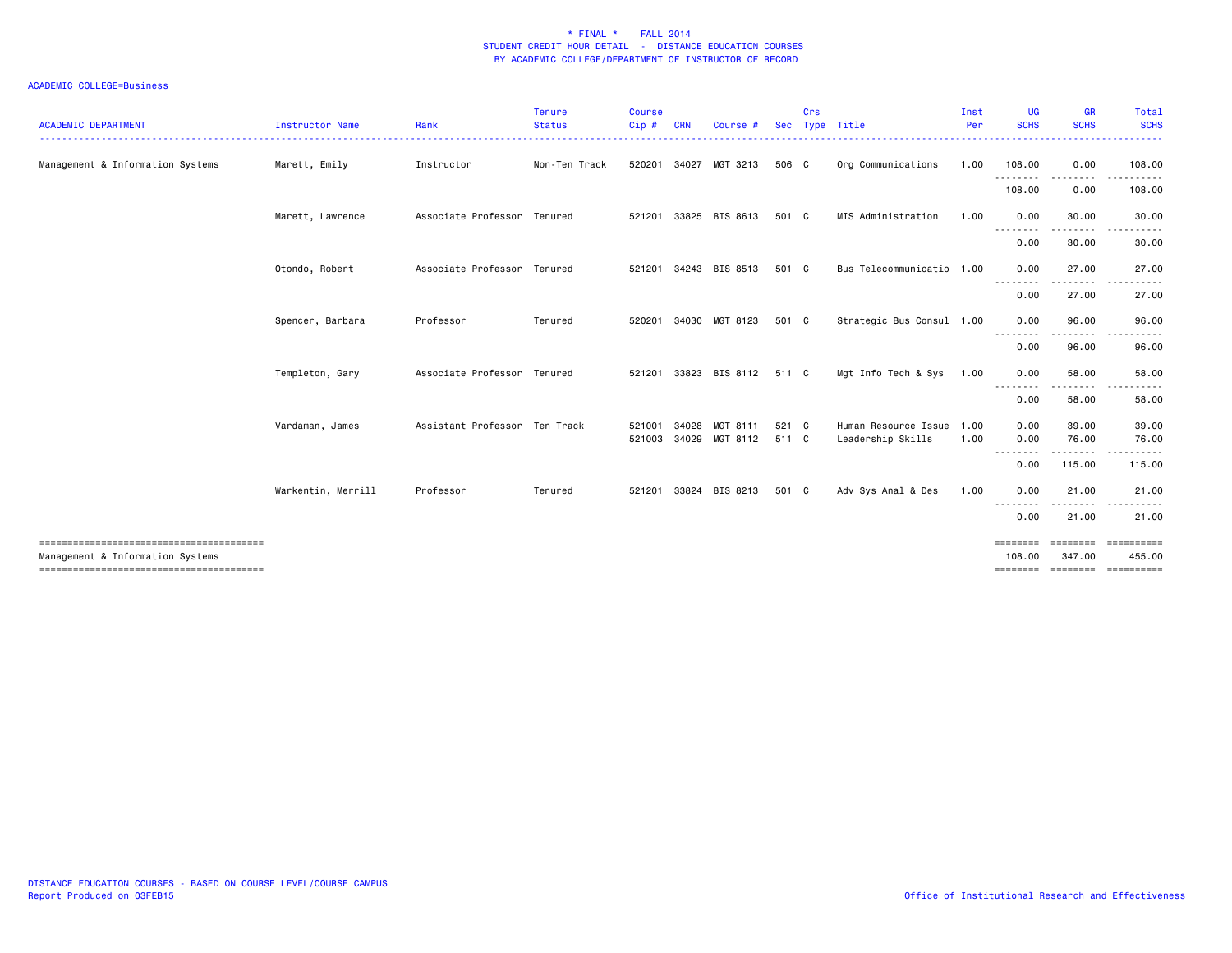| <b>ACADEMIC DEPARTMENT</b>                             | Instructor Name     | Rank                          | <b>Tenure</b><br><b>Status</b> | <b>Course</b><br>$C$ ip $#$ | <b>CRN</b> | Course #       |       | Crs | Sec Type Title            | Inst<br>Per | <b>UG</b><br><b>SCHS</b> | <b>GR</b><br><b>SCHS</b> | Total<br><b>SCHS</b> |
|--------------------------------------------------------|---------------------|-------------------------------|--------------------------------|-----------------------------|------------|----------------|-------|-----|---------------------------|-------------|--------------------------|--------------------------|----------------------|
| Marketing, Quantitative Analysis & Busin Collier, Joel |                     | Associate Professor Tenured   |                                | 521401                      |            | 34033 MKT 8153 | 521 C |     | Strategic Marketing       | 1.00        | 0.00                     | 66.00<br>.               | 66.00<br>$- - -$     |
|                                                        |                     |                               |                                |                             |            |                |       |     |                           |             | 0.00                     | 66.00                    | 66.00                |
|                                                        | Esmark, Carol       | Assistant Professor Ten Track |                                | 521302                      | 33828      | BQA 8233       | 501 C |     | Quant Analysis & Bus 1.00 |             | 0.00                     | 75.00                    | 75.00                |
|                                                        |                     |                               |                                |                             |            |                |       |     |                           |             | 0.00                     | 75.00                    | 75.00                |
|                                                        | Goree, Michael      | Instructor                    | Non-Ten Track                  | 300000                      |            | 34815 TKT 4403 | 501 C |     | Campus Transition fo 1.00 |             | 21.00                    | 0.00                     | 21.00                |
|                                                        |                     |                               |                                |                             |            | 34816 TKT 6403 | 501 C |     | Campus Transition fo 1.00 |             | 0.00                     | 39.00                    | 39.00                |
|                                                        |                     |                               |                                |                             |            |                |       |     |                           |             | 21.00                    | 39.00                    | 60.00                |
|                                                        | Krallman, Alexandra | Grad Teach Assist             | Not Applicable                 | 521401                      |            | 34032 MKT 3013 | 504 C |     | Principles Of Mkt         | 1.00        | 66.00                    | 0.00                     | 66.00                |
|                                                        |                     |                               |                                |                             |            |                |       |     |                           |             | 66.00                    | 0.00                     | 66.00                |
|                                                        | Mallette, Stephanie | Instructor                    | Non-Ten Track                  | 220199                      | 34636      | BL 8112        | 521 C |     | Law Ethics Disp Res       | 1.00        | 0.00                     | 42.00                    | 42.00                |
|                                                        |                     |                               |                                |                             |            |                |       |     |                           |             | --------<br>0.00         | 42.00                    | 42.00                |
|                                                        |                     |                               |                                |                             |            |                |       |     |                           |             | $=$ = = = = = = =        |                          | -----------          |
| Marketing, Quantitative Analysis & Busin               |                     |                               |                                |                             |            |                |       |     |                           |             | 87.00<br>========        | 222.00<br>========       | 309,00<br>========== |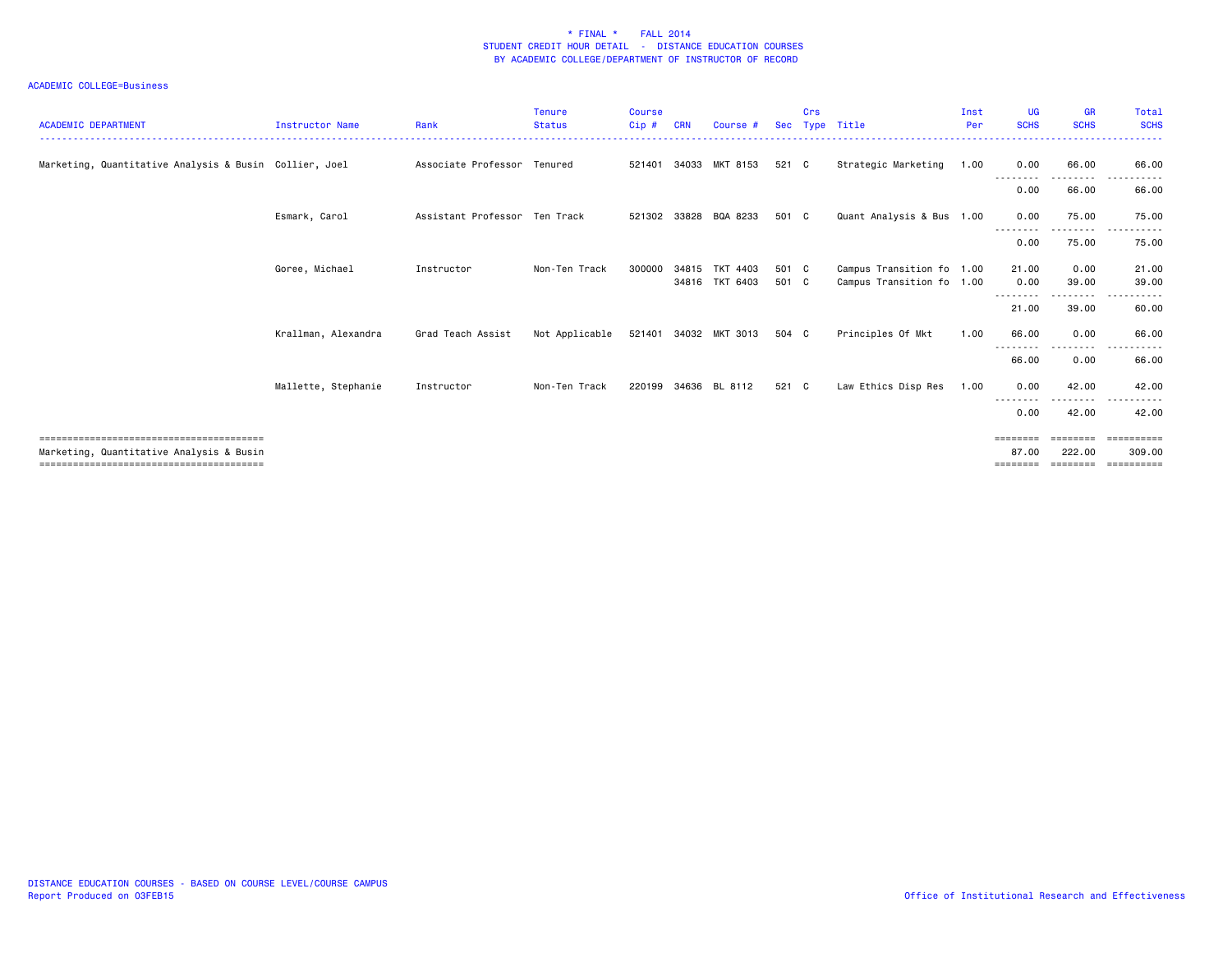| <b>ACADEMIC DEPARTMENT</b> | Instructor Name   | Rank                        | Tenure<br>Status | Course<br>Cip# | <b>CRN</b> | Course #              |       | Crs | Sec Type Title            | Inst<br>Per | <b>UG</b><br><b>SCHS</b> | <b>GR</b><br><b>SCHS</b> | Total<br><b>SCHS</b> |
|----------------------------|-------------------|-----------------------------|------------------|----------------|------------|-----------------------|-------|-----|---------------------------|-------------|--------------------------|--------------------------|----------------------|
| School of Accountancy      | Addy, Noel        | Associate Professor Tenured |                  | 520399         | 33807      | ACC 8112              | 511 C |     | Fin & Acc Rpt Anal        | 1.00        | 0.00<br>---------        | 54.00                    | 54.00<br>.           |
|                            |                   |                             |                  |                |            |                       |       |     |                           |             | 0.00                     | 54.00                    | 54.00                |
|                            | Gardner, Virginia | Non-Faculty                 | Not Applicable   |                |            | 520301 33806 ACC 2203 | 501 C |     | Survey of Accounting 1.00 |             | 51.00<br>---------       | 0.00<br>.                | 51.00<br>.           |
|                            |                   |                             |                  |                |            |                       |       |     |                           |             | 51.00                    | 0.00                     | 51.00                |
|                            |                   |                             |                  |                |            |                       |       |     |                           |             | $=$ = = = = = = =        | ---------                | ==========           |
| School of Accountancy      |                   |                             |                  |                |            |                       |       |     |                           |             | 51.00                    | 54,00                    | 105.00               |
|                            |                   |                             |                  |                |            |                       |       |     |                           |             |                          | --------                 | ==========           |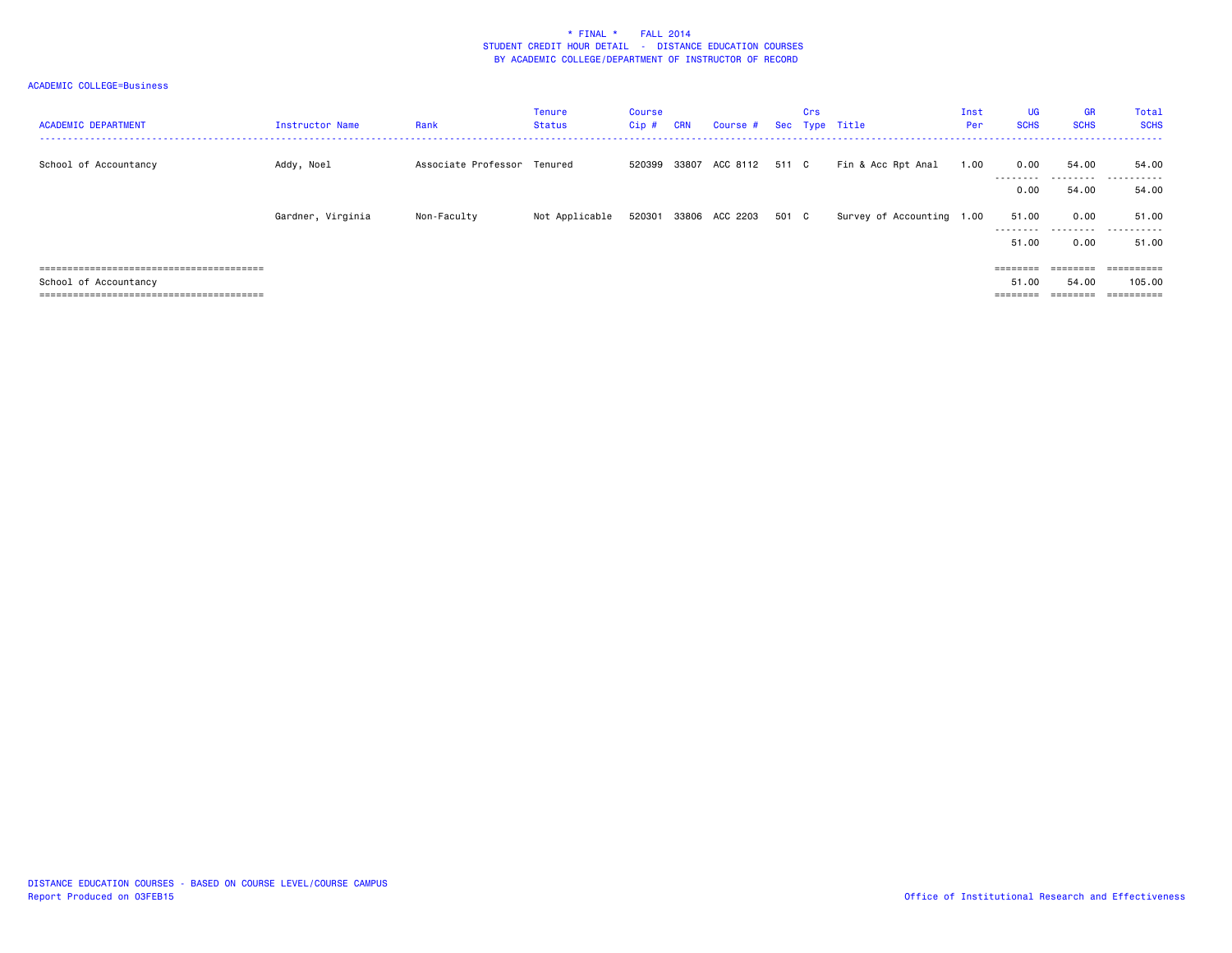| <b>ACADEMIC DEPARTMENT</b>          | Instructor Name  | Rank        | <b>Tenure</b><br><b>Status</b> | <b>Course</b><br>Cip# | <b>CRN</b>     | Course #              |                | Crs | Sec Type Title                           | Inst<br>Per  | <b>UG</b><br><b>SCHS</b>     | <b>GR</b><br><b>SCHS</b> | Total<br><b>SCHS</b>                |
|-------------------------------------|------------------|-------------|--------------------------------|-----------------------|----------------|-----------------------|----------------|-----|------------------------------------------|--------------|------------------------------|--------------------------|-------------------------------------|
| Counseling & Educational Psychology | Porter, Julia    | Professor   | Tenured                        | 130407                |                | 35415 CCL 9000        | 504 D          |     | Diss./Dissertation R 1.00                |              | 0.00<br>---------            | 1.00<br>.                | 1.00<br>.                           |
|                                     |                  |             |                                |                       |                |                       |                |     |                                          |              | 0.00                         | 1.00                     | 1.00                                |
|                                     | Seymour, Dana    | Non-Faculty | Not Applicable                 |                       |                | 130604 35363 EPY 8473 | 501 C          |     | Mid Level Assessment 1.00                |              | 0.00                         | 60.00                    | 60.00                               |
|                                     |                  |             |                                |                       |                |                       |                |     |                                          |              | 0.00                         | 60.00                    | . <b>.</b> .<br>60.00               |
|                                     | Wang, Chih-Hsuan | Lecturer    | Non-Ten Track                  | 130603                | 33920<br>33921 | EPY 6214<br>EPY 8214  | 501 B<br>501 B |     | Ed & Psy Statistics<br>Adv Ed & Psy Stat | 1.00<br>1.00 | 0.00<br>0.00                 | 56.00<br>44.00           | 56.00<br>44.00                      |
|                                     |                  |             |                                |                       |                |                       |                |     |                                          |              | ---------<br>0.00            | ---------<br>100.00      | .<br>-------<br>100.00              |
|                                     |                  |             |                                |                       |                |                       |                |     |                                          |              |                              |                          |                                     |
| Counseling & Educational Psychology |                  |             |                                |                       |                |                       |                |     |                                          |              | ========<br>0.00<br>======== | ========<br>161.00       | -==========<br>161.00<br>========== |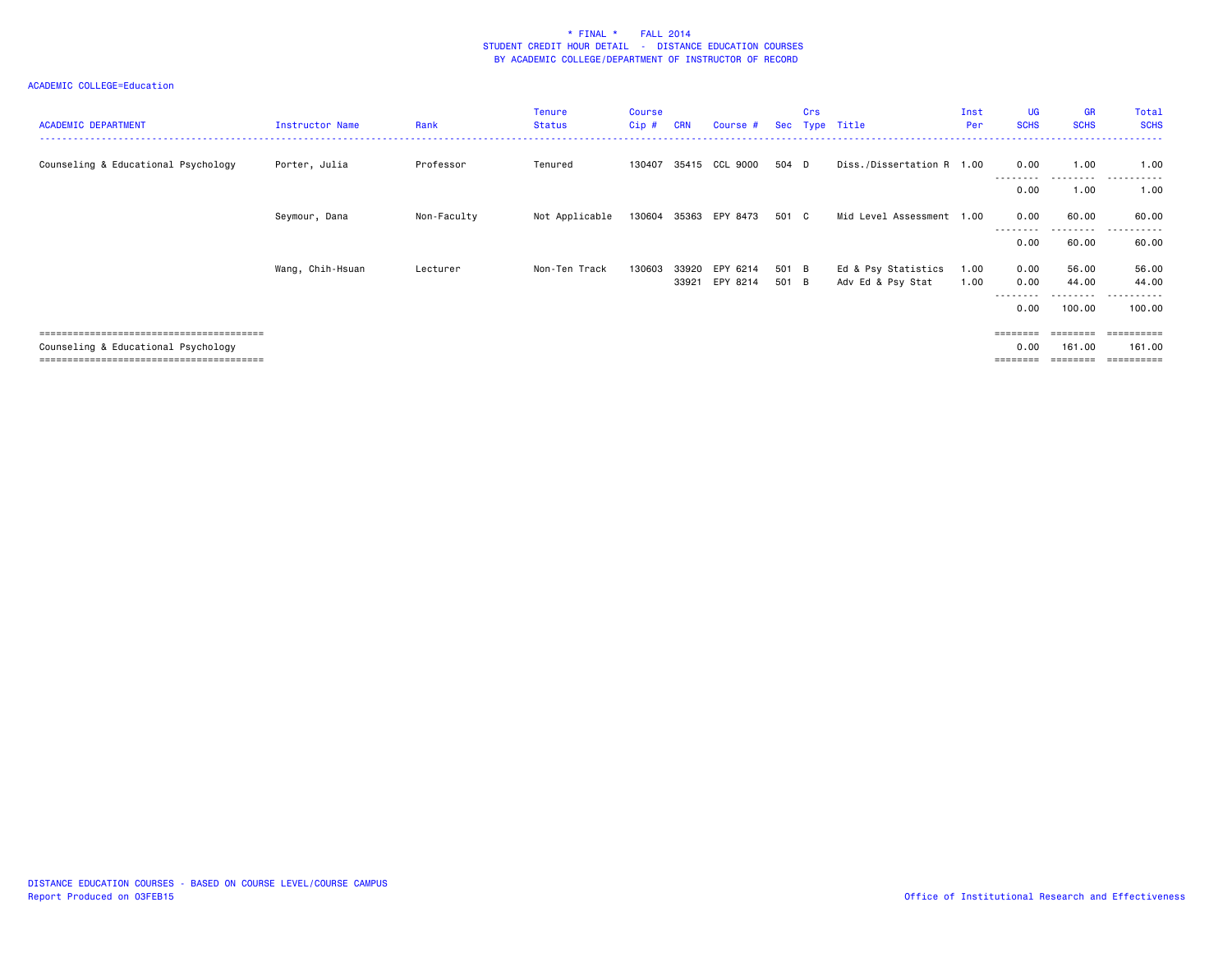| <b>ACADEMIC DEPARTMENT</b>                              | Instructor Name    | Rank                          | <b>Tenure</b><br><b>Status</b> | <b>Course</b><br>Cip#      | <b>CRN</b>              | Course #                          |                         | Crs | Sec Type Title                                                                      | Inst<br>Per | <b>UG</b><br><b>SCHS</b>                                                                                                           | <b>GR</b><br><b>SCHS</b> | Total<br><b>SCHS</b><br>22222                                                                                                                                 |
|---------------------------------------------------------|--------------------|-------------------------------|--------------------------------|----------------------------|-------------------------|-----------------------------------|-------------------------|-----|-------------------------------------------------------------------------------------|-------------|------------------------------------------------------------------------------------------------------------------------------------|--------------------------|---------------------------------------------------------------------------------------------------------------------------------------------------------------|
| Curriculum, Instruction & Special Educat Bennett, Kelly |                    | Instructor                    | Non-Ten Track                  | 131203<br>131205<br>131318 | 33900<br>36061<br>34656 | EDS 8243<br>EDS 8623<br>EDE 4143  | 501 C<br>502 C<br>502 B |     | Adv. Plan Manage Lea 1.00<br>Effective Instructio 1.00<br>Teach Elem/Mid Lvl S 1.00 |             | 0.00<br>0.00<br>30.00                                                                                                              | 48.00<br>27.00<br>0.00   | 48.00<br>27.00<br>30.00                                                                                                                                       |
|                                                         |                    |                               |                                |                            |                         |                                   |                         |     |                                                                                     |             | $\frac{1}{2} \left( \frac{1}{2} \right) \left( \frac{1}{2} \right) \left( \frac{1}{2} \right) \left( \frac{1}{2} \right)$<br>30.00 | 75.00                    | $\sim$ $\sim$ $\sim$ $\sim$ $\sim$<br>105.00                                                                                                                  |
|                                                         | Bennett, Stephanie | Assistant Professor Ten Track |                                | 131203                     |                         | 35613 RDG 8133                    | 501 C                   |     | Mid Level Content Li 1.00                                                           |             | 0.00<br>.                                                                                                                          | 48.00<br>.               | 48.00<br>.                                                                                                                                                    |
|                                                         |                    |                               |                                |                            |                         |                                   |                         |     |                                                                                     |             | 0.00                                                                                                                               | 48.00                    | 48.00                                                                                                                                                         |
|                                                         | Brasher, Chelsi    | Lecturer                      | Non-Ten Track                  |                            |                         | 131311 33882 EDE 3523             | 501 C                   |     | Found EL/ML Math Edu 1.00                                                           |             | 39.00<br>. <u>.</u><br>$\sim$ $\sim$                                                                                               | 0.00<br>. <u>.</u> .     | 39.00<br>.                                                                                                                                                    |
|                                                         |                    |                               |                                |                            |                         |                                   |                         |     |                                                                                     |             | 39.00                                                                                                                              | 0.00                     | 39.00                                                                                                                                                         |
|                                                         | Brenner, Devon     | Professor                     | Tenured                        | 131001                     | 33904<br>33905          | <b>EDS 8886</b><br>EDS 8896       | 501 H<br>501 H          |     | Dimensions of Learni 1.00<br>Dimensions of Learni 1.00                              |             | 0.00<br>0.00                                                                                                                       | 234.00<br>66.00          | 234.00<br>66.00                                                                                                                                               |
|                                                         |                    |                               |                                |                            |                         |                                   |                         |     |                                                                                     |             | <u>.</u><br>0.00                                                                                                                   | .<br>300.00              | .<br>300.00                                                                                                                                                   |
|                                                         | Craven, Penny      | Assistant Professor Ten Track |                                |                            |                         | 131001 35970 EDX 6813             | 501 C                   |     | Intro Assmt Spec Ed                                                                 | 1.00        | 0.00<br>$\sim$ $\sim$<br>.                                                                                                         | 27.00<br>.               | 27.00<br>.                                                                                                                                                    |
|                                                         |                    |                               |                                |                            |                         |                                   |                         |     |                                                                                     |             | 0.00                                                                                                                               | 27.00                    | 27.00                                                                                                                                                         |
|                                                         | Dycus, Brooke      | Lecturer                      | Non-Ten Track                  | 131315                     | 34051<br>34053          | RDG 3113<br>RDG 3123              | 501 C<br>501 C          |     | Early Literacy Instr 1.00<br>Early Lit Instruct I 1.00                              |             | 45.00<br>45.00                                                                                                                     | 0.00<br>0.00             | 45.00<br>45.00                                                                                                                                                |
|                                                         |                    |                               |                                |                            |                         |                                   |                         |     |                                                                                     |             | .<br>90.00                                                                                                                         | .<br>0.00                | $\omega$ is $\omega$ in $\omega$<br>90.00                                                                                                                     |
|                                                         | Fondren, Patricia  | Lecturer                      | Non-Ten Track                  | 131001 35931               |                         | EDX 6193                          | 501 C                   |     | Adv. Plan Special Ed 1.00                                                           |             | 0.00                                                                                                                               | 30.00                    | 30.00                                                                                                                                                         |
|                                                         |                    |                               |                                |                            |                         |                                   |                         |     |                                                                                     |             | $\sim$ $\sim$ $\sim$<br>.<br>0.00                                                                                                  | .<br>30.00               | .<br>30.00                                                                                                                                                    |
|                                                         | Holley, Kenne      | Lecturer                      | Non-Ten Track                  | 131203                     |                         | 33881 EDE 3223                    | 501 C                   |     | Middle Level Educati 1.00                                                           |             | 39.00<br>.                                                                                                                         | 0.00<br>$   -$           | 39.00<br>$\frac{1}{2}$                                                                                                                                        |
|                                                         |                    |                               |                                |                            |                         |                                   |                         |     |                                                                                     |             | 39.00                                                                                                                              | 0.00                     | 39.00                                                                                                                                                         |
|                                                         | Hollis, Anitra     | Lecturer                      | Non-Ten Track                  |                            |                         | 131318 33885 EDE 4143             | 501 C                   |     | Teach Elem/Mid Lvl S 1.00                                                           |             | 24.00<br>.                                                                                                                         | 0.00<br><u>.</u>         | 24.00<br>.                                                                                                                                                    |
|                                                         |                    |                               |                                |                            |                         |                                   |                         |     |                                                                                     |             | 24.00                                                                                                                              | 0.00                     | 24.00                                                                                                                                                         |
|                                                         | Hopper, Peggy      | Associate Professor Tenured   |                                | 131205                     | 35880                   | EDS 8623<br>131315 34059 RDG 8653 | 501 C<br>501 C          |     | Effective Instructio 1.00<br>Teach Read Sec Sch                                     | 1.00        | 0.00<br>0.00                                                                                                                       | 39.00<br>30.00           | 39.00<br>30.00                                                                                                                                                |
|                                                         |                    |                               |                                |                            |                         |                                   |                         |     |                                                                                     |             | .<br>0.00                                                                                                                          | .<br>69.00               | .<br>69.00                                                                                                                                                    |
|                                                         | Huffman, Suzanne   | Lecturer                      | Non-Ten Track                  | 131001<br>422814           | 33908<br>33906<br>33907 | EDX 4873<br>EDX 3213<br>EDX 3213  | 501 S<br>501 C<br>502 C |     | Prof Sem In Sp Ed<br>Indiv Inst Except Ch 1.00<br>Indiv Inst Except Ch 1.00         | 1.00        | 9.00<br>45.00<br>45.00                                                                                                             | 0.00<br>0.00<br>0.00     | 9.00<br>45.00<br>45.00                                                                                                                                        |
|                                                         |                    |                               |                                |                            |                         |                                   |                         |     |                                                                                     |             | .<br>99.00                                                                                                                         | .<br>0.00                | $\frac{1}{2} \left( \frac{1}{2} \right) \left( \frac{1}{2} \right) \left( \frac{1}{2} \right) \left( \frac{1}{2} \right) \left( \frac{1}{2} \right)$<br>99.00 |
|                                                         | Lowery, David      | Lecturer                      | Non-Ten Track                  |                            |                         | 131305 33899 EDS 6673             | 501 C                   |     | Language Arts Educ P 1.00                                                           |             | 0.00                                                                                                                               | 9.00                     | 9.00                                                                                                                                                          |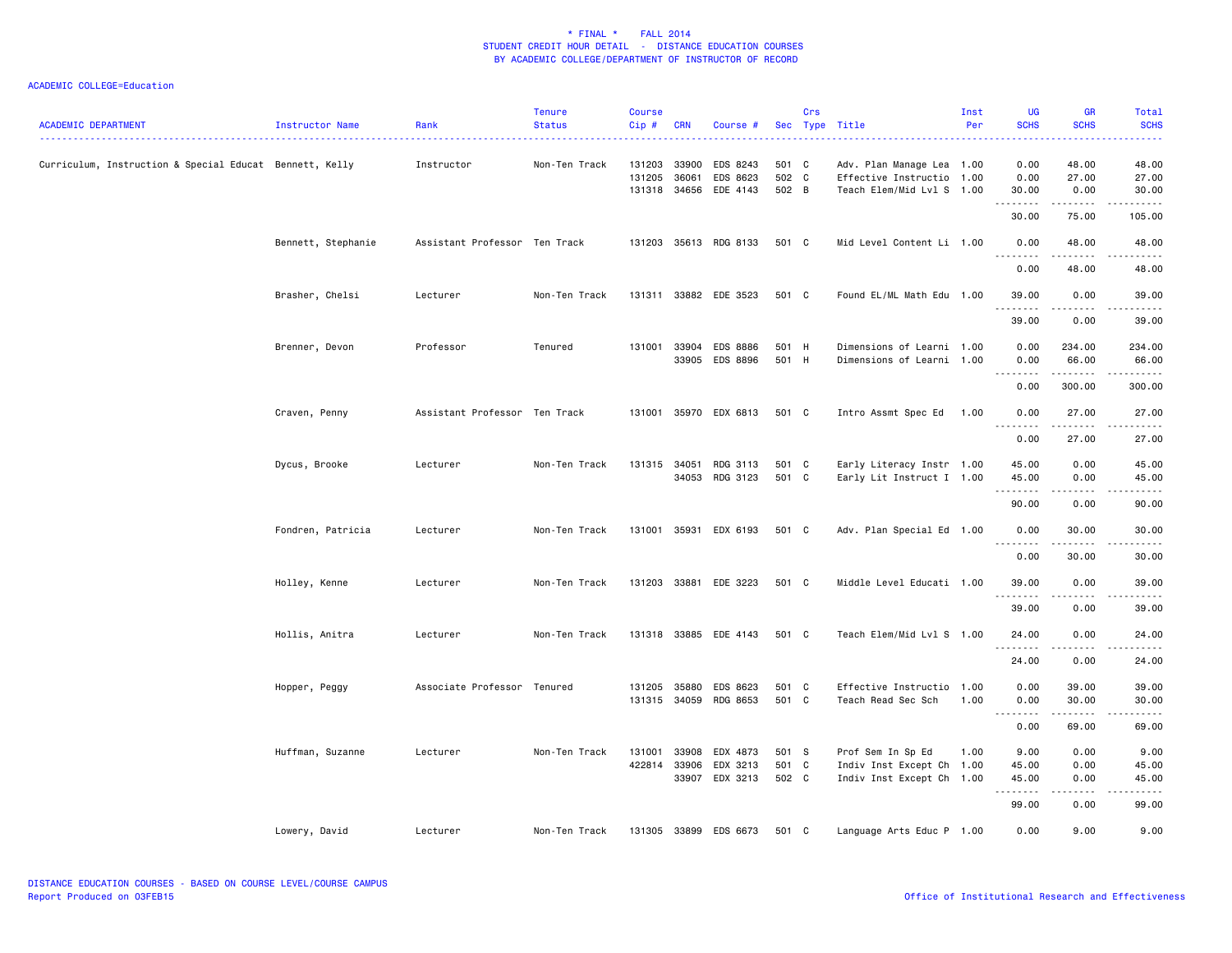| <b>ACADEMIC DEPARTMENT</b>                                 | Instructor Name   | Rank                          | <b>Tenure</b><br><b>Status</b> | <b>Course</b><br>Cip# | <b>CRN</b> | Course #              |       | Crs | Sec Type Title            | Inst<br>Per | <b>UG</b><br><b>SCHS</b>                                                                                                                                      | <b>GR</b><br><b>SCHS</b> | Total<br><b>SCHS</b>   |
|------------------------------------------------------------|-------------------|-------------------------------|--------------------------------|-----------------------|------------|-----------------------|-------|-----|---------------------------|-------------|---------------------------------------------------------------------------------------------------------------------------------------------------------------|--------------------------|------------------------|
|                                                            |                   |                               |                                |                       |            |                       |       |     |                           |             | .<br>0.00                                                                                                                                                     | 9.00                     | 9.00                   |
|                                                            |                   |                               |                                |                       |            |                       |       |     |                           |             |                                                                                                                                                               |                          |                        |
| Curriculum, Instruction & Special Educat McGinnis, Brecken |                   | Lecturer                      | Non-Ten Track                  | 131001                |            | 33911 EDX 8173        | 501 C |     | Sp Ed In Reg Classrm 1.00 |             | 0.00                                                                                                                                                          | 54.00                    | 54.00                  |
|                                                            |                   |                               |                                |                       |            | 33912 EDX 8173        | 502 C |     | Sp Ed In Reg Classrm 1.00 |             | 0.00                                                                                                                                                          | 57.00                    | 57.00                  |
|                                                            |                   |                               |                                |                       |            | 36412 EDX 8173        | 503 C |     | Sp Ed In Reg Classrm 1.00 |             | 0.00<br>.                                                                                                                                                     | 15.00<br>.               | 15.00<br>.             |
|                                                            |                   |                               |                                |                       |            |                       |       |     |                           |             | 0.00                                                                                                                                                          | 126.00                   | 126.00                 |
|                                                            | Miller, Nicole    | Assistant Professor Ten Track |                                |                       |            | 131202 36136 EDE 7000 | 501 I |     | Directed Indiv Study 1.00 |             | 0.00                                                                                                                                                          | 1.00                     | 1.00                   |
|                                                            |                   |                               |                                |                       |            | 36218 EDE 7000        | 502 I |     | Directed Indiv Study 1.00 |             | 0.00                                                                                                                                                          | 1.00                     | 1.00                   |
|                                                            |                   |                               |                                |                       | 36311      | EDE 7000              | 503 I |     | Directed Indiv Study 1.00 |             | 0.00                                                                                                                                                          | 3.00                     | 3.00                   |
|                                                            |                   |                               |                                | 131203 33889          |            | EDE 8133              | 501 H |     | Mid Level Intership       | 1.00        | 0.00                                                                                                                                                          | 105.00                   | 105.00                 |
|                                                            |                   |                               |                                |                       | 33890      | EDE 8153              | 501 C |     | Prof Roles Mid Lev E      | 0.50        | 0.00                                                                                                                                                          | 21.00                    | 21.00                  |
|                                                            |                   |                               |                                |                       | 34653      | EDE 8143              | 501 H |     | Middle Level Intersh 1.00 |             | 0.00                                                                                                                                                          | 3.00                     | 3.00                   |
|                                                            |                   |                               |                                |                       |            | 34657 EDE 8153        | 502 C |     | Prof Roles Mid Lev E 0.50 |             | 0.00                                                                                                                                                          | 21.00                    | 21.00                  |
|                                                            |                   |                               |                                |                       |            |                       |       |     |                           |             | 0.00                                                                                                                                                          | 155.00                   | المالم عامات<br>155.00 |
|                                                            | Moser, Kelly      | Assistant Professor Ten Track |                                | 131205                | 33903      | EDS 8613              | 501 C |     | Mdle & Sec Sch Curr       | 1.00        | 0.00                                                                                                                                                          | 39.00                    | 39.00                  |
|                                                            |                   |                               |                                |                       | 36060      | EDS 8613              | 502 C |     | Mdle & Sec Sch Curr       | 1.00        | 0.00                                                                                                                                                          | 27.00                    | 27.00                  |
|                                                            |                   |                               |                                |                       |            |                       |       |     |                           |             | $\frac{1}{2} \left( \frac{1}{2} \right) \left( \frac{1}{2} \right) \left( \frac{1}{2} \right) \left( \frac{1}{2} \right) \left( \frac{1}{2} \right)$<br>$  -$ | د د د د د                | د د د د د              |
|                                                            |                   |                               |                                |                       |            |                       |       |     |                           |             | 0.00                                                                                                                                                          | 66.00                    | 66.00                  |
|                                                            | Mulkana, Angela   | Lecturer                      | Non-Ten Track                  | 131203                | 34055      | RDG 3413              | 501   | C   | Middle Lvl Lit I          | 1.00        | 45.00                                                                                                                                                         | 0.00                     | 45.00                  |
|                                                            |                   |                               |                                |                       |            | 34056 RDG 3423        | 501 C |     | Middle Lvl Lit II         | 1.00        | 48.00                                                                                                                                                         | 0.00                     | 48.00                  |
|                                                            |                   |                               |                                |                       |            |                       |       |     |                           |             | <u>.</u><br>93.00                                                                                                                                             | .<br>0.00                | .<br>93.00             |
|                                                            | Mulrooney, Amanda | Lecturer                      | Non-Ten Track                  | 131203                | 33890      | EDE 8153              | 501 C |     | Prof Roles Mid Lev E 0.50 |             | 0.00                                                                                                                                                          | 21.00                    | 21.00                  |
|                                                            |                   |                               |                                |                       |            | 34657 EDE 8153        | 502 C |     | Prof Roles Mid Lev E 0.50 |             | 0.00                                                                                                                                                          | 21.00                    | 21.00                  |
|                                                            |                   |                               |                                |                       |            |                       |       |     |                           |             | <u>.</u>                                                                                                                                                      | .                        | .                      |
|                                                            |                   |                               |                                |                       |            |                       |       |     |                           |             | 0.00                                                                                                                                                          | 42.00                    | 42.00                  |
|                                                            | Nobles, Dena      | Lecturer                      | Non-Ten Track                  | 131316 33883          |            | EDE 4113              | 501 C |     | Teach Elem/Mid Level 1.00 |             | 24.00                                                                                                                                                         | 0.00                     | 24.00                  |
|                                                            |                   |                               |                                |                       |            | 34667 EDE 4113        | 502 B |     | Teach Elem/Mid Level 1.00 |             | 30.00                                                                                                                                                         | 0.00                     | 30.00                  |
|                                                            |                   |                               |                                |                       |            |                       |       |     |                           |             | .<br>54.00                                                                                                                                                    | .<br>0.00                | .<br>54.00             |
|                                                            | Platt, Jennifer   | Lecturer                      | Non-Ten Track                  |                       |            | 131202 33886 EDE 4883 | 501 C |     | Manag Elem/Mid Lvl C 1.00 |             | 45.00                                                                                                                                                         | 0.00                     | 45.00                  |
|                                                            |                   |                               |                                |                       |            |                       |       |     |                           |             | .                                                                                                                                                             |                          | .                      |
|                                                            |                   |                               |                                |                       |            |                       |       |     |                           |             | 45.00                                                                                                                                                         | 0.00                     | 45.00                  |
|                                                            | Shea, Donna       | Non-Faculty                   | Not Applicable                 | 131001                | 33909      | EDX 4886              | 501 F |     | Teach Internship in       | 1.00        | 24.00                                                                                                                                                         | 0.00                     | 24.00                  |
|                                                            |                   |                               |                                |                       | 33910      | EDX 4896              | 501 F |     | Teach Internship in       | 1.00        | 24.00                                                                                                                                                         | 0.00                     | 24.00                  |
|                                                            |                   |                               |                                | 131202 33887          |            | EDE 4886              | 501 E |     | Elem.Mid Lvl Interns 1.00 |             | 96.00                                                                                                                                                         | 0.00                     | 96.00                  |
|                                                            |                   |                               |                                |                       | 33888      | EDE 4896              | 501 E |     | Elem/Mid Levl Intern      | 1.00        | 90.00                                                                                                                                                         | 0.00                     | 90.00                  |
|                                                            |                   |                               |                                | 131205 33894          |            | EDS 4886              | 501 F |     | Teach Intern in Sec       | 1.00        | 24.00                                                                                                                                                         | 0.00                     | 24.00                  |
|                                                            |                   |                               |                                |                       | 33895      | EDS 4896              | 501 F |     | Teach Intern in Sec       | 1.00        | 24.00                                                                                                                                                         | 0.00                     | 24.00                  |
|                                                            |                   |                               |                                |                       |            |                       |       |     |                           |             | .<br>282.00                                                                                                                                                   | .<br>0.00                | .<br>282.00            |
|                                                            | Sullivan, Sammy   | Lecturer                      | Non-Ten Track                  | 131203                | 33901      | EDS 8243              | 502 C |     | Adv. Plan Manage Lea 1.00 |             | 0.00                                                                                                                                                          | 18.00                    | 18.00                  |
|                                                            |                   |                               |                                | 131205                |            | 33893 EDS 4873        | 501 C |     | Managing Secondary C 1.00 |             | 15.00                                                                                                                                                         | 0.00                     | 15.00                  |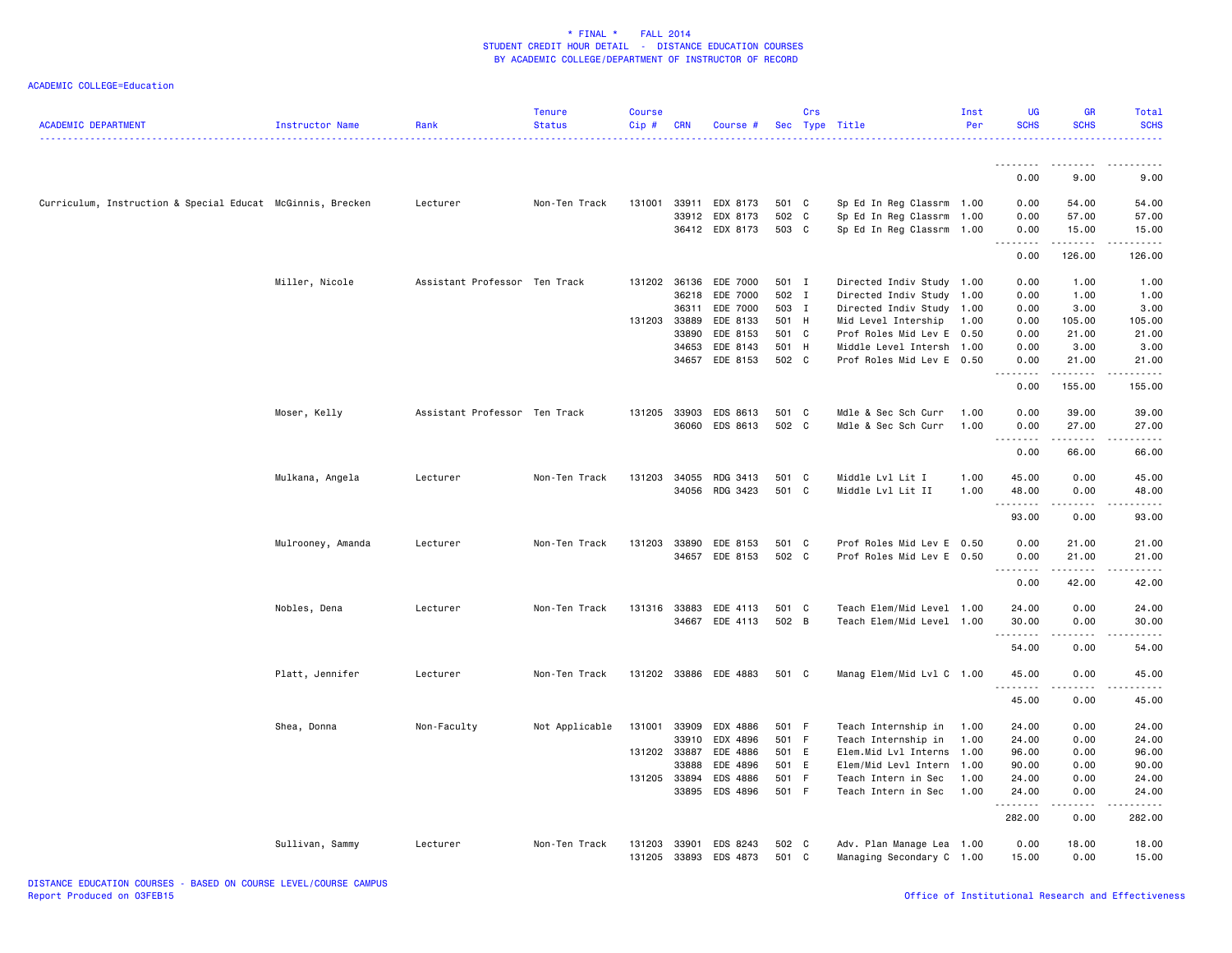| <b>ACADEMIC DEPARTMENT</b>                               | Instructor Name   | Rank       | <b>Tenure</b><br><b>Status</b> | Course<br>$Cip$ # | <b>CRN</b> | Course # | <b>Sec</b> | Crs | Type Title                | Inst<br>Per | <b>UG</b><br><b>SCHS</b> | <b>GR</b><br><b>SCHS</b> | Total<br><b>SCHS</b> |
|----------------------------------------------------------|-------------------|------------|--------------------------------|-------------------|------------|----------|------------|-----|---------------------------|-------------|--------------------------|--------------------------|----------------------|
|                                                          |                   |            |                                |                   |            |          |            |     |                           |             |                          | .                        | .                    |
|                                                          |                   |            |                                |                   |            |          |            |     |                           |             | 15.00                    | 18.00                    | 33.00                |
| Curriculum, Instruction & Special Educat Vines, Courtney |                   | Instructor | Non-Ten Track                  | 131202 33879      |            | EDE 3123 | 501 C      |     | Early Childhood Ed        | 1.00        | 45.00<br>---------       | 0.00<br>--------         | 45.00<br>.           |
|                                                          |                   |            |                                |                   |            |          |            |     |                           |             | 45.00                    | 0.00                     | 45.00                |
|                                                          | Virden, Jennifer  | Lecturer   | Non-Ten Track                  | 131311            | 33884      | EDE 4123 | 501 C      |     | Teach Elem/Mid Level 1.00 |             | 21.00                    | 0.00                     | 21.00                |
|                                                          |                   |            |                                |                   | 34655      | EDE 4123 | 502 B      |     | Teach Elem/Mid Level 1.00 |             | 33.00                    | 0.00<br>$\cdots$         | 33.00                |
|                                                          |                   |            |                                |                   |            |          |            |     |                           |             | 54.00                    | 0.00                     | 54.00                |
|                                                          | Wofford, Jennifer | Instructor | Non-Ten Track                  | 131305            | 34057      | RDG 4133 | 501 C      |     | Integrat Lang Art In 1.00 |             | 24.00                    | 0.00                     | 24.00                |
|                                                          |                   |            |                                |                   | 34670      | RDG 4133 | 502 B      |     | Integrat Lang Art In 1.00 |             | 30.00<br>---------       | 0.00<br>. <sub>.</sub>   | 30.00                |
|                                                          |                   |            |                                |                   |            |          |            |     |                           |             | 54.00                    | 0.00                     | 54.00                |
|                                                          |                   |            |                                |                   |            |          |            |     |                           |             | $=$ = = = = = = =        | ========                 |                      |
| Curriculum, Instruction & Special Educat                 |                   |            |                                |                   |            |          |            |     |                           |             | 963.00<br>========       | 965,00<br>========       | 1928.00              |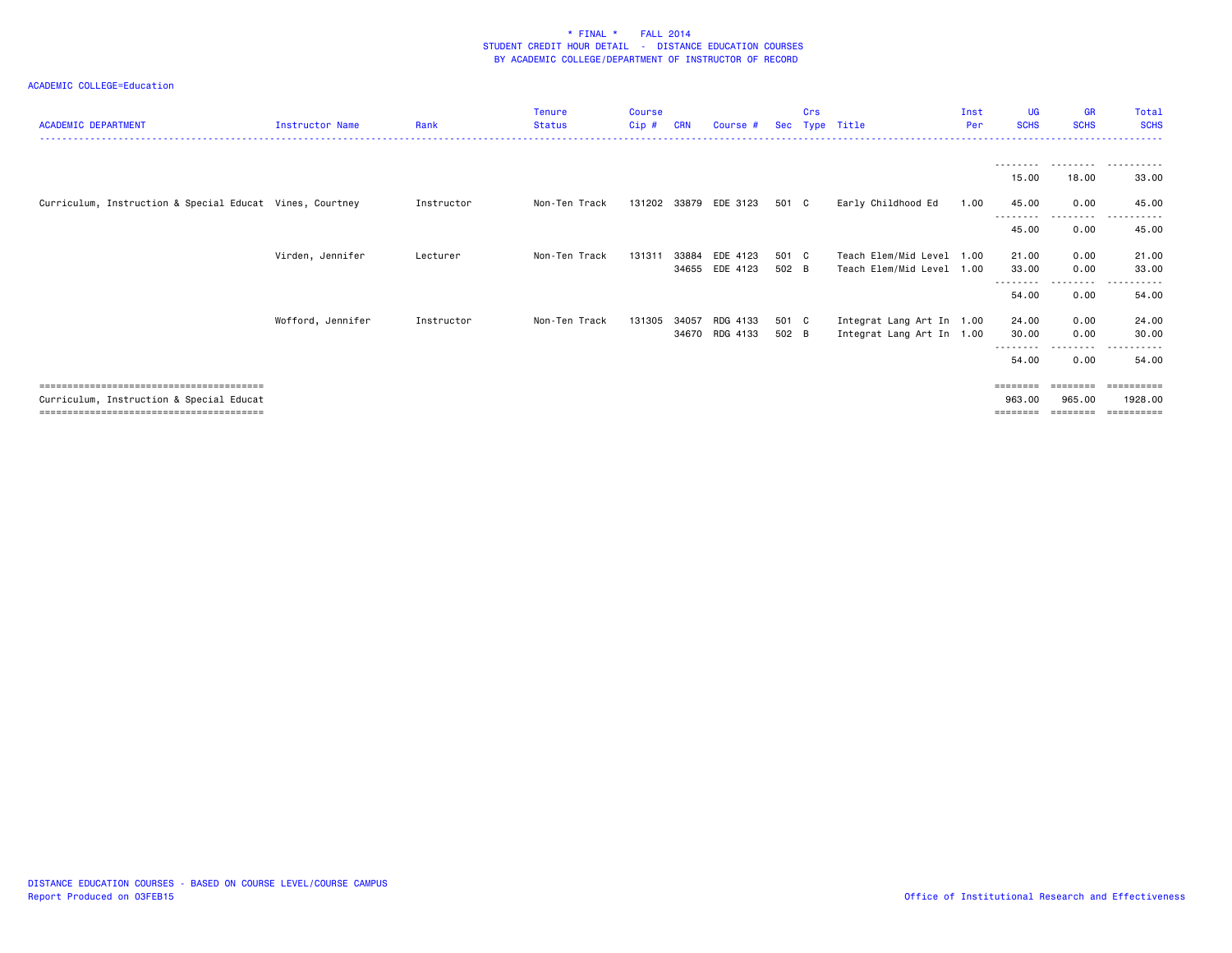| <b>ACADEMIC DEPARTMENT</b>                            | Instructor Name      | Rank                          | <b>Tenure</b><br><b>Status</b> | <b>Course</b><br>Cip#  | <b>CRN</b>                       | Course                                       | Sec                              | Crs | Type Title                                                                                                       | Inst<br>Per  | <b>UG</b><br><b>SCHS</b>       | <b>GR</b><br><b>SCHS</b>                                                                                                                                      | <b>Total</b><br><b>SCHS</b>                                                                                                   |
|-------------------------------------------------------|----------------------|-------------------------------|--------------------------------|------------------------|----------------------------------|----------------------------------------------|----------------------------------|-----|------------------------------------------------------------------------------------------------------------------|--------------|--------------------------------|---------------------------------------------------------------------------------------------------------------------------------------------------------------|-------------------------------------------------------------------------------------------------------------------------------|
| Instructional Systems & Workforce Develo Adams, James |                      | Associate Professor           | Tenured                        | 131309<br>131310 34077 | 34082<br>34083<br>34084          | TKT 4886<br>TKT 4896<br>TKT 4183<br>TKT 6183 | 501 F<br>501 F<br>501 C<br>501 C |     | Teaching Intern Tech 1.00<br>Teaching Intern Tech 1.00<br>Meth Tchn Career Pat 1.00<br>Meth Tchn Career Pat 1.00 |              | 6.00<br>6.00<br>12.00<br>0.00  | 0.00<br>0.00<br>0.00<br>24.00                                                                                                                                 | 6.00<br>6.00<br>12.00<br>24.00                                                                                                |
|                                                       |                      |                               |                                |                        |                                  |                                              |                                  |     |                                                                                                                  |              | <u>.</u><br>24.00              | $\frac{1}{2} \left( \frac{1}{2} \right) \left( \frac{1}{2} \right) \left( \frac{1}{2} \right) \left( \frac{1}{2} \right) \left( \frac{1}{2} \right)$<br>24.00 | .<br>48.00                                                                                                                    |
|                                                       | Alexander, Mary      | Lecturer                      | Non-Ten Track                  | 300000                 | 34807<br>34808                   | TKT 4413<br>TKT 6413                         | 501 C<br>501 C                   |     | Veterans Benefits &<br>Veterans'Benefits &                                                                       | 1.00<br>1.00 | 30.00<br>0.00                  | 0.00<br>27.00                                                                                                                                                 | 30.00<br>27.00                                                                                                                |
|                                                       |                      |                               |                                |                        |                                  |                                              |                                  |     |                                                                                                                  |              | 30.00                          | $\omega$ is $\omega$ in $\omega$<br>27.00                                                                                                                     | بالأبادي<br>57.00                                                                                                             |
|                                                       | Ballard, Iva         | Instructor                    | Non-Ten Track                  |                        |                                  | 521302 33829 BQA 8443                        | 501 C                            |     | Stat Analy Bus Dec                                                                                               | 1.00         | 0.00<br>$\frac{1}{2}$          | 51.00<br>.                                                                                                                                                    | 51.00<br>$\frac{1}{2}$                                                                                                        |
|                                                       |                      |                               |                                |                        |                                  |                                              |                                  |     |                                                                                                                  |              | 0.00                           | 51.00                                                                                                                                                         | 51.00                                                                                                                         |
|                                                       | Bass, Amy            | Lecturer                      | Non-Ten Track                  | 130301<br>131315       | 34014                            | LSK 2010<br>34013 LSK 1023                   | 501 C<br>501 C                   |     | Praxis: Acad Core En 1.00<br>Col Read/Study Skill 1.00                                                           |              | 47.00<br>81.00<br>.            | 0.00<br>0.00<br>$2 - 2 - 2 - 2$                                                                                                                               | 47.00<br>81.00<br>$\begin{array}{cccccccccc} \bullet & \bullet & \bullet & \bullet & \bullet & \bullet & \bullet \end{array}$ |
|                                                       |                      |                               |                                |                        |                                  |                                              |                                  |     |                                                                                                                  |              | 128,00                         | 0.00                                                                                                                                                          | 128.00                                                                                                                        |
|                                                       | Cornelious, Linda    | Professor                     | Tenured                        | 131309<br>131321 34081 | 34089<br>34804                   | TKT 8213<br>TKT 3003<br>TKT 4803             | 501 C<br>501 E<br>501            | C   | Cont/Meth Career & T 1.00<br>Practicum in Tech Tc 1.00<br>Integ Tech for Learn 1.00                              |              | 0.00<br>9.00<br>9.00           | 15.00<br>0.00<br>0.00                                                                                                                                         | 15.00<br>9.00<br>9.00                                                                                                         |
|                                                       |                      |                               |                                |                        | 34088                            | TKT 6803                                     | 501 C                            |     | Integ Tech for Learn 1.00                                                                                        |              | 0.00<br>.                      | 24.00<br>$\frac{1}{2} \left( \frac{1}{2} \right) \left( \frac{1}{2} \right) \left( \frac{1}{2} \right) \left( \frac{1}{2} \right) \left( \frac{1}{2} \right)$ | 24.00<br>بالأبال                                                                                                              |
|                                                       |                      |                               |                                |                        |                                  |                                              |                                  |     |                                                                                                                  |              | 18.00                          | 39.00                                                                                                                                                         | 57.00                                                                                                                         |
|                                                       | Earle, Marie         | Assistant Professor Ten Track |                                | 110301                 |                                  | 34073 TKT 1273                               | 501 C                            |     | Computer Application 1.00                                                                                        |              | 75.00<br>.                     | 0.00<br>.                                                                                                                                                     | 75.00<br>.                                                                                                                    |
|                                                       |                      |                               |                                |                        |                                  |                                              |                                  |     |                                                                                                                  |              | 75.00                          | 0.00                                                                                                                                                          | 75.00                                                                                                                         |
|                                                       | Huang, Kun           | Assistant Professor Ten Track |                                | 110301                 | 34071<br>34072<br>34079<br>34086 | TKB 4283<br>TKB 6283<br>TKT 4713<br>TKT 6713 | 501 B<br>501 B<br>501 C<br>501 C |     | Advanced Office Syst 1.00<br>Advanced Office Syst 1.00<br>Authoring for Instr 1.00<br>Authoring for Instr        | 1.00         | 69.00<br>0.00<br>18.00<br>0.00 | 0.00<br>12.00<br>0.00<br>3.00                                                                                                                                 | 69.00<br>12.00<br>18.00<br>3.00                                                                                               |
|                                                       |                      |                               |                                |                        |                                  |                                              |                                  |     |                                                                                                                  |              | .<br>87.00                     | $\frac{1}{2} \left( \frac{1}{2} \right) \left( \frac{1}{2} \right) \left( \frac{1}{2} \right) \left( \frac{1}{2} \right) \left( \frac{1}{2} \right)$<br>15.00 | .<br>102.00                                                                                                                   |
|                                                       | Lee, Sang Joon       | Assistant Professor Ten Track |                                | 110801                 |                                  | 34813 TKB 4583                               | 501 B                            |     | Graphics and Web Des 1.00                                                                                        |              | 72.00<br>.                     | 0.00<br>.                                                                                                                                                     | 72.00<br>.                                                                                                                    |
|                                                       |                      |                               |                                |                        |                                  |                                              |                                  |     |                                                                                                                  |              | 72.00                          | 0.00                                                                                                                                                          | 72.00                                                                                                                         |
|                                                       | Okojie, Mabel        | Professor                     | Tenured                        | 131309                 |                                  | 34812 TKT 9213                               | 501 C                            |     | Found WF/Tech Ed Adu 1.00                                                                                        |              | 0.00<br>.                      | 24.00<br>$- - - - -$                                                                                                                                          | 24.00<br>. <u>.</u> .                                                                                                         |
|                                                       |                      |                               |                                |                        |                                  |                                              |                                  |     |                                                                                                                  |              | 0.00                           | 24.00                                                                                                                                                         | 24.00                                                                                                                         |
|                                                       | Olinzock, Anthony    | Professor                     | Tenured                        | 110301                 | 34080                            | TKT 4753<br>34087 TKT 6753                   | 501 C<br>501 C                   |     | Presenting with Medi 1.00<br>Presenting with Medi 1.00                                                           |              | 51.00<br>0.00<br>.             | 0.00<br>36.00                                                                                                                                                 | 51.00<br>36.00<br>$\sim$ $\sim$ $\sim$ $\sim$ $\sim$                                                                          |
|                                                       |                      |                               |                                |                        |                                  |                                              |                                  |     |                                                                                                                  |              | 51.00                          | 36.00                                                                                                                                                         | 87.00                                                                                                                         |
|                                                       | Scott-Bracey, Pamela | Assistant Professor Ten Track |                                |                        | 131303 34805<br>34806            | TKT 4213<br>TKT 6213                         | 501 C<br>501 C                   |     | Meth Tchn Business S 1.00<br>Meth Tchn Business S 1.00                                                           |              | 6.00<br>0.00                   | 0.00<br>18.00                                                                                                                                                 | 6.00<br>18.00                                                                                                                 |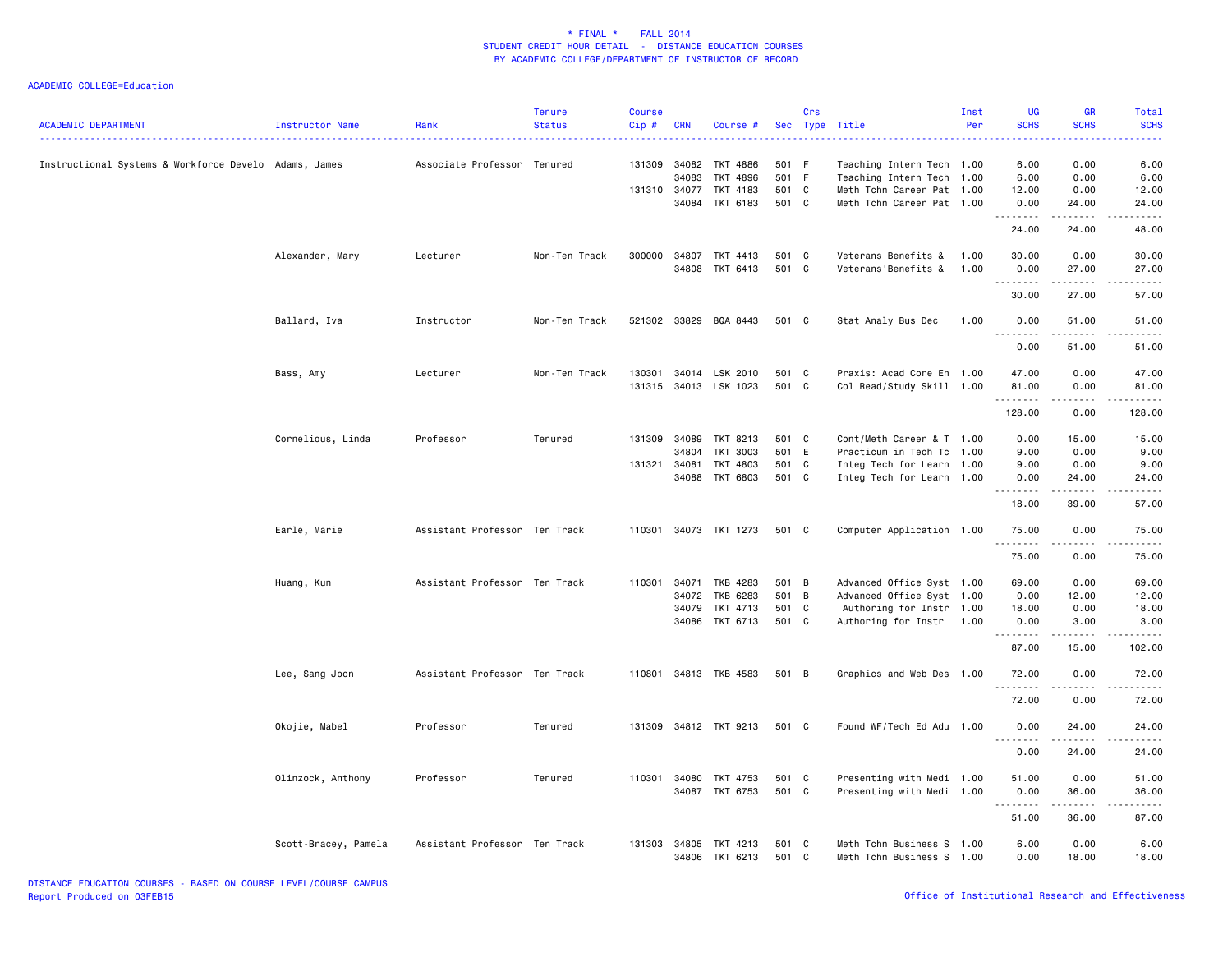| <b>ACADEMIC DEPARTMENT</b>                           | Instructor Name | Rank                        | Tenure<br><b>Status</b> | Course<br>Cip# | <b>CRN</b> | Course #              |       | Crs | Sec Type Title            | Inst<br>Per | <b>UG</b><br><b>SCHS</b> | <b>GR</b><br><b>SCHS</b> | Total<br><b>SCHS</b>      |
|------------------------------------------------------|-----------------|-----------------------------|-------------------------|----------------|------------|-----------------------|-------|-----|---------------------------|-------------|--------------------------|--------------------------|---------------------------|
|                                                      |                 |                             |                         |                |            |                       |       |     |                           |             |                          |                          |                           |
|                                                      |                 |                             |                         |                |            |                       |       |     |                           |             | 6.00                     | 18.00                    | 24.00                     |
| Instructional Systems & Workforce Develo Wyatt, John |                 | Associate Professor Tenured |                         |                |            | 150603 34817 TKI 4224 | 501 C |     | Quality Assurance         | 1.00        | 12.00                    | 0.00                     | 12.00                     |
|                                                      |                 |                             |                         |                |            |                       |       |     |                           |             | 12.00                    | 0.00                     | 12.00                     |
|                                                      | Yu, Chien       | Associate Professor Tenured |                         |                |            | 150613 34811 TKT 8723 | 501 C |     | Instr Design For Ind 1.00 |             | 0.00<br>--------         | 27.00<br>- - - - -       | 27.00<br>- - - - - -<br>. |
|                                                      |                 |                             |                         |                |            |                       |       |     |                           |             | 0.00                     | 27.00                    | 27.00                     |
|                                                      |                 |                             |                         |                |            |                       |       |     |                           |             |                          | ========                 | -----------               |
| Instructional Systems & Workforce Develo             |                 |                             |                         |                |            |                       |       |     |                           |             | 503.00                   | 261.00                   | 764.00                    |
|                                                      |                 |                             |                         |                |            |                       |       |     |                           |             | ========                 | --------                 | ==========                |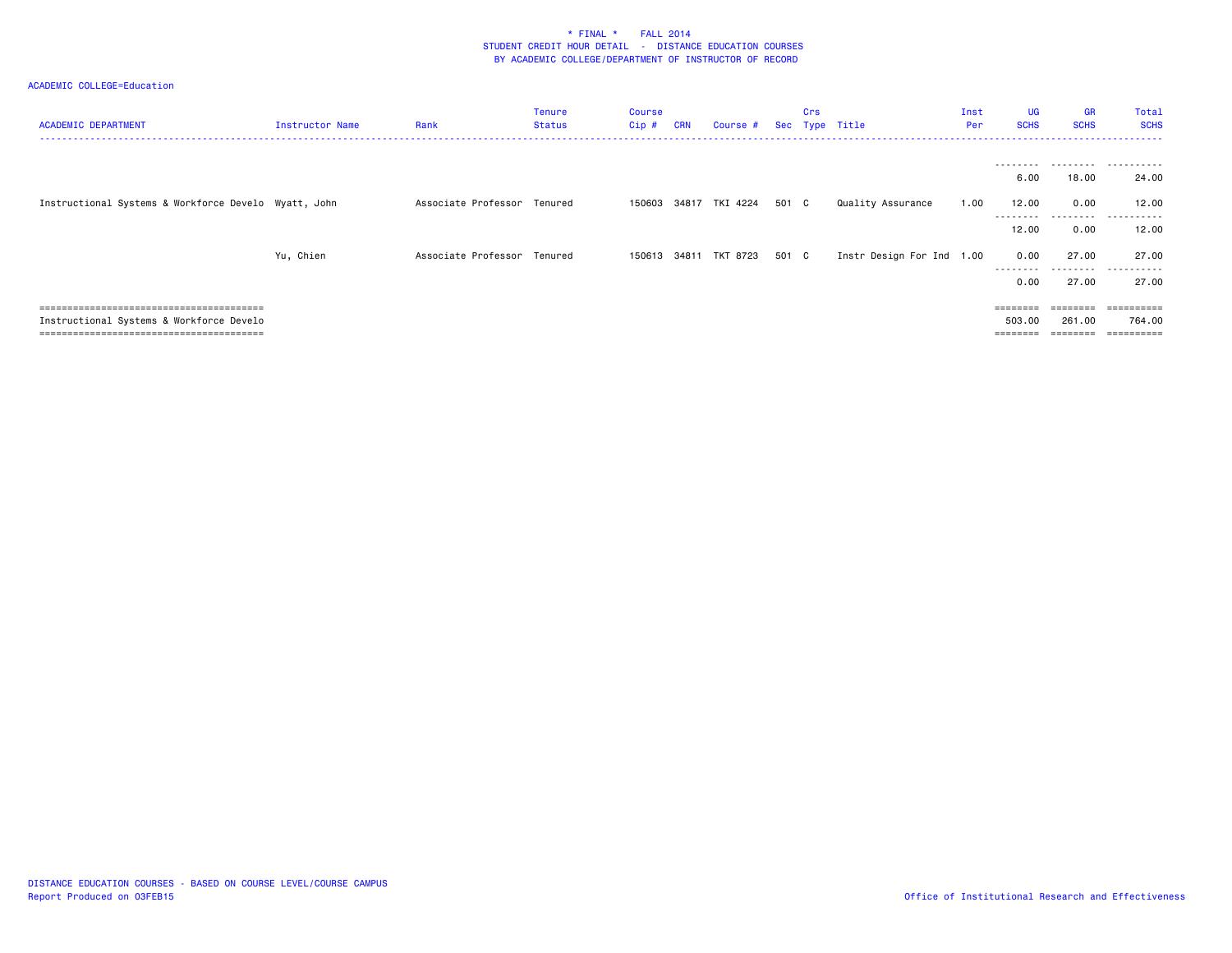| <b>ACADEMIC DEPARTMENT</b> | <b>Instructor Name</b> | Rank       | <b>Tenure</b><br>Status | Course<br>$Cip$ # | <b>CRN</b> | Course #                       |            | Crs | Sec Type Title                           | Inst<br>Per  | <b>UG</b><br><b>SCHS</b> | <b>GR</b><br><b>SCHS</b> | Total<br><b>SCHS</b> |
|----------------------------|------------------------|------------|-------------------------|-------------------|------------|--------------------------------|------------|-----|------------------------------------------|--------------|--------------------------|--------------------------|----------------------|
| Kinesiology                | Brown, Stanley         | Professor  | Tenured                 | 131314            |            | 34038 PE 4886<br>34039 PE 4896 | 501<br>501 | - F | Teach Intern in PE<br>Teach Intern in PE | 1.00<br>1.00 | 6.00<br>12.00<br>.       | 0.00<br>0.00<br>.        | 6.00<br>12.00<br>.   |
|                            |                        |            |                         |                   |            |                                |            |     |                                          |              | 18.00                    | 0.00                     | 18.00                |
|                            | Rye, David             | Instructor | Non-Ten Track           |                   |            | 131314 34037 PE 4873           | 501 C      |     | Prof Sem In Physica 1.00                 |              | 6.00<br>.<br>6.00        | 0.00<br>0.00             | 6.00<br><br>6.00     |
|                            |                        |            |                         |                   |            |                                |            |     |                                          |              | ========                 | ========                 | ==========           |
| Kinesiology                |                        |            |                         |                   |            |                                |            |     |                                          |              | 24.00                    | 0.00                     | 24.00                |
|                            |                        |            |                         |                   |            |                                |            |     |                                          |              | ========                 | ========                 | ==========           |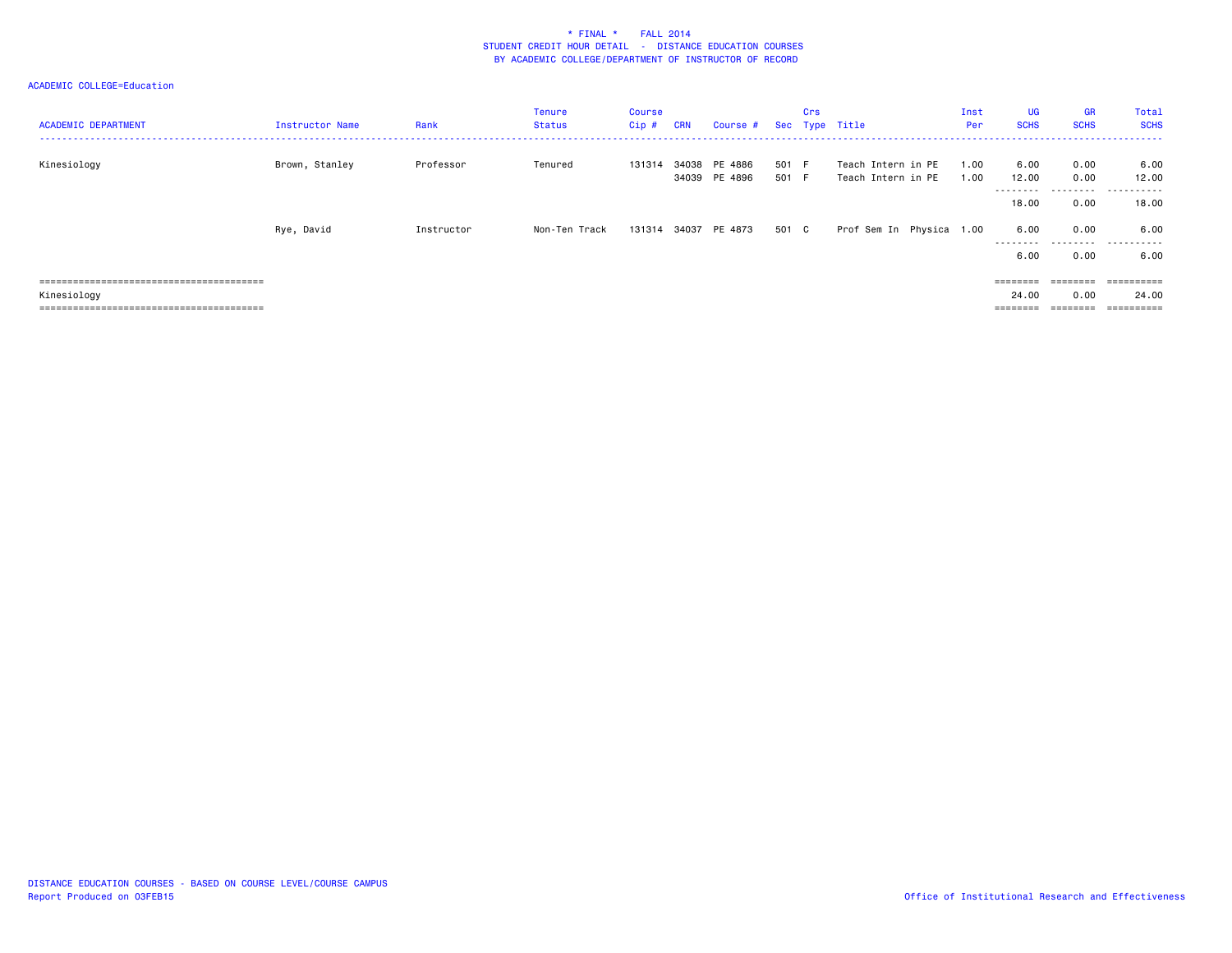| <b>ACADEMIC DEPARTMENT</b> | Instructor Name   | Rank                          | <b>Tenure</b><br><b>Status</b> | <b>Course</b><br>Cip# | <b>CRN</b> | Course #              |       | Crs | Sec Type Title            | Inst<br>Per | UG<br><b>SCHS</b> | <b>GR</b><br><b>SCHS</b>                                                                                                       | <b>Total</b><br><b>SCHS</b> |
|----------------------------|-------------------|-------------------------------|--------------------------------|-----------------------|------------|-----------------------|-------|-----|---------------------------|-------------|-------------------|--------------------------------------------------------------------------------------------------------------------------------|-----------------------------|
| Leadership and Foundations | Brocato, Donna    | Associate Professor Tenured   |                                | 130407                | 36149      | CCL 9000              | 505 D |     | Diss./Dissertation R 1.00 |             | 0.00              | 1.00                                                                                                                           | 1.00                        |
|                            |                   |                               |                                |                       |            |                       |       |     |                           |             | <u>.</u><br>0.00  | 1.00                                                                                                                           | 1.00                        |
|                            | Davis, James      | Associate Professor Tenured   |                                | 130401                |            | 33878 EDA 8190        | 501 S |     | Wkshp Ed Adm & Super 1.00 |             | 0.00              | 15.00                                                                                                                          | 15.00                       |
|                            |                   |                               |                                | 130407                |            | 33832 CCL 8123        | 501 C |     | Comm Col Finance          | 1.00        | 0.00              | 30.00                                                                                                                          | 30.00                       |
|                            |                   |                               |                                |                       |            | 35412 CCL 9000        | 501 D |     | Diss./Dissertation R 1.00 |             | 0.00              | 72.00                                                                                                                          | 72.00                       |
|                            |                   |                               |                                |                       |            | 36222 CCL 7000        | 501 I |     | Directed Individual       | 1.00        | 0.00              | 3.00                                                                                                                           | 3.00                        |
|                            |                   |                               |                                |                       |            | 36223 CCL 7000        | 502 I |     | Directed Individual       | 1.00        | 0.00<br><u>.</u>  | 2.00<br>$\cdots$                                                                                                               | 2.00                        |
|                            |                   |                               |                                |                       |            |                       |       |     |                           |             | 0.00              | 122.00                                                                                                                         | 122.00                      |
|                            | Harris, Robert    | Lecturer                      | Non-Ten Track                  |                       |            | 130407 33833 CCL 8173 | 501 C |     | Comm College Teachin 1.00 |             | 0.00              | 84.00                                                                                                                          | 84.00                       |
|                            |                   |                               |                                |                       |            |                       |       |     |                           |             | <u>.</u><br>0.00  | .<br>84.00                                                                                                                     | 84.00                       |
|                            | Johnson, Susan    | Non-Faculty                   | Not Applicable                 | 130407                |            | 33838 CCL 8313        | 501 C |     | Comm Coll Instrl Ass 1.00 |             | 0.00<br><u>.</u>  | 48.00                                                                                                                          | 48.00                       |
|                            |                   |                               |                                |                       |            |                       |       |     |                           |             | 0.00              | 48.00                                                                                                                          | 48.00                       |
|                            | King, Stephanie   | Assistant Professor Ten Track |                                |                       |            | 130407 35413 CCL 9000 | 502 D |     | Diss./Dissertation R 1.00 |             | 0.00              | 42.00                                                                                                                          | 42.00                       |
|                            |                   |                               |                                |                       |            | 36164 CCL 9913        | 501 S |     | Dissertation Seminar 1.00 |             | 0.00              | 15.00                                                                                                                          | 15.00                       |
|                            |                   |                               |                                |                       |            | 36165 CCL 9913        | 502 S |     | Dissertation Seminar 1.00 |             | 0.00<br>.         | 12.00<br>$\begin{array}{cccccccccc} \bullet & \bullet & \bullet & \bullet & \bullet & \bullet & \bullet & \bullet \end{array}$ | 12.00<br>.                  |
|                            |                   |                               |                                |                       |            |                       |       |     |                           |             | 0.00              | 69.00                                                                                                                          | 69.00                       |
|                            | Miller, Robert    | Lecturer                      | Non-Ten Track                  | 130407                | 33835      | CCL 8223              | 501 E |     | Intern Work Ed Leade 1.00 |             | 0.00              | 27.00                                                                                                                          | 27.00                       |
|                            |                   |                               |                                |                       |            | 33836 CCL 8243        | 501 E |     | Intern Comm College       | 1.00        | 0.00              | 21.00                                                                                                                          | 21.00                       |
|                            |                   |                               |                                |                       |            |                       |       |     |                           |             | .<br>0.00         | 48.00                                                                                                                          | 48.00                       |
|                            | Prince, Debra     | Associate Professor Tenured   |                                | 130601                |            | 33892 EDF 8363        | 501 C |     | Func & Met Res In Ed 1.00 |             | 0.00<br>.         | 21.00<br><b>.</b>                                                                                                              | 21.00<br>.                  |
|                            |                   |                               |                                |                       |            |                       |       |     |                           |             | 0.00              | 21.00                                                                                                                          | 21.00                       |
|                            | Stumpf, Arthur    | Associate Professor Tenured   |                                | 130407                |            | 33837 CCL 8283        | 501 C |     | Leadership Comm Coll 1.00 |             | 0.00              | 27.00                                                                                                                          | 27.00                       |
|                            |                   |                               |                                |                       | 33839      | CCL 8333              | 501 C |     | Comm Col Admin            | 1.00        | 0.00              | 18.00                                                                                                                          | 18.00                       |
|                            |                   |                               |                                |                       |            | 35414 CCL 9000        | 503 D |     | Diss./Dissertation R 1.00 |             | 0.00<br>.         | 19.00                                                                                                                          | 19.00                       |
|                            |                   |                               |                                |                       |            |                       |       |     |                           |             | 0.00              | $\frac{1}{2}$<br>64.00                                                                                                         | 64.00                       |
|                            | Williams, Frankie | Lecturer                      | Non-Ten Track                  |                       |            | 130407 33831 CCL 8113 | 502 C |     | Comm Col Hist/Philos 1.00 |             | 0.00<br>.         | 66.00                                                                                                                          | 66.00                       |
|                            |                   |                               |                                |                       |            |                       |       |     |                           |             | 0.00              | 66.00                                                                                                                          | 66.00                       |
| Leadership and Foundations |                   |                               |                                |                       |            |                       |       |     |                           |             | ========<br>0.00  | ========<br>523.00                                                                                                             | ==========<br>523.00        |
|                            |                   |                               |                                |                       |            |                       |       |     |                           |             | ========          |                                                                                                                                |                             |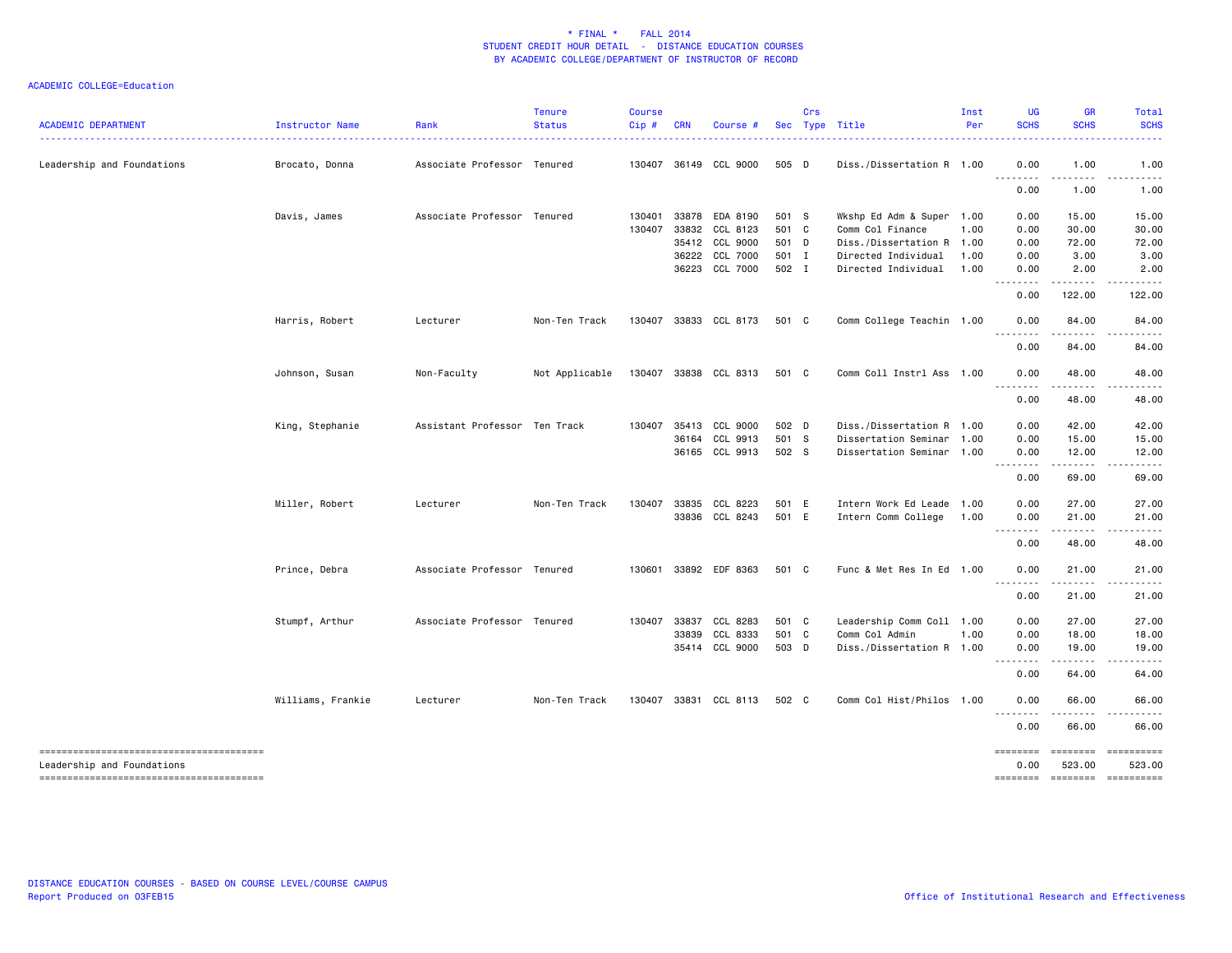| <b>ACADEMIC DEPARTMENT</b> | Instructor Name | Rank      | <b>Tenure</b><br><b>Status</b> | Course<br>Cip# | <b>CRN</b> | Course #                   |                | Crs | Sec Type Title                           | Inst<br>Per  | <b>UG</b><br><b>SCHS</b>    | <b>GR</b><br><b>SCHS</b> | Total<br><b>SCHS</b>        |
|----------------------------|-----------------|-----------|--------------------------------|----------------|------------|----------------------------|----------------|-----|------------------------------------------|--------------|-----------------------------|--------------------------|-----------------------------|
| Music                      | Banks, Jessica  | Lecturer  | Non-Ten Track                  | 131312         | 34035      | MUE 4886<br>34036 MUE 4896 | 501 F<br>501 F |     | Stu Teach Music Ed<br>Stu Teach Music Ed | 1.00<br>1.00 | 6.00<br>6.00                | 0.00<br>0.00             | 6.00<br>6.00                |
|                            |                 |           |                                |                |            |                            |                |     |                                          |              | 12.00                       | .<br>0.00                | ------<br>$\cdots$<br>12.00 |
|                            | Brown, Michael  | Professor | Tenured                        |                |            | 131312 35803 MU 1123       | 501 C          |     | American Music App.                      | 1.00         | 45.00<br>--------           | 0.00<br>---------        | 45.00<br>.                  |
|                            |                 |           |                                |                |            |                            |                |     |                                          |              | 45.00                       | 0.00                     | 45.00                       |
|                            | Patilla, Carol  | Lecturer  | Non-Ten Track                  | 500901         | 34034      | MU 1113                    | 501 C          |     | His & Apprec Of Musi 1.00                |              | 69.00                       | 0.00<br>----             | 69.00<br>.                  |
|                            |                 |           |                                |                |            |                            |                |     |                                          |              | 69.00                       | 0.00                     | 69.00                       |
| Music                      |                 |           |                                |                |            |                            |                |     |                                          |              | $=$ = = = = = = =<br>126.00 | ========<br>0.00         | ==========<br>126.00        |
|                            |                 |           |                                |                |            |                            |                |     |                                          |              | ========                    | --------                 | ==========                  |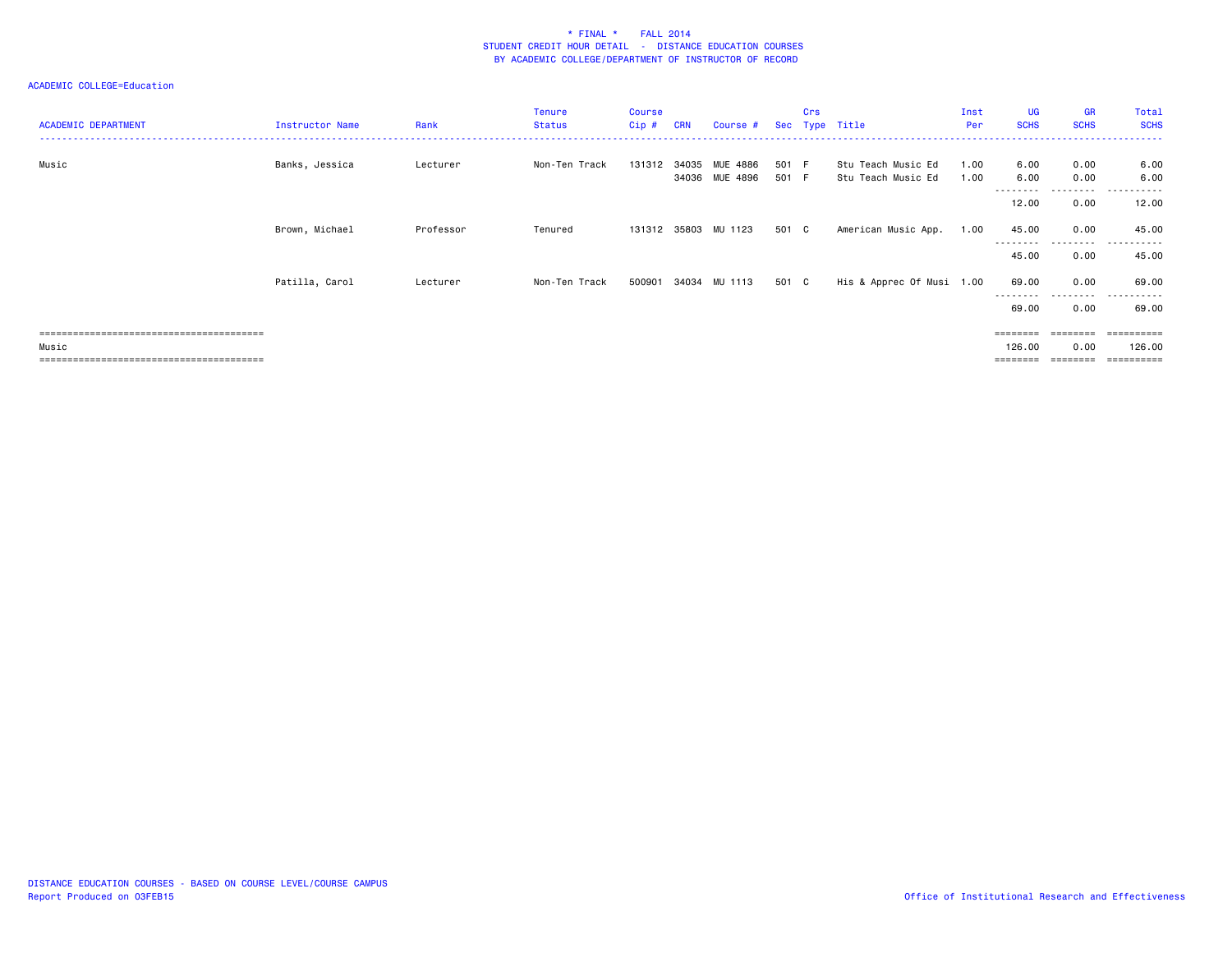| <b>ACADEMIC DEPARTMENT</b> | <b>Instructor Name</b> | Rank                        | <b>Tenure</b><br><b>Status</b> | <b>Course</b><br>$Cip$ # | <b>CRN</b>              | Course #                         | Sec                     | Crs | Type Title                                                    | Inst<br>Per          | <b>UG</b><br><b>SCHS</b> | <b>GR</b><br><b>SCHS</b> | Total<br><b>SCHS</b>    |
|----------------------------|------------------------|-----------------------------|--------------------------------|--------------------------|-------------------------|----------------------------------|-------------------------|-----|---------------------------------------------------------------|----------------------|--------------------------|--------------------------|-------------------------|
| Aerospace Engineering      | Janus, Jonathan        | Associate Professor Tenured |                                | 140201                   | 33815<br>34638<br>35240 | ASE 8413<br>ASE 8313<br>ASE 8000 | 501 C<br>501 C<br>501 D |     | Comput Fluid Dyn I<br>Adv Comp Aerodyn I<br>Research / Thesis | 1.00<br>1.00<br>1.00 | 0.00<br>0.00<br>0.00     | 3.00<br>3.00<br>4.00     | 3.00<br>3.00<br>4.00    |
|                            |                        |                             |                                |                          |                         |                                  |                         |     |                                                               |                      | --------<br>0.00         | ---------<br>10.00       | .<br>10.00              |
|                            | Newman, James          | Professor                   | Tenured                        | 141901                   |                         | 35513 ME 8253                    | 501 C                   |     | Fatigue in Engin Des 1.00                                     |                      | 0.00                     | 6.00                     | 6.00                    |
|                            |                        |                             |                                |                          |                         |                                  |                         |     |                                                               |                      | 0.00                     | 6.00                     | 6.00                    |
|                            | Sescu, Adrian          | Assistant Professor         | Ten Track                      | 140201                   | 34639                   | ASE 8353                         | 501 C                   |     | Turbulent Flow                                                | 1.00                 | 0.00<br>0.00             | 6.00<br>.<br>6.00        | 6.00<br>$- - -$<br>6.00 |
|                            | Thompson, David        | Professor                   | Tenured                        | 140201                   | 35243                   | ASE 9000                         | 502 D                   |     | Research/Diss                                                 | 1.00                 | 0.00                     | 1.00                     | 1.00                    |
|                            |                        |                             |                                |                          |                         |                                  |                         |     |                                                               |                      | --------<br>0.00         | - - - -<br>1.00          | 1.00                    |
| Aerospace Engineering      |                        |                             |                                |                          |                         |                                  |                         |     |                                                               |                      | 0.00                     | ========<br>23.00        | 23.00<br>==========     |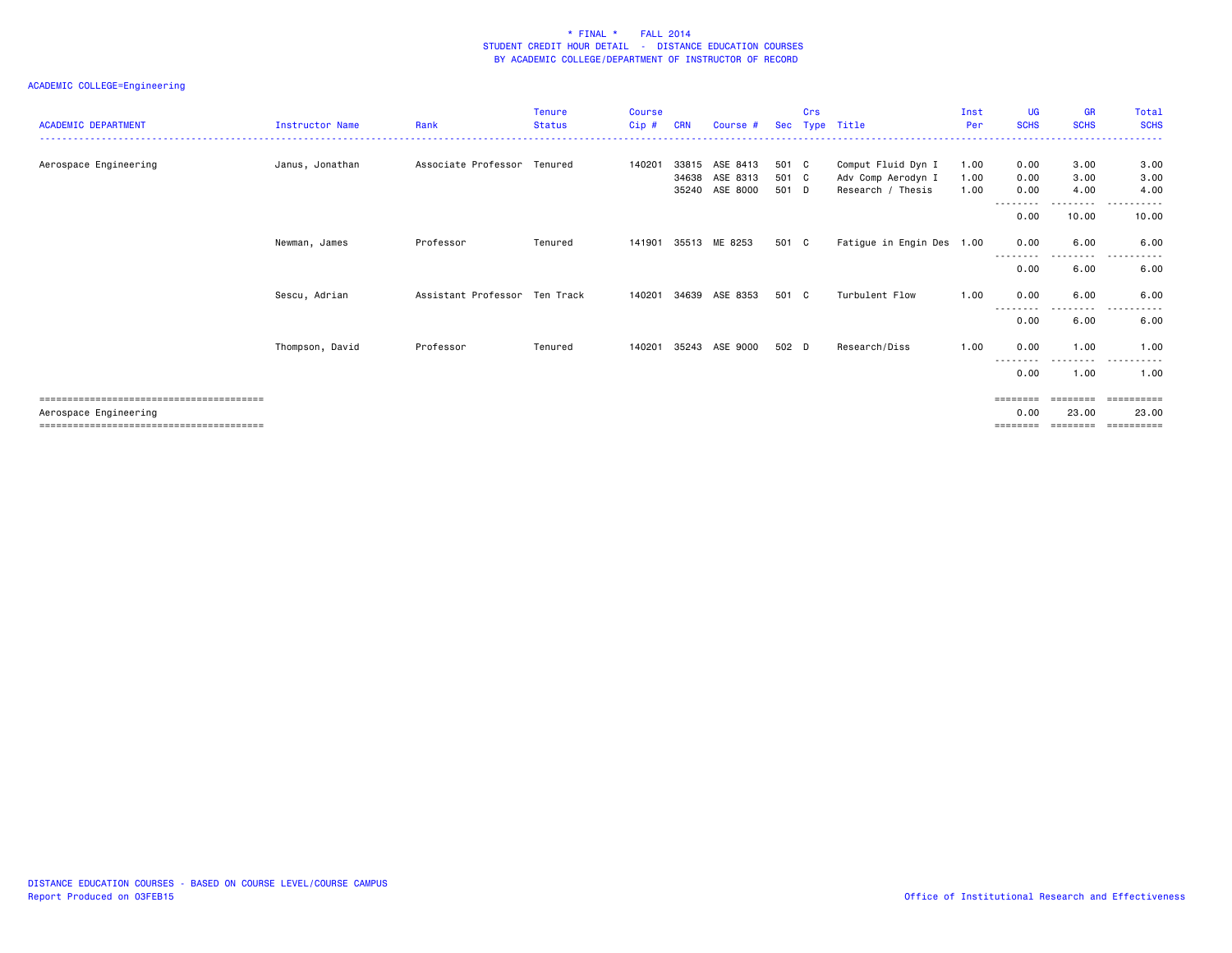| <b>ACADEMIC DEPARTMENT</b>        | Instructor Name<br><u>.</u> | Rank                              | <b>Tenure</b><br><b>Status</b>      | <b>Course</b><br>Cip# | <b>CRN</b>              | Course #                                       |                                  | Crs | Sec Type Title                                                                                 | Inst<br>Per          | <b>UG</b><br><b>SCHS</b>                                                                                                                                  | <b>GR</b><br><b>SCHS</b>                                  | Total<br><b>SCHS</b><br>.                                                                                                                                                             |
|-----------------------------------|-----------------------------|-----------------------------------|-------------------------------------|-----------------------|-------------------------|------------------------------------------------|----------------------------------|-----|------------------------------------------------------------------------------------------------|----------------------|-----------------------------------------------------------------------------------------------------------------------------------------------------------|-----------------------------------------------------------|---------------------------------------------------------------------------------------------------------------------------------------------------------------------------------------|
| Civil & Environmental Engineering | Freyne, Seamus              | Assistant Professor Ten Track     |                                     | 140801                | 35807<br>36129<br>36147 | CE 9000<br>CE 7000<br>CE 8000                  | 502 D<br>504 I<br>502 D          |     | Research / Diss<br>Directed Indiv Study 1.00<br>Research / Thesis                              | 1.00<br>1.00         | 0.00<br>0.00<br>0.00                                                                                                                                      | 1.00<br>3.00<br>6.00                                      | 1.00<br>3.00<br>6.00                                                                                                                                                                  |
|                                   |                             |                                   |                                     |                       |                         |                                                |                                  |     |                                                                                                |                      | .<br>0.00                                                                                                                                                 | .<br>10.00                                                | .<br>10.00                                                                                                                                                                            |
|                                   | Gude, Veera                 | Assistant Professor Ten Track     |                                     |                       |                         | 140801 36440 CE 8000                           | 503 D                            |     | Research / Thesis                                                                              | 1.00                 | 0.00<br>$\sim$ $\sim$<br>.                                                                                                                                | 3.00<br>.                                                 | 3.00<br>-----                                                                                                                                                                         |
|                                   |                             |                                   |                                     |                       |                         |                                                |                                  |     |                                                                                                |                      | 0.00                                                                                                                                                      | 3.00                                                      | 3.00                                                                                                                                                                                  |
|                                   | Gullett, Philip             | Associate Professor Tenured       |                                     | 140801                | 34643<br>35808<br>35809 | CE 8683<br>CE 8000<br>CE 9000                  | 501 C<br>504 D<br>504 D          |     | Finite Element Analy<br>Research / Thesis<br>Research / Diss                                   | 1.00<br>1.00<br>1.00 | 0.00<br>0.00<br>0.00<br>$\sim$ $\sim$<br>.                                                                                                                | 15.00<br>6.00<br>1.00<br>$\omega$ is $\omega$ in $\omega$ | 15.00<br>6.00<br>1.00<br>$\frac{1}{2} \left( \frac{1}{2} \right) \left( \frac{1}{2} \right) \left( \frac{1}{2} \right) \left( \frac{1}{2} \right) \left( \frac{1}{2} \right)$         |
|                                   |                             |                                   |                                     |                       |                         |                                                |                                  |     |                                                                                                |                      | 0.00                                                                                                                                                      | 22.00                                                     | 22.00                                                                                                                                                                                 |
|                                   | Howard, Isaac               | Associate Professor Tenured       |                                     | 140801<br>140803      | 35810<br>35811<br>36127 | CE 8000<br>CE 9000<br>CE 7000<br>34820 CE 8343 | 505 D<br>505 D<br>505 I<br>501 C |     | Research / Thesis<br>Research / Diss<br>Directed Indiv Study 1.00<br>Adv Pavement Materia 1.00 | 1.00<br>1.00         | 0.00<br>0.00<br>0.00<br>0.00<br>$\frac{1}{2} \left( \frac{1}{2} \right) \left( \frac{1}{2} \right) \left( \frac{1}{2} \right) \left( \frac{1}{2} \right)$ | 1.00<br>3.00<br>3.00<br>15.00<br>.                        | 1.00<br>3.00<br>3.00<br>15.00<br>$\frac{1}{2} \left( \frac{1}{2} \right) \left( \frac{1}{2} \right) \left( \frac{1}{2} \right) \left( \frac{1}{2} \right) \left( \frac{1}{2} \right)$ |
|                                   |                             |                                   |                                     |                       |                         |                                                |                                  |     |                                                                                                |                      | 0.00                                                                                                                                                      | 22.00                                                     | 22.00                                                                                                                                                                                 |
|                                   | Martin, James               | Professor                         | Tenured                             | 140805                |                         | 34640 CE 8573                                  | 501 C                            |     | Hydro-environmental                                                                            | 1.00                 | 0.00<br>.<br>$\sim$ $\sim$ .                                                                                                                              | 15.00<br>$- - - - -$                                      | 15.00<br>$\omega$ is $\omega$ in $\omega$                                                                                                                                             |
|                                   | McAnally, William           | Non-Employee                      | Not Applicable 140801 35814 CE 9000 |                       |                         |                                                | 514 D                            |     | Research / Diss                                                                                | 1.00                 | 0.00<br>0.00                                                                                                                                              | 15.00<br>3.00                                             | 15.00<br>3.00                                                                                                                                                                         |
|                                   |                             |                                   |                                     |                       |                         |                                                |                                  |     |                                                                                                |                      | $\sim$ $\sim$<br>0.00                                                                                                                                     | 3.00                                                      | 3.00                                                                                                                                                                                  |
|                                   | Peters, John                | Research Assoc Prof Non-Ten Track |                                     |                       |                         | 140801 34645 CE 8473                           | 501 C                            |     | Theoretical Soil Mec 1.00                                                                      |                      | 0.00<br>$\sim$ $\sim$                                                                                                                                     | 24.00<br>.                                                | 24.00<br>-----                                                                                                                                                                        |
|                                   |                             |                                   |                                     |                       |                         |                                                |                                  |     |                                                                                                |                      | 0.00                                                                                                                                                      | 24.00                                                     | 24.00                                                                                                                                                                                 |
|                                   | Pettway, Jacqueline         | Lecturer                          | Non-Ten Track                       |                       |                         | 140805 34646 CE 6563                           | 501 C                            |     | Sedimentation Engr                                                                             | 1.00                 | 0.00<br>.                                                                                                                                                 | 30.00<br>المتمالين                                        | 30.00<br>$\omega$ is $\omega$ in $\omega$                                                                                                                                             |
|                                   |                             |                                   |                                     |                       |                         |                                                |                                  |     |                                                                                                |                      | 0.00                                                                                                                                                      | 30.00                                                     | 30.00                                                                                                                                                                                 |
|                                   | Ramirez Avila, John         | Research Assist Pro Non-Ten Track |                                     |                       |                         | 140801 36239 CE 9000                           | 515 D                            |     | Research / Diss                                                                                | 1.00                 | 0.00<br>$ -$                                                                                                                                              | 4.00                                                      | 4.00                                                                                                                                                                                  |
|                                   |                             |                                   |                                     |                       |                         |                                                |                                  |     |                                                                                                |                      | 0.00                                                                                                                                                      | 4.00                                                      | 4.00                                                                                                                                                                                  |
|                                   | Truax, Dennis               | Professor                         | Tenured                             |                       |                         | 140801 35815 CE 9000                           | 510 D                            |     | Research / Diss                                                                                | 1.00                 | 0.00<br>$\sim$ $\sim$<br>$- - - -$                                                                                                                        | 11.00<br>.                                                | 11.00<br>$\frac{1}{2}$                                                                                                                                                                |
|                                   |                             |                                   |                                     |                       |                         |                                                |                                  |     |                                                                                                |                      | 0.00                                                                                                                                                      | 11.00                                                     | 11.00                                                                                                                                                                                 |
|                                   | White, Thomas               | Professor                         | Tenured                             |                       |                         | 140801 35818 CE 8000                           | 512 D                            |     | Research / Thesis                                                                              | 1.00                 | 0.00<br>$\sim$ $\sim$<br>.                                                                                                                                | 5.00<br>.                                                 | 5.00<br>.                                                                                                                                                                             |
|                                   |                             |                                   |                                     |                       |                         |                                                |                                  |     |                                                                                                |                      | 0.00                                                                                                                                                      | 5.00                                                      | 5.00                                                                                                                                                                                  |
|                                   | Woodson, Stanley            | Lecturer                          | Non-Ten Track                       | 140801                |                         | 34649 CE 8673                                  | 501 C                            |     | Blast Effects                                                                                  | 1.00                 | 0.00                                                                                                                                                      | 36.00                                                     | 36.00                                                                                                                                                                                 |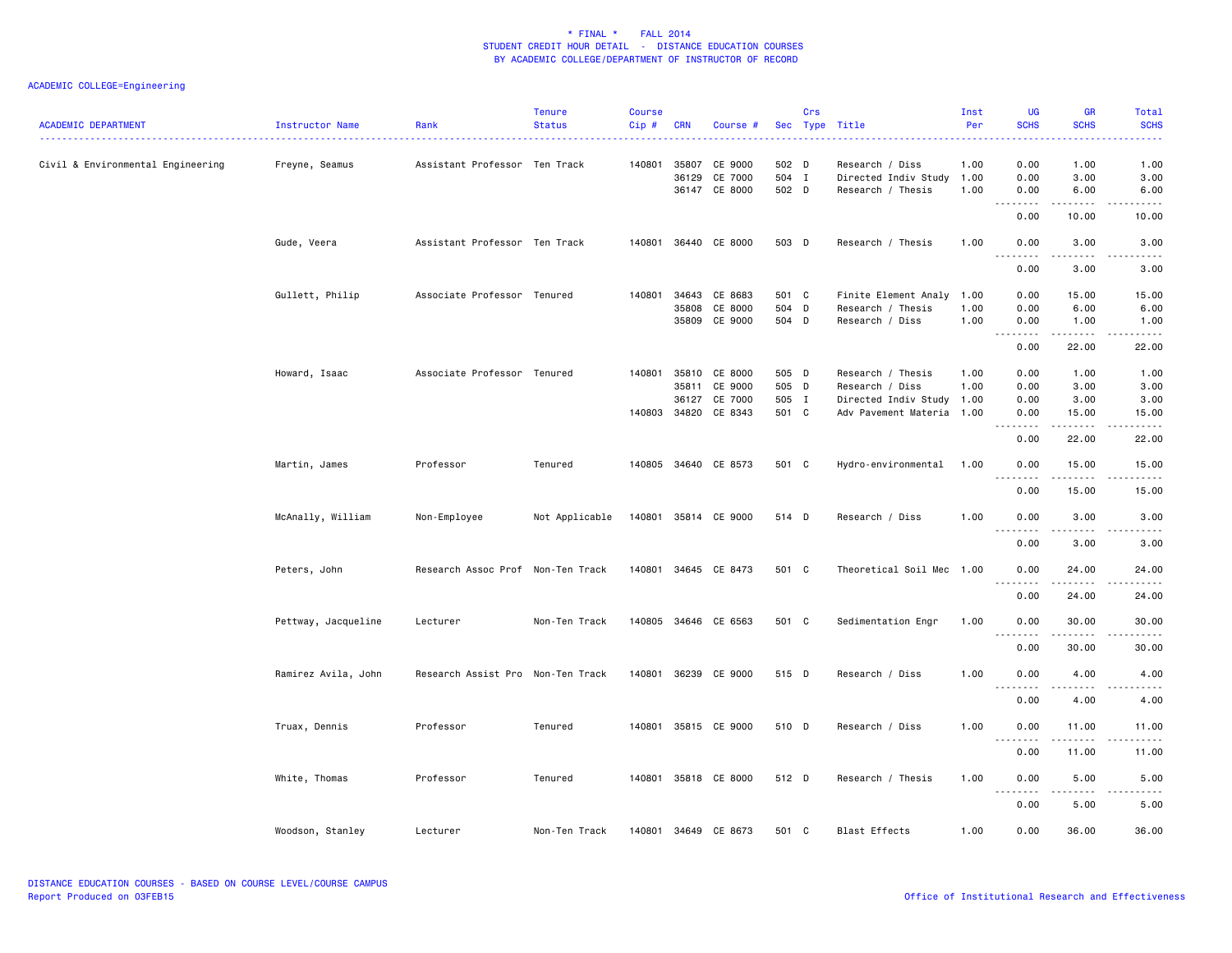| <b>ACADEMIC DEPARTMENT</b>        | <b>Instructor Name</b> | Rank                        | <b>Tenure</b><br>Status | <b>Course</b><br>Cip# | <b>CRN</b> | Course #      |       | Crs | Sec Type Title  | Inst<br>Per | <b>UG</b><br><b>SCHS</b>  | <b>GR</b><br><b>SCHS</b> | Total<br><b>SCHS</b><br>------ |
|-----------------------------------|------------------------|-----------------------------|-------------------------|-----------------------|------------|---------------|-------|-----|-----------------|-------------|---------------------------|--------------------------|--------------------------------|
| Civil & Environmental Engineering | Zhang, Li              | Associate Professor Tenured |                         | 140801                |            | 35766 CE 9000 | 513 D |     | Research / Diss | 1.00        | 0.00<br>0.00<br>.<br>0.00 | 36.00<br>6.00<br>6.00    | <br>36.00<br>6.00<br><br>6.00  |
|                                   |                        |                             |                         |                       |            |               |       |     |                 |             | ========                  | ========                 | ==========                     |
| Civil & Environmental Engineering |                        |                             |                         |                       |            |               |       |     |                 |             | 0.00                      | 191.00                   | 191.00                         |
|                                   |                        |                             |                         |                       |            |               |       |     |                 |             | $=$ = = = = = = =         | ========                 |                                |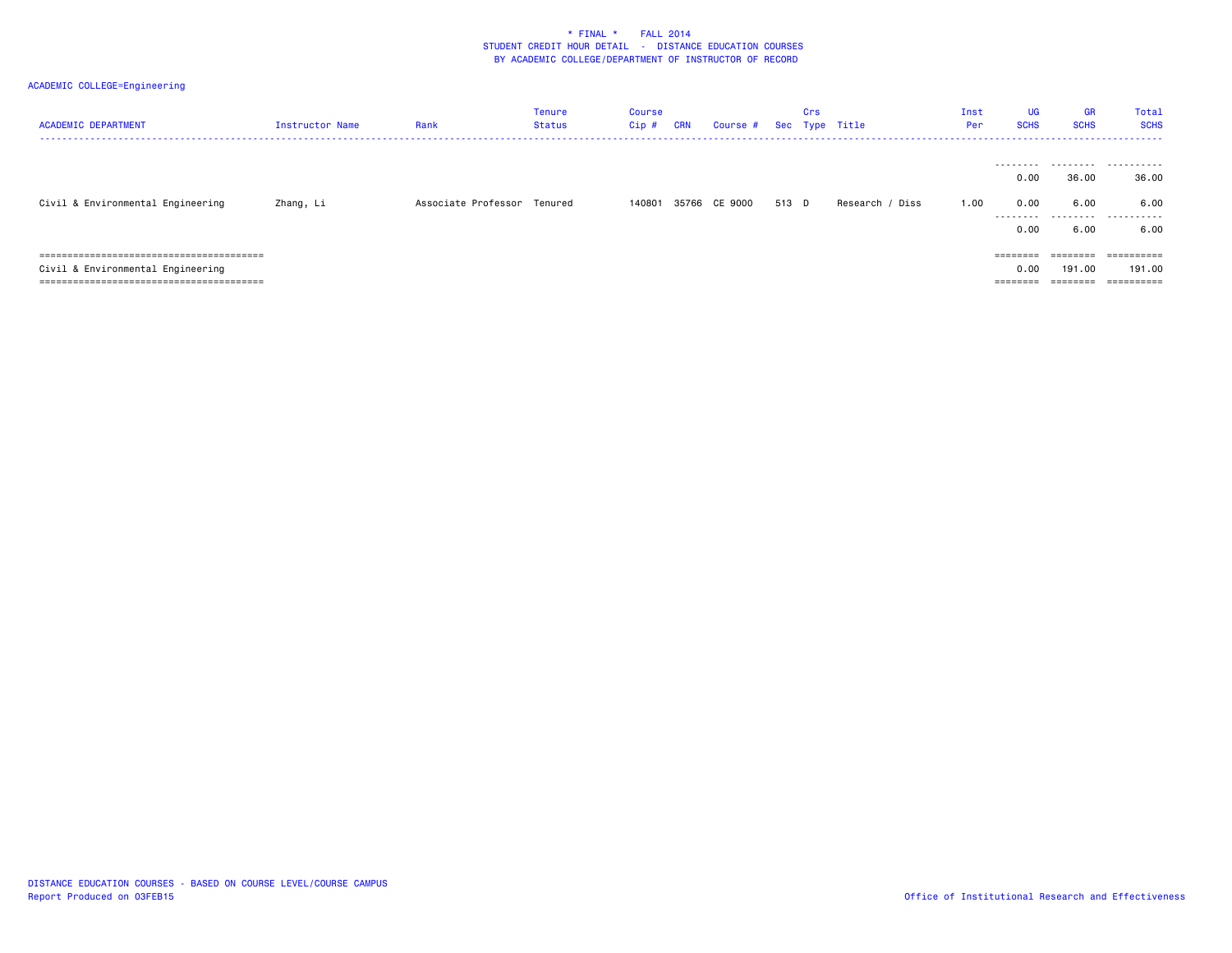| <b>ACADEMIC DEPARTMENT</b>     | <b>Instructor Name</b> | Rank        | <b>Tenure</b><br>Status | Course<br>$Cip$ # | <b>CRN</b>     | Course #                               |                         | Crs | Sec Type Title                                                        | Inst<br>Per  | UG<br><b>SCHS</b>    | <b>GR</b><br><b>SCHS</b> | Total<br><b>SCHS</b> |
|--------------------------------|------------------------|-------------|-------------------------|-------------------|----------------|----------------------------------------|-------------------------|-----|-----------------------------------------------------------------------|--------------|----------------------|--------------------------|----------------------|
| Computer Science & Engineering | Dampier, David         | Non-Faculty | Tenured                 | 110101            | 36131<br>36540 | CSE 7000<br>CSE 8000<br>36607 CSE 7000 | 501 I<br>501 D<br>502 I |     | Directed Indiv Study 1.00<br>Research /Thesis<br>Directed Indiv Study | 1.00<br>1.00 | 0.00<br>0.00<br>0.00 | 3.00<br>1.00<br>3.00     | 3.00<br>1.00<br>3.00 |
|                                |                        |             |                         |                   |                |                                        |                         |     |                                                                       |              | --------<br>0.00     | .<br>7.00                | .<br>7.00            |
|                                |                        |             |                         |                   |                |                                        |                         |     |                                                                       |              | ========             | --------                 | ==========           |
| Computer Science & Engineering |                        |             |                         |                   |                |                                        |                         |     |                                                                       |              | 0.00                 | 7.00                     | 7.00                 |
|                                |                        |             |                         |                   |                |                                        |                         |     |                                                                       |              | ========             | ========                 | ==========           |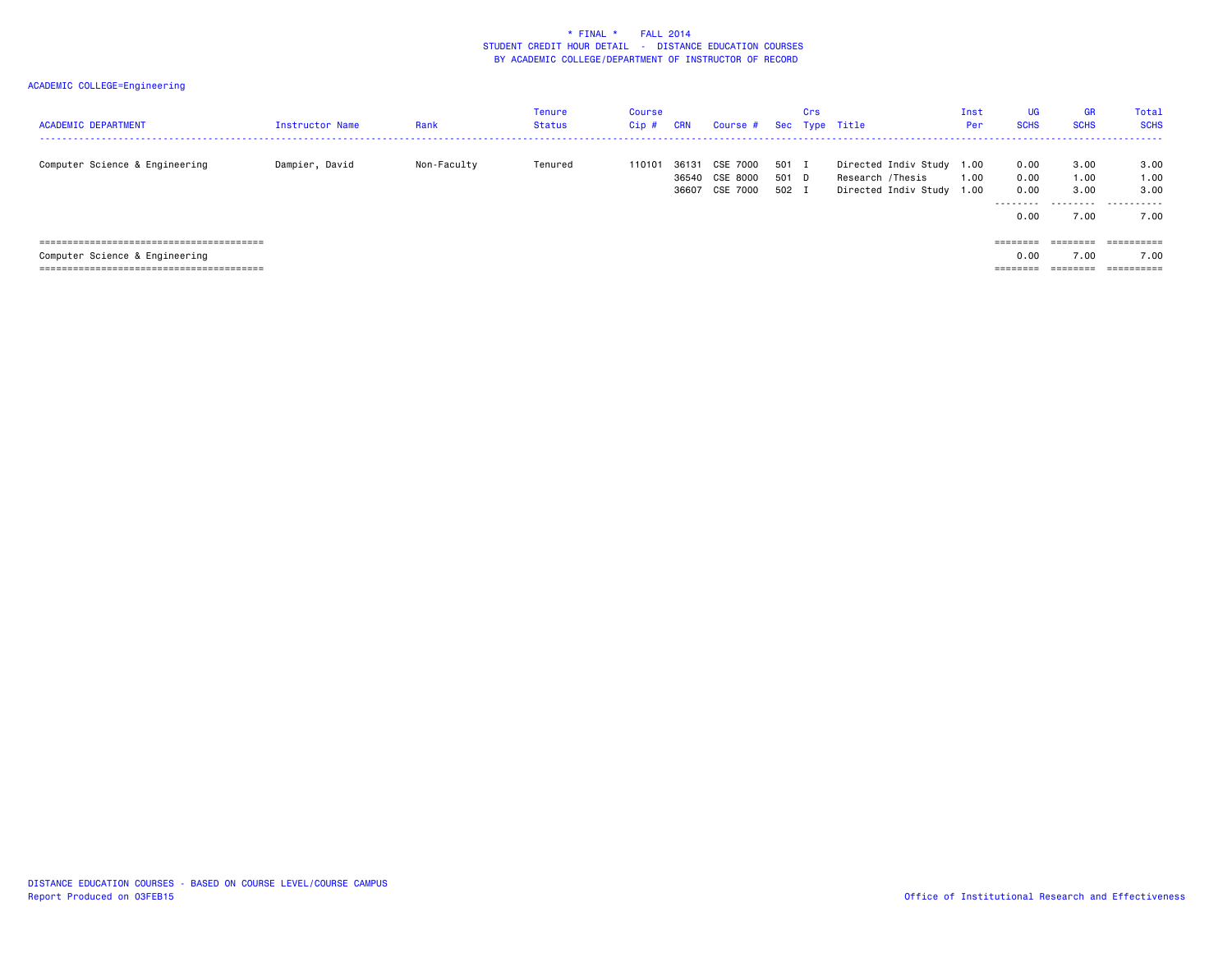| <b>ACADEMIC DEPARTMENT</b>        | Instructor Name       | Rank                          | <b>Tenure</b><br><b>Status</b> | <b>Course</b><br>$Cip$ # | <b>CRN</b> | Course #                                            |                         | Crs | Sec Type Title                                                | Inst<br>Per          | <b>UG</b><br><b>SCHS</b>                                                                                                                                     | <b>GR</b><br><b>SCHS</b>                   | Total<br><b>SCHS</b> |
|-----------------------------------|-----------------------|-------------------------------|--------------------------------|--------------------------|------------|-----------------------------------------------------|-------------------------|-----|---------------------------------------------------------------|----------------------|--------------------------------------------------------------------------------------------------------------------------------------------------------------|--------------------------------------------|----------------------|
| Electrical & Computer Engineering | Abdelwahed, Sherif    | Associate Professor Tenured   |                                | 141001                   |            | 36112 ECE 7000<br>36670 ECE 9000                    | 503 I<br>518 D          |     | Directed Indiv Study 1.00<br>Research/Diss                    | 1.00                 | 0.00<br>0.00                                                                                                                                                 | 3.00<br>3.00                               | 3.00<br>3.00         |
|                                   |                       |                               |                                |                          |            |                                                     |                         |     |                                                               |                      | 0.00                                                                                                                                                         | $\sim$ $\sim$ $\sim$ $\sim$<br>6.00        | 6.00                 |
|                                   | Anderson, Derek       | Assistant Professor Ten Track |                                |                          |            | 141001 33875 ECE 6413<br>36111 ECE 7000             | 501 C<br>501 I          |     | Digital Signal Proce 1.00<br>Directed Indiv Study 1.00        |                      | 0.00<br>0.00                                                                                                                                                 | 18.00<br>3.00                              | 18.00<br>3.00        |
|                                   |                       |                               |                                |                          |            |                                                     |                         |     |                                                               |                      | <u>.</u><br>0.00                                                                                                                                             | .<br>21.00                                 | .<br>21.00           |
|                                   | Ball, John            | Assistant Professor Ten Track |                                | 141001                   |            | 35866 ECE 6433                                      | 501 C                   |     | Introduction to Rada 1.00                                     |                      | 0.00                                                                                                                                                         | 27.00                                      | 27.00                |
|                                   |                       |                               |                                |                          |            |                                                     |                         |     |                                                               |                      | 0.00                                                                                                                                                         | 27.00                                      | 27.00                |
|                                   | Donohoe, John         | Professor                     | Tenured                        |                          |            | 110701 34794 ECE 6323                               | 501 C                   |     | Electromagnetic Comp 1.00                                     |                      | 0.00                                                                                                                                                         | 12.00                                      | 12.00                |
|                                   |                       |                               |                                |                          |            |                                                     |                         |     |                                                               |                      | 0.00                                                                                                                                                         | 12.00                                      | 12.00                |
|                                   | Du, Qian              | Professor                     | Tenured                        | 141001                   |            | 34795 ECE 8423<br>35498 ECE 9000                    | 501 C<br>507 D          |     | Adaptive Signal Proc 1.00<br>Research/Diss                    | 1.00                 | 0.00<br>0.00<br>.                                                                                                                                            | 18.00<br>8.00<br>$\sim$ $\sim$ $\sim$      | 18.00<br>8.00        |
|                                   |                       |                               |                                |                          |            |                                                     |                         |     |                                                               |                      | 0.00                                                                                                                                                         | 26.00                                      | 26.00                |
|                                   | Fu, Yong              | Associate Professor Tenured   |                                |                          |            | 141001 36219 ECE 9000                               | 503 D                   |     | Research/Diss                                                 | 1.00                 | 0.00<br>.                                                                                                                                                    | 3.00<br>.                                  | 3.00                 |
|                                   |                       |                               |                                |                          |            |                                                     |                         |     |                                                               |                      | 0.00                                                                                                                                                         | 3.00                                       | 3.00                 |
|                                   | Grzybowski, Stanislaw | Professor                     | Tenured                        | 141001                   |            | 35829 ECE 9000                                      | 504 D                   |     | Research/Diss                                                 | 1.00                 | 0.00<br>.<br>0.00                                                                                                                                            | 6.00<br>.<br>6.00                          | 6.00<br>.<br>6.00    |
|                                   | Jones, Bryan          | Associate Professor Tenured   |                                |                          |            | 141001 35821 ECE 6783                               | 501 B                   |     | Visual Guidance for                                           | 1.00                 | 0.00                                                                                                                                                         | 6.00                                       | 6.00                 |
|                                   |                       |                               |                                |                          |            |                                                     |                         |     |                                                               |                      | $\frac{1}{2} \left( \frac{1}{2} \right) \left( \frac{1}{2} \right) \left( \frac{1}{2} \right) \left( \frac{1}{2} \right) \left( \frac{1}{2} \right)$<br>0.00 | 6.00                                       | 6.00                 |
|                                   | Li, Pan               | Assistant Professor Ten Track |                                | 141001                   |            | 35822 ECE 8823                                      | 501 C                   |     | Wireless Networks                                             | 1.00                 | 0.00<br>--------                                                                                                                                             | 15.00<br>.                                 | 15.00                |
|                                   |                       |                               |                                |                          |            |                                                     |                         |     |                                                               |                      | 0.00                                                                                                                                                         | 15.00                                      | 15.00                |
|                                   | Morris, Thomas        | Associate Professor Tenured   |                                | 141001                   |            | 35500 ECE 9000<br>35555 ECE 8990<br>36538 ECE 8000  | 520 D<br>501 C<br>521 D |     | Research/Diss<br>Special Topic in ECE 1.00<br>Research/Thesis | 1.00<br>1.00         | 0.00<br>0.00<br>0.00                                                                                                                                         | 6.00<br>6.00<br>1.00<br>$- - - -$          | 6.00<br>6.00<br>1.00 |
|                                   |                       |                               |                                |                          |            |                                                     |                         |     |                                                               |                      | <u>.</u><br>0.00                                                                                                                                             | 13.00                                      | .<br>13.00           |
|                                   | Younan, Nicolas       | Professor                     | Tenured                        |                          | 35501      | 141001 35497 ECE 8000<br>ECE 9000<br>36126 ECE 7000 | 524 D<br>524<br>502 I   | D   | Research/Thesis<br>Research/Diss<br>Directed Indiv Study      | 1.00<br>1.00<br>1.00 | 0.00<br>0.00<br>0.00                                                                                                                                         | 1.00<br>3.00<br>3.00                       | 1.00<br>3.00<br>3.00 |
|                                   |                       |                               |                                |                          |            |                                                     |                         |     |                                                               |                      | .<br>0.00                                                                                                                                                    | 7.00                                       | 7.00                 |
| Electrical & Computer Engineering |                       |                               |                                |                          |            |                                                     |                         |     |                                                               |                      | ========<br>0.00<br>========                                                                                                                                 | <b>EDESSERS</b><br>142.00<br>$= 222222222$ | 142.00<br>========== |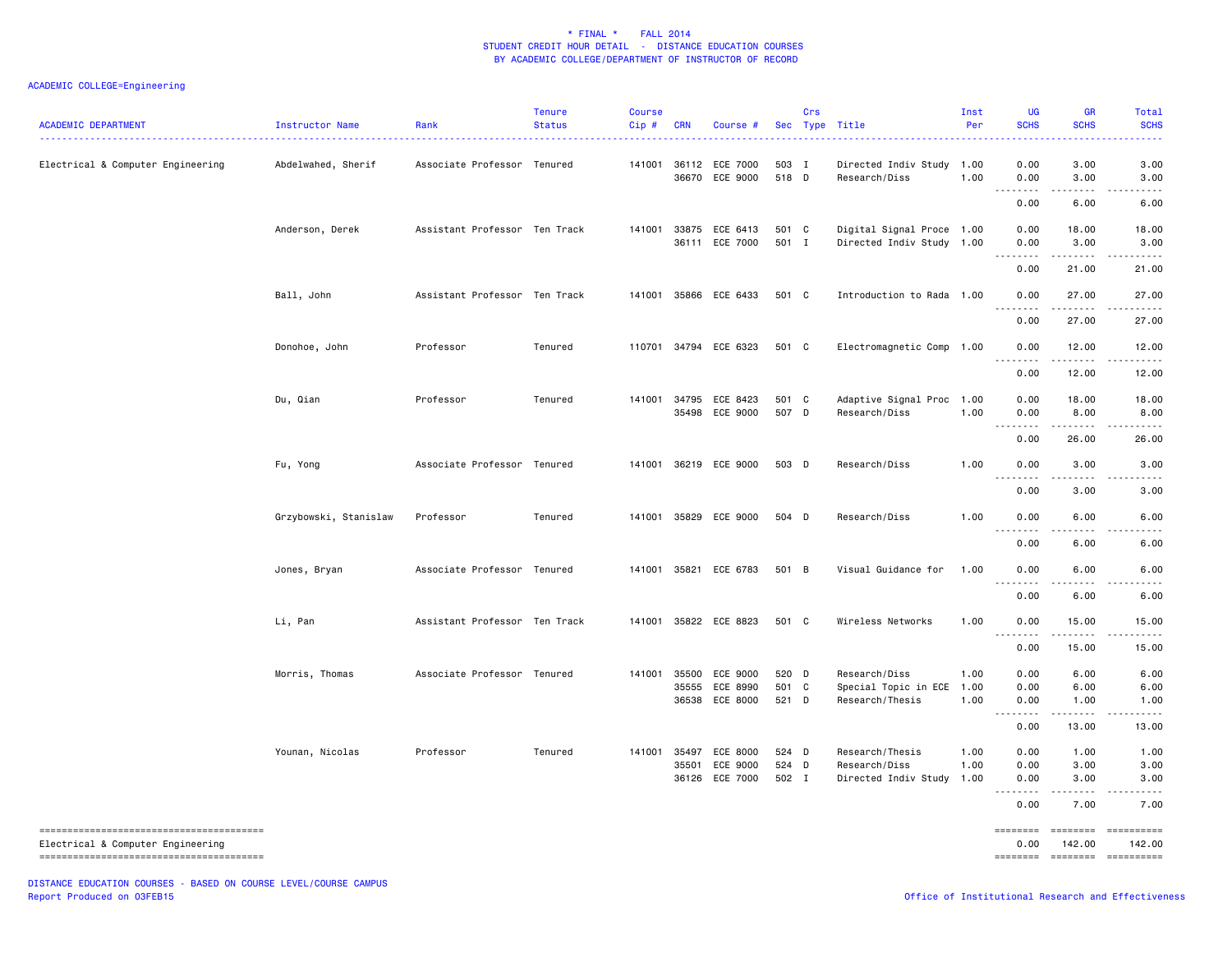| <b>ACADEMIC DEPARTMENT</b>       | Instructor Name<br>.   | Rank                              | <b>Tenure</b><br><b>Status</b> | <b>Course</b><br>Cip# | <b>CRN</b>   | Course #             |                | Crs | Sec Type Title                        | Inst<br>Per  | UG<br><b>SCHS</b>                                                                                                                                                                                                                                                                                                                                                                                                                                                                              | <b>GR</b><br><b>SCHS</b> | Total<br><b>SCHS</b>                                                                                                                                          |
|----------------------------------|------------------------|-----------------------------------|--------------------------------|-----------------------|--------------|----------------------|----------------|-----|---------------------------------------|--------------|------------------------------------------------------------------------------------------------------------------------------------------------------------------------------------------------------------------------------------------------------------------------------------------------------------------------------------------------------------------------------------------------------------------------------------------------------------------------------------------------|--------------------------|---------------------------------------------------------------------------------------------------------------------------------------------------------------|
| Industrial & Systems Engineering | Bian, Linkan           | Assistant Professor Ten Track     |                                |                       |              | 142701 34620 IE 8353 | 501 C          |     | Mfg Systems Modeling 1.00             |              | 0.00                                                                                                                                                                                                                                                                                                                                                                                                                                                                                           | 30.00                    | 30.00                                                                                                                                                         |
|                                  |                        |                                   |                                |                       |              |                      |                |     |                                       |              | $\omega$ is a<br>22222<br>0.00                                                                                                                                                                                                                                                                                                                                                                                                                                                                 | .<br>30.00               | .<br>30.00                                                                                                                                                    |
|                                  | Bullington, Stanley    | Professor                         | Tenured                        |                       | 141701 34003 | IE 6653              | 501 C          |     | Ind Qual Control I                    | 1.00         | 0.00                                                                                                                                                                                                                                                                                                                                                                                                                                                                                           | 12.00                    | 12.00                                                                                                                                                         |
|                                  |                        |                                   |                                |                       | 35109        | IE 9000              | 507 D          |     | Research/DIss                         | 1.00         | 0.00                                                                                                                                                                                                                                                                                                                                                                                                                                                                                           | 5.00                     | 5.00                                                                                                                                                          |
|                                  |                        |                                   |                                | 143501 33998          | 143701 34621 | IE 4653<br>IE 8733   | 501 C<br>501 C |     | Ind Qual Control I<br>Decision Theory | 1.00<br>1.00 | 3.00<br>0.00                                                                                                                                                                                                                                                                                                                                                                                                                                                                                   | 0.00<br>60.00            | 3.00<br>60.00                                                                                                                                                 |
|                                  |                        |                                   |                                |                       |              |                      |                |     |                                       |              | $\begin{array}{cccccccccccccc} \multicolumn{2}{c}{} & \multicolumn{2}{c}{} & \multicolumn{2}{c}{} & \multicolumn{2}{c}{} & \multicolumn{2}{c}{} & \multicolumn{2}{c}{} & \multicolumn{2}{c}{} & \multicolumn{2}{c}{} & \multicolumn{2}{c}{} & \multicolumn{2}{c}{} & \multicolumn{2}{c}{} & \multicolumn{2}{c}{} & \multicolumn{2}{c}{} & \multicolumn{2}{c}{} & \multicolumn{2}{c}{} & \multicolumn{2}{c}{} & \multicolumn{2}{c}{} & \multicolumn{2}{c}{} & \multicolumn{2}{c}{} & \$<br>3.00 | .<br>77.00               | المستملة<br>80.00                                                                                                                                             |
|                                  | Green, Robert          | Non-Faculty                       | Not Applicable                 |                       |              | 141701 34001 IE 6513 | 501 C          |     | Engineering Admin                     | 0.90         | 0.00                                                                                                                                                                                                                                                                                                                                                                                                                                                                                           | 43.20                    | 43.20                                                                                                                                                         |
|                                  |                        |                                   |                                |                       |              |                      |                |     |                                       |              | <u>.</u><br>0.00                                                                                                                                                                                                                                                                                                                                                                                                                                                                               | .<br>43.20               | $\frac{1}{2} \left( \frac{1}{2} \right) \left( \frac{1}{2} \right) \left( \frac{1}{2} \right) \left( \frac{1}{2} \right) \left( \frac{1}{2} \right)$<br>43.20 |
|                                  | Greenwood, Allen       | Professor                         | Tenured                        |                       |              | 141701 35106 IE 9000 | 504 D          |     | Research/DIss                         | 1.00         | 0.00                                                                                                                                                                                                                                                                                                                                                                                                                                                                                           | 8.00                     | 8.00                                                                                                                                                          |
|                                  |                        |                                   |                                |                       |              |                      |                |     |                                       |              | $\sim$ $\sim$ $\sim$<br>$\frac{1}{2}$<br>0.00                                                                                                                                                                                                                                                                                                                                                                                                                                                  | 8.00                     | 8.00                                                                                                                                                          |
|                                  | Hu, Mengqi             | Assistant Professor Ten Track     |                                |                       |              | 141701 36087 IE 9000 | 501 D          |     | Research/DIss                         | 1.00         | 0.00<br>.                                                                                                                                                                                                                                                                                                                                                                                                                                                                                      | 3.00<br>$\frac{1}{2}$    | 3.00<br>.                                                                                                                                                     |
|                                  |                        |                                   |                                |                       |              |                      |                |     |                                       |              | 0.00                                                                                                                                                                                                                                                                                                                                                                                                                                                                                           | 3.00                     | 3.00                                                                                                                                                          |
|                                  | Marufuzzaman, Mohammad | Visiting Assist Pro Non-Ten Track |                                | 141701 34619          |              | IE 6753              | 501 C          |     | Systems Engr & Analy 1.00             |              | 0.00                                                                                                                                                                                                                                                                                                                                                                                                                                                                                           | 6.00                     | 6.00                                                                                                                                                          |
|                                  |                        |                                   |                                |                       |              | 142701 34982 IE 4753 | 501 C          |     | Systems Engr & Analy 1.00             |              | 3.00<br><u>.</u>                                                                                                                                                                                                                                                                                                                                                                                                                                                                               | 0.00<br>.                | 3.00<br>.                                                                                                                                                     |
|                                  |                        |                                   |                                |                       |              |                      |                |     |                                       |              | 3.00                                                                                                                                                                                                                                                                                                                                                                                                                                                                                           | 6.00                     | 9.00                                                                                                                                                          |
|                                  | Medal, Hugh            | Assistant Professor Ten Track     |                                |                       | 141701 35108 | IE 9000              | 506 D          |     | Research/DIss                         | 1.00         | 0.00                                                                                                                                                                                                                                                                                                                                                                                                                                                                                           | 3.00                     | 3.00                                                                                                                                                          |
|                                  |                        |                                   |                                |                       | 35922        | IE 8000              | 501 D          |     | Research / Thesis                     | 1.00         | 0.00                                                                                                                                                                                                                                                                                                                                                                                                                                                                                           | 2.00                     | 2.00                                                                                                                                                          |
|                                  |                        |                                   |                                |                       |              | 143701 34622 IE 8753 | 501 C          |     | Network Flow & Dynam                  | 1.00         | 0.00<br>$\sim$ $\sim$ .<br>.                                                                                                                                                                                                                                                                                                                                                                                                                                                                   | 9.00<br>.                | 9.00<br>.                                                                                                                                                     |
|                                  |                        |                                   |                                |                       |              |                      |                |     |                                       |              | 0.00                                                                                                                                                                                                                                                                                                                                                                                                                                                                                           | 14.00                    | 14.00                                                                                                                                                         |
|                                  | Reeves, Kari           | Associate Professor Non-Ten Track |                                | 141701 35025          |              | IE 8000              | 505 D          |     | Research / Thesis                     | 1.00         | 0.00                                                                                                                                                                                                                                                                                                                                                                                                                                                                                           | 1.00                     | 1.00                                                                                                                                                          |
|                                  |                        |                                   |                                |                       | 35107        | IE 9000              | 505 D          |     | Research/DIss                         | 1.00         | 0.00                                                                                                                                                                                                                                                                                                                                                                                                                                                                                           | 20.00                    | 20.00                                                                                                                                                         |
|                                  |                        |                                   |                                |                       |              | 36086 IE 7000        | 501 I          |     | Directed Indiv Study 1.00             |              | 0.00<br>$\sim$ $\sim$<br>.                                                                                                                                                                                                                                                                                                                                                                                                                                                                     | 1.00<br>.                | 1.00<br>.                                                                                                                                                     |
|                                  |                        |                                   |                                |                       |              |                      |                |     |                                       |              | 0.00                                                                                                                                                                                                                                                                                                                                                                                                                                                                                           | 22.00                    | 22.00                                                                                                                                                         |
|                                  | Strawderman, Lesley    | Associate Professor Tenured       |                                | 141701 35005          |              | IE 8000              | 503 D          |     | Research / Thesis                     | 1.00         | 0.00                                                                                                                                                                                                                                                                                                                                                                                                                                                                                           | 3.00                     | 3.00                                                                                                                                                          |
|                                  |                        |                                   |                                |                       | 35105        | IE 9000              | 503 D          |     | Research/DIss                         | 1.00         | 0.00                                                                                                                                                                                                                                                                                                                                                                                                                                                                                           | 6.00                     | 6.00                                                                                                                                                          |
|                                  |                        |                                   |                                |                       |              | 35116 IE 6533        | 501 C          |     | Project Mgt                           | 1.00         | 0.00<br><u>.</u>                                                                                                                                                                                                                                                                                                                                                                                                                                                                               | 54.00<br>.               | 54.00<br><u>.</u>                                                                                                                                             |
|                                  |                        |                                   |                                |                       |              |                      |                |     |                                       |              | 0.00                                                                                                                                                                                                                                                                                                                                                                                                                                                                                           | 63.00                    | 63.00                                                                                                                                                         |
|                                  | Usher, John            | Professor                         | Tenured                        |                       |              | 141701 34000 IE 6333 | 501 C          |     | Prod Control Sys I                    | 1.00         | 0.00                                                                                                                                                                                                                                                                                                                                                                                                                                                                                           | 48.00                    | 48.00                                                                                                                                                         |
|                                  |                        |                                   |                                |                       | 34001        | IE 6513              | 501 C          |     | Engineering Admin                     | 0.10         | 0.00                                                                                                                                                                                                                                                                                                                                                                                                                                                                                           | 4.80                     | 4.80                                                                                                                                                          |
|                                  |                        |                                   |                                |                       | 34618        | IE 6613              | 501 C          |     | Eng Statistics I                      | 1.00         | 0.00                                                                                                                                                                                                                                                                                                                                                                                                                                                                                           | 12.00                    | 12.00                                                                                                                                                         |
|                                  |                        |                                   |                                |                       |              | 35111 IE 9000        | 509 D          |     | Research/DIss                         | 1.00         | 0.00<br>$- - - - -$                                                                                                                                                                                                                                                                                                                                                                                                                                                                            | 6.00<br>. <u>.</u>       | 6.00<br><u>.</u>                                                                                                                                              |
|                                  |                        |                                   |                                |                       |              |                      |                |     |                                       |              | 0.00                                                                                                                                                                                                                                                                                                                                                                                                                                                                                           | 70.80                    | 70.80                                                                                                                                                         |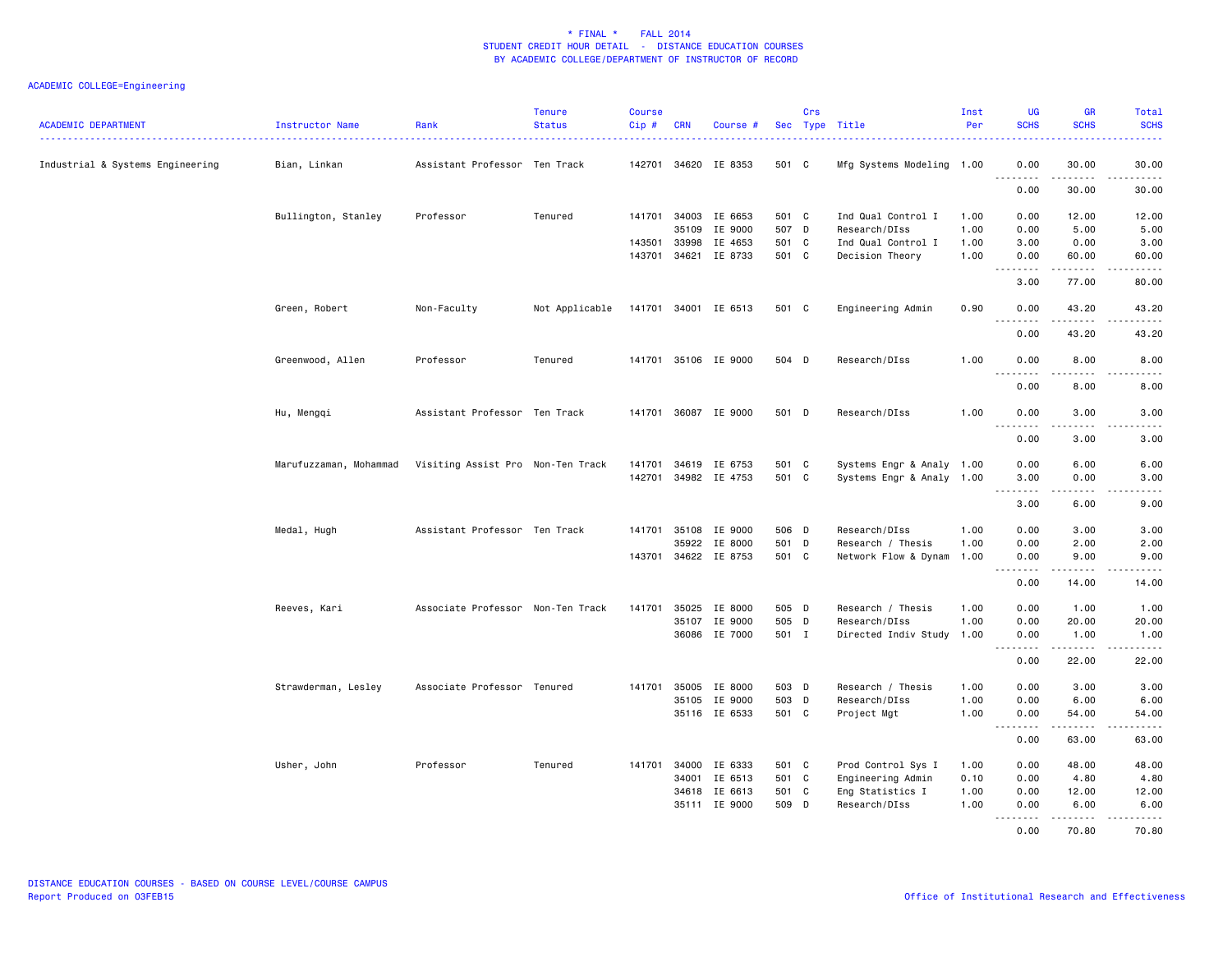### ACADEMIC COLLEGE=Engineering

|                     |                 |             | Tenure | <b>Course</b> | <b>Crs</b> |  | Inst UG GR Total   |  |
|---------------------|-----------------|-------------|--------|---------------|------------|--|--------------------|--|
| ACADEMIC DEPARTMENT | Instructor Name | <b>Rank</b> |        |               |            |  | Per SCHS SCHS SCHS |  |

======================================== ======== ======== ==========

======================================== ======== ======== ==========

======== ======== ========= Industrial & Systems Engineering 6.00 337.00 343.00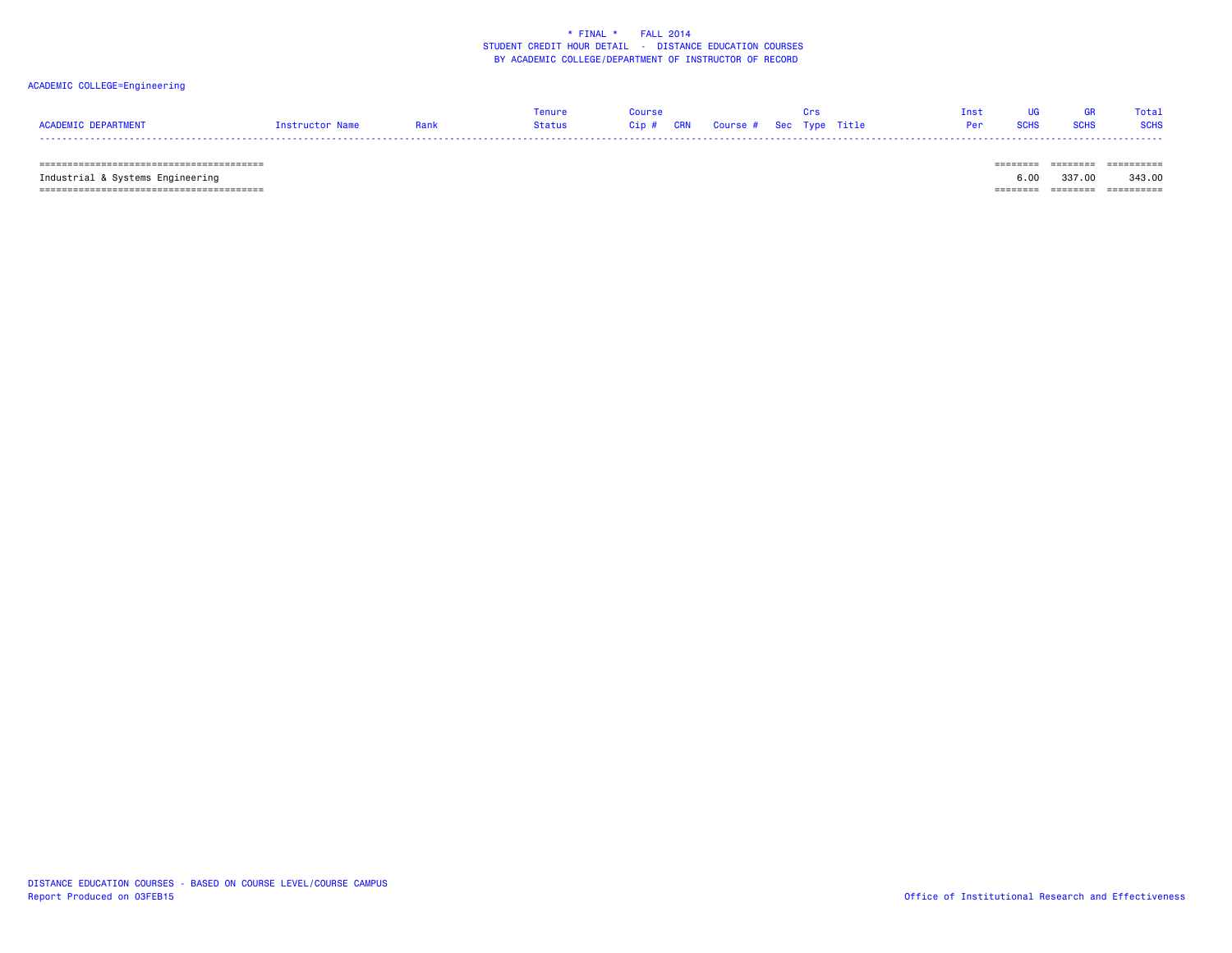| <b>ACADEMIC DEPARTMENT</b> | Instructor Name   | Rank                          | <b>Tenure</b><br><b>Status</b> | <b>Course</b><br>Cip# | <b>CRN</b> | Course #      | Sec   | Crs | Type Title                | Inst<br>Per | <b>UG</b><br><b>SCHS</b> | <b>GR</b><br><b>SCHS</b> | Total<br><b>SCHS</b> |
|----------------------------|-------------------|-------------------------------|--------------------------------|-----------------------|------------|---------------|-------|-----|---------------------------|-------------|--------------------------|--------------------------|----------------------|
| Mechanical Engineering     | Horstemeyer, Mark | Professor                     | Tenured                        | 141101                | 34582      | EM 8113       | 501 C |     | Theory Of Cont Media 1.00 |             | 0.00                     | 21.00                    | 21.00                |
|                            |                   |                               |                                | 141901                | 36423      | ME 8011       | 501 S |     | Graduate Seminar          | 1.00        | 0.00                     | 1.00<br>--------         | 1.00<br>$\cdots$     |
|                            |                   |                               |                                |                       |            |               |       |     |                           |             | 0.00                     | 22.00                    | 22.00                |
|                            | Schneider, Judith | Professor                     | Tenured                        | 141901                |            | 35512 ME 6133 | 501 C |     | Mechanical Metallurg 1.00 |             | 0.00                     | 18.00                    | 18.00                |
|                            |                   |                               |                                |                       |            |               |       |     |                           |             | 0.00                     | 18.00                    | 18.00                |
|                            | Shamsaei, Nima    | Assistant Professor Ten Track |                                | 141901                | 36053      | ME 9000       | 501 D |     | Research / Diss           | 1.00        | 0.00                     | 3.00                     | 3.00                 |
|                            |                   |                               |                                |                       |            |               |       |     |                           |             | --------<br>0.00         | ---------<br>3.00        | $\cdots$<br>3.00     |
|                            | Stone, Tonya      | Assistant Professor Ten Track |                                | 141901                |            | 34025 ME 6123 | 501 C |     | Failure of Eng. Mat' 1.00 |             | 0.00                     | 3.00                     | 3.00                 |
|                            |                   |                               |                                |                       |            |               |       |     |                           |             | 0.00                     | 3.00                     | 3.00                 |
|                            |                   |                               |                                |                       |            |               |       |     |                           |             | $=$ = = = = = = =        |                          | ==========           |
| Mechanical Engineering     |                   |                               |                                |                       |            |               |       |     |                           |             | 0.00                     | 46.00                    | 46.00                |
|                            |                   |                               |                                |                       |            |               |       |     |                           |             | ========                 | ========                 | ==========           |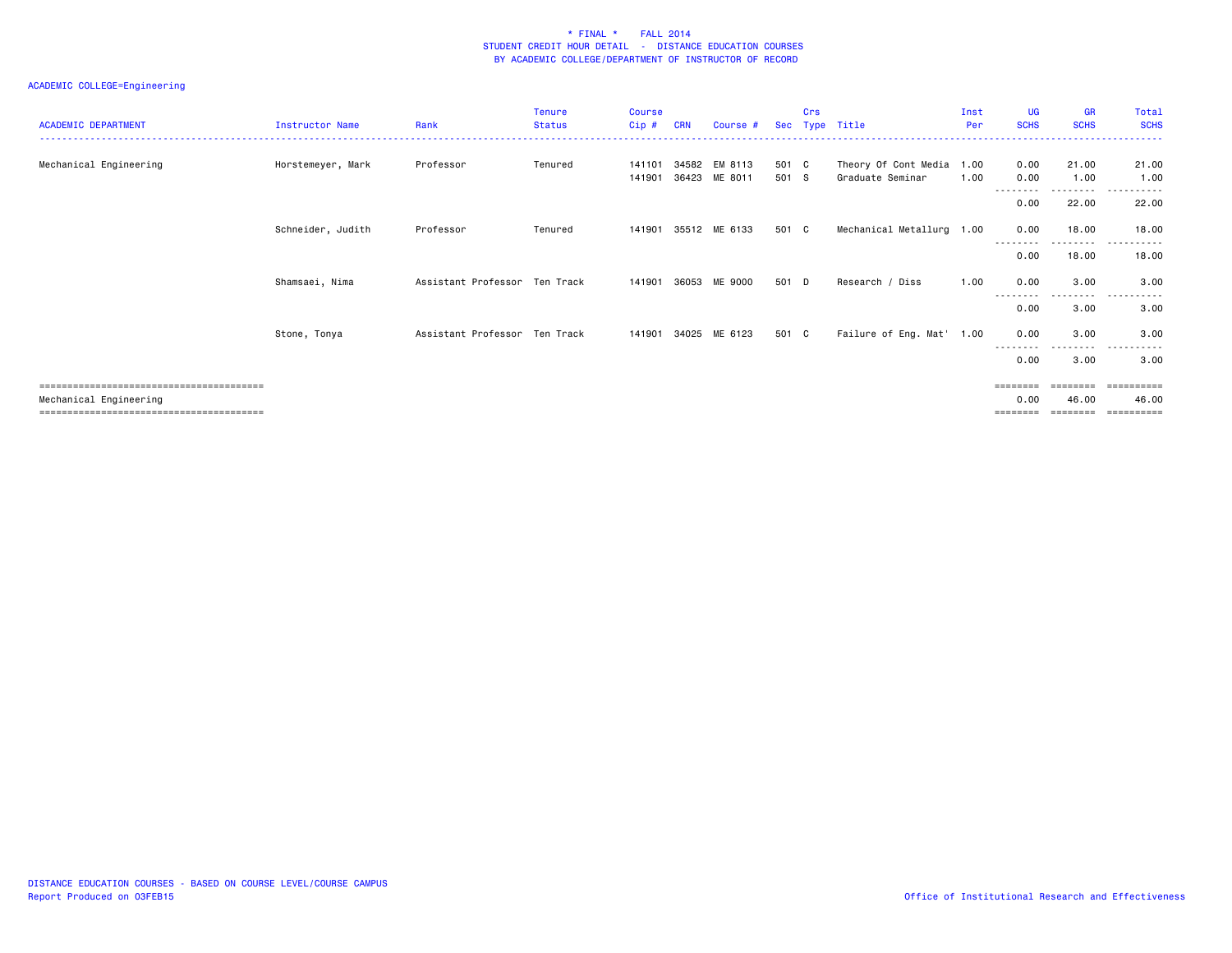### ACADEMIC COLLEGE=Forest Resources

| <b>ACADEMIC DEPARTMENT</b> | Instructor Name | Rank                          | <b>Tenure</b><br><b>Status</b> | <b>Course</b><br>$Cip$ # | <b>CRN</b> | Course #                 |                | Crs | Sec Type Title                            | Inst<br>Per  | <b>UG</b><br><b>SCHS</b>              | <b>GR</b><br><b>SCHS</b>            | Total<br><b>SCHS</b>               |
|----------------------------|-----------------|-------------------------------|--------------------------------|--------------------------|------------|--------------------------|----------------|-----|-------------------------------------------|--------------|---------------------------------------|-------------------------------------|------------------------------------|
| Forestry                   | Frey, Brent     | Assistant Professor Ten Track |                                | 030501                   |            | 33948 FO 8293            | 502 D          |     | Professional Paper                        | 1.00         | 0.00                                  | 3.00                                | 3.00                               |
|                            |                 |                               |                                |                          |            |                          |                |     |                                           |              | --------<br>0.00                      | -----<br>3.00                       | .<br>3.00                          |
|                            | Grado, Stephen  | Professor                     | Tenured                        | 030201<br>030501         | 35768      | F0 8163<br>34680 F0 8000 | 501 C<br>501 D |     | Nonmarket Forest Val<br>Research / Thesis | 1.00<br>1.00 | 0.00<br>0.00                          | 21.00<br>2.00                       | 21.00<br>2.00                      |
|                            |                 |                               |                                |                          |            |                          |                |     |                                           |              | --------<br>0.00                      | .<br>23.00                          | 23.00                              |
|                            | Grebner, Donald | Professor                     | Tenured                        | 030401                   |            | 33944 FO 6443            | 501 C          |     | Int`L For Res & Trad 1.00                 |              | 0.00                                  | 15.00                               | 15.00<br>.                         |
|                            |                 |                               |                                |                          |            |                          |                |     |                                           |              | --------<br>0.00                      | --------<br>15.00                   | ------<br>15.00                    |
|                            | Munn, Ian       | Non-Faculty                   | Tenured                        | 030501                   |            | 36128 FO 8000            | 502 D          |     | Research / Thesis                         | 1.00         | 0.00                                  | 1.00                                | 1.00                               |
|                            |                 |                               |                                |                          |            |                          |                |     |                                           |              | $\sim$ $\sim$ $\sim$<br>0.00          | 1.00                                | 1.00                               |
|                            | Roberts, Scott  | Professor                     | Tenured                        | 030501                   | 33945      | FO 8111<br>36143 FO 8000 | 501 S<br>503 D |     | Graduate Seminar<br>Research / Thesis     | 1.00<br>1.00 | 0.00<br>0.00                          | 3.00<br>2.00                        | 3.00<br>2.00                       |
|                            |                 |                               |                                |                          |            |                          |                |     |                                           |              | --------<br>0.00                      | .<br>5.00                           | $  -$<br>5.00                      |
| Forestry                   |                 |                               |                                |                          |            |                          |                |     |                                           |              | $=$ = = = = = = =<br>0.00<br>======== | <b>EBBEERE</b><br>47.00<br>======== | -----------<br>47.00<br>========== |